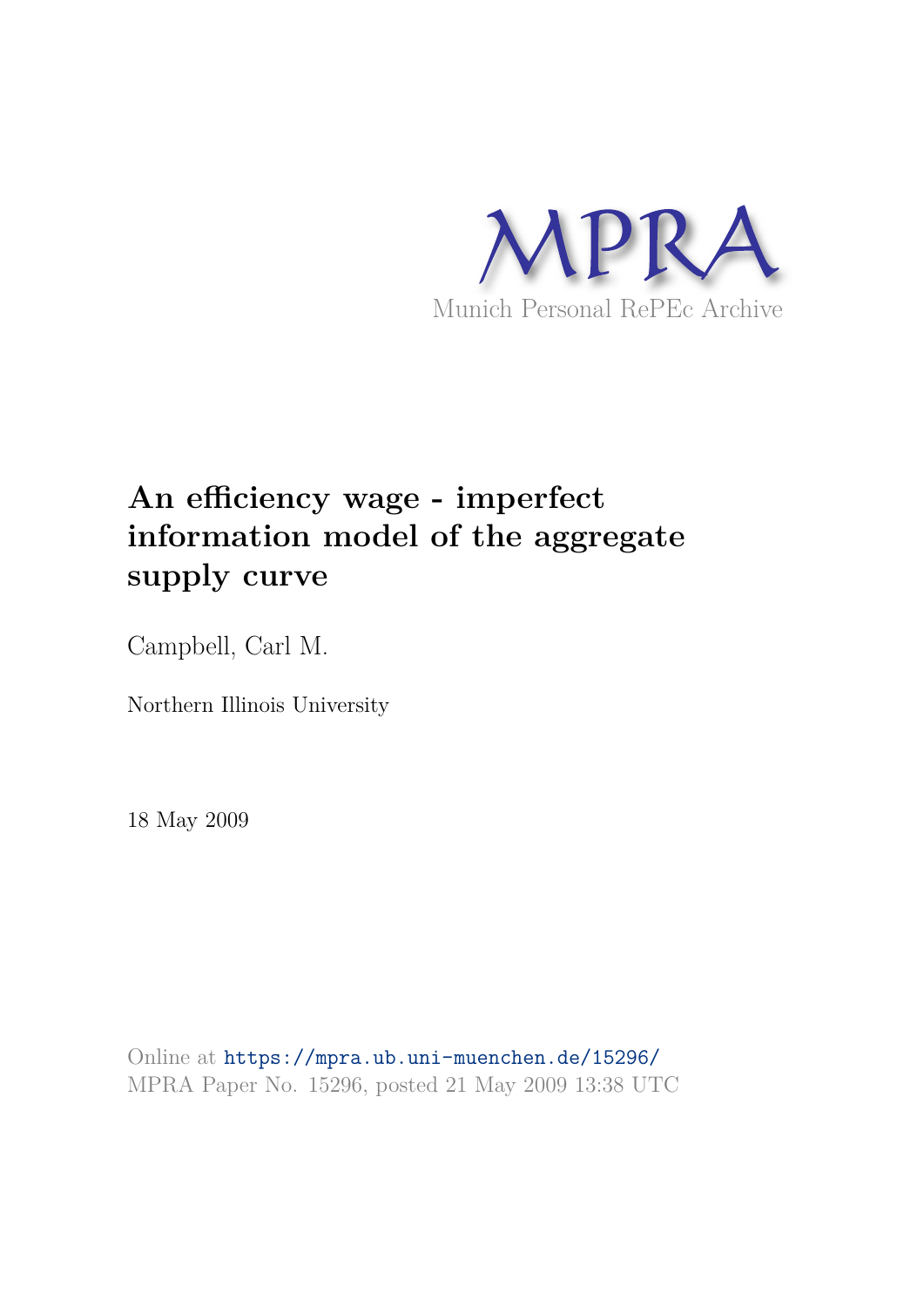**An Efficiency Wage – Imperfect Information Model of the Aggregate Supply Curve** 

Carl M. Campbell III Dept. of Economics Northern Illinois University DeKalb, IL 60115  $U.S.A$  Phone: 815-753-6974 E-mail: carlcamp@niu.edu

May 2009

#### **Abstract**

This study derives a reduced-form equation for the aggregate supply curve from a model in which firms pay efficiency wages and workers have imperfect information about average wages at other firms. If specific assumptions are made about workers' expectations of average wages and about aggregate demand, the model predicts how the aggregate demand and supply curves shift and how output and prices adjust in response to demand shocks and supply shocks. The model also provides an alternative explanation for Lucas' (1973) finding that the AS curve is steeper in countries with greater inflation variability.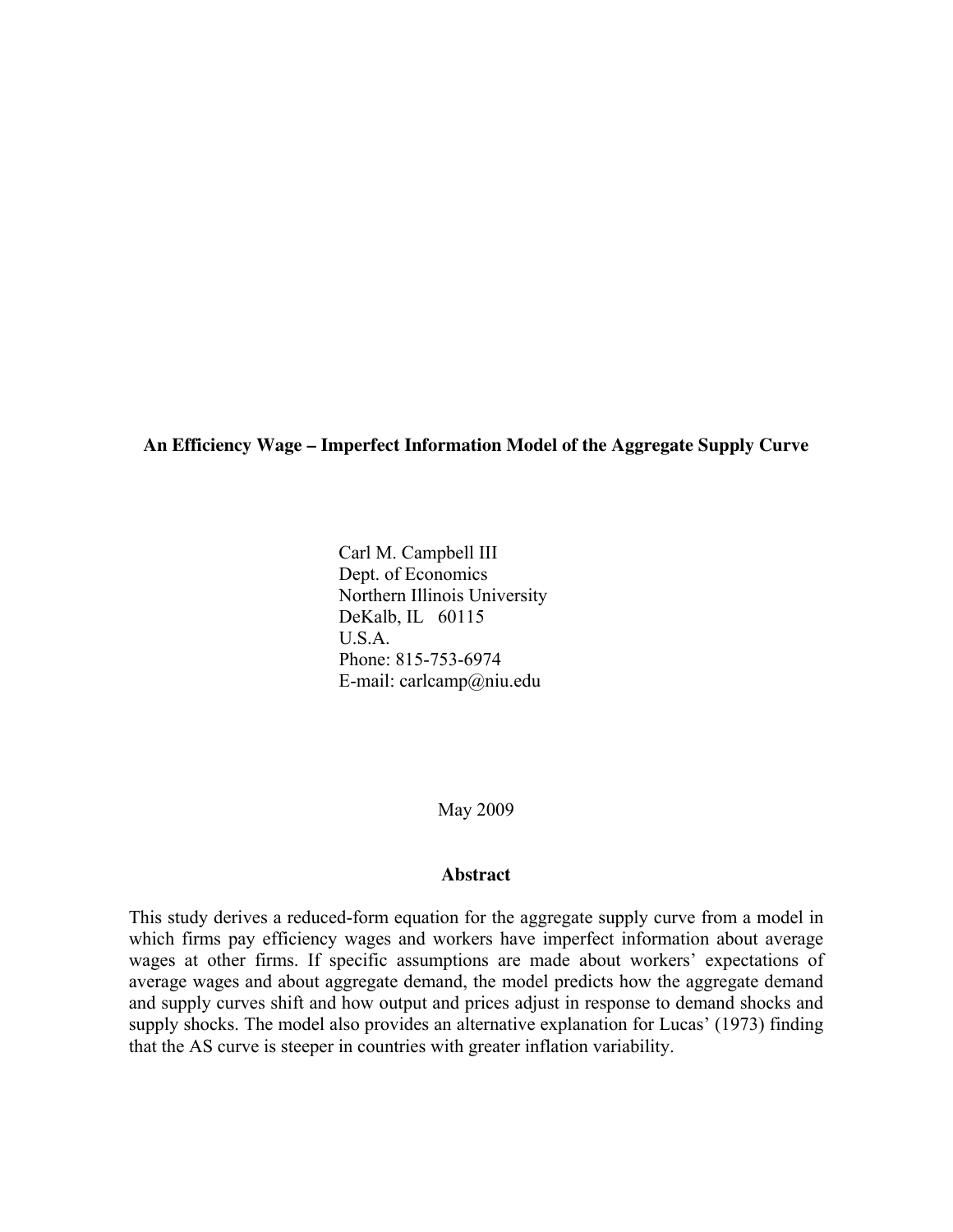#### **An Efficiency Wage – Imperfect Information Model of the Aggregate Supply Curve**

#### **I. Introduction**

 The aggregate demand (AD) – aggregate supply (AS) framework has been developed to analyze the effects of demand shocks and supply shocks on output and the price level. The aggregate supply curve is generally assumed to be upward sloping in the short run and vertical in the long run.<sup>[1](#page-40-0)</sup> Explanations for an upward-sloping short-run AS curve include imperfect information about the price level, sticky prices, and rigid nominal wages.

 This study takes a different approach and derives an aggregate supply curve from an efficiency wage model in which workers have imperfect information about average wages. The profit-maximization problem of firms yields a reduced-form equation that relates the difference between actual output and potential output to technology shocks, input price (e.g., oil) shocks, wages, workers' expectations of average wages, and the price level. Under reasonable conditions, the coefficient on the price level is positive, which means that the economy is characterized by an upward-sloping short-run AS curve. The value of this coefficient (and thus the slope of the AS curve) depends on the model's microeconomic parameters. In addition, the model provides an alternative explanation for Lucas' (1973) finding that the AS curve is steeper in countries in which inflation is more variable.

Section II reviews previous work on the aggregate supply curve and discusses undesirable features of various models. In addition, it is shown that a common specification for the AS curve implies that adverse supply shocks are likely to lower unemployment. It is argued that the model in the present study is based on a more realistic set of assumptions than previous models and that its predictions are more in line with the behavior of the economy.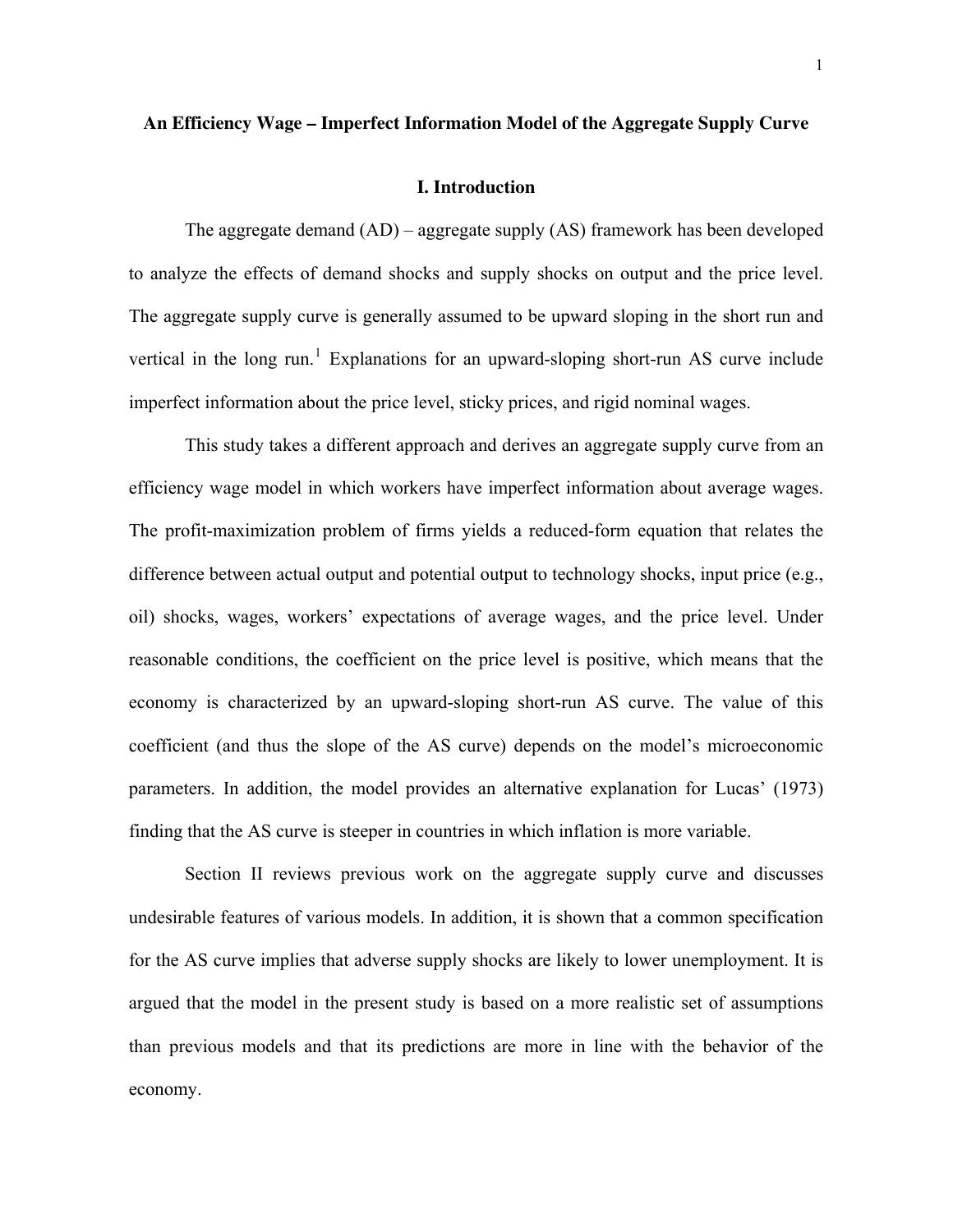In Section III, an expression for the aggregate supply curve is derived under the assumptions that firms pay efficiency wages and that workers have imperfect information about average wages at other firms. Then, in Section IV specific assumptions are made about aggregate demand and workers' expectations of average wages. With these assumptions, the model predicts how the AD and AS curves shift over time in response to demand shocks, technology shocks, and input price shocks, yielding expressions for the paths that output and prices follow over time in response to these shocks. As expected, output and prices initially rise when aggregate demand increases, but output eventually returns to potential output as the aggregate supply curve shifts. In the transition between the economy's initial equilibrium and new equilibrium, real wages can be procyclical, acyclical, or countercyclical, depending on the model's parameters. In response to technology and input price shocks, both the long-run and short-run AS curves shift, and it is theoretically ambiguous whether the change in short-run output is greater or less than the change in longrun output. However, under reasonable conditions, supply shocks affect short-run output more than they affect long-run output, which means that adverse supply shocks initially raise unemployment and favorable supply shocks initially lower it. In the long run, unemployment returns to its initial value.

Section V provides another explanation for Lucas' (1973) finding that the AS curve is steeper in countries with greater inflation variability. In Section VI the model is generalized to make efficiency a function of the ratio between a worker's actual wage and his or her reference wage, and it is argued that this modification enables the model to explain a wider set of phenomena. A brief conclusion is provided in Section VII.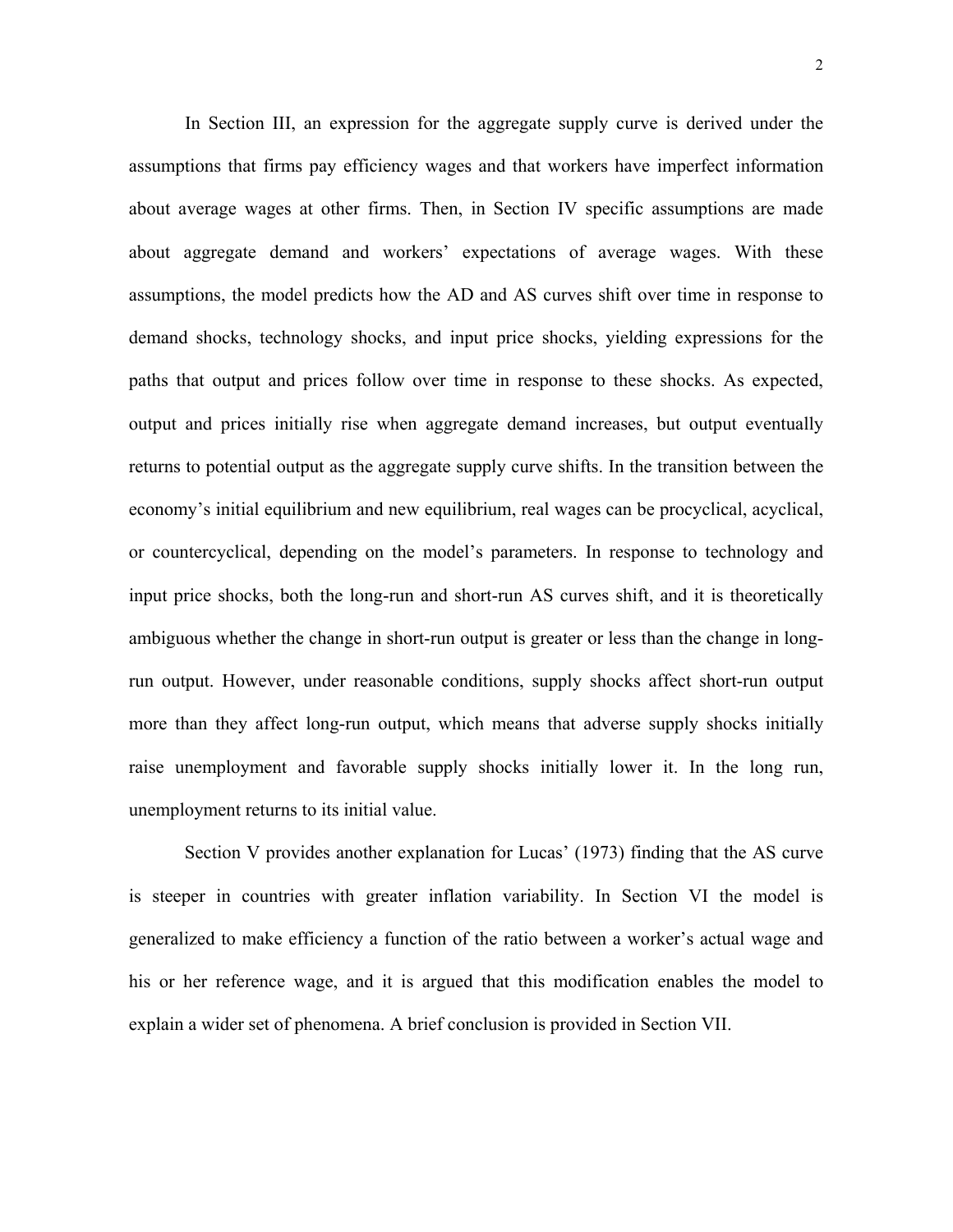#### **II. Relation to Previous Literature**

Economists have developed several explanations for an upward-sloping aggregate supply curve. In Lucas (1973) firms observe their own price but do not observe the aggregate price level, and they view changes in their own price as partly general and partly idiosyncratic. When the overall price level rises, each firm views this rise as partly idiosyncratic and raises output accordingly, so that a higher price level is associated with higher aggregate output. A second explanation for an upward-sloping AS curve is that prices are sticky because firms adjust prices infrequently and these adjustments are not synchronized, as in Rotemberg (1982) and Calvo (1983). When aggregate demand rises, prices adjust slowly to their new equilibrium values, resulting in an increase in output and a positive association between the price level and real GDP. A third reason for this positive relationship is the sticky nominal wage model of Keynes (1936), in which a rise in the price level reduces the real wage and induces firms to increase employment and output.

A common specification for the AS curve is  $Y_t = \overline{Y} + \alpha (P_t - P_t^e)$ , where  $Y_t$  is actual output,  $\overline{Y}$  is full-employment output,  $P_t$  is the actual price level,  $P_t^e$  is the expected price level, and  $\alpha$  is the slope of the AS curve. In fact, Mankiw (2007) demonstrates that an equation of this form can be derived from all three of the previously discussed models.

However, there are shortcomings with each of these models and with the specification  $Y_t = \overline{Y} + \alpha (P_t - P_t^e)$ . The imperfect information model of Lucas (1973) attributes output fluctuations to firms' lack timely information about the aggregate price level. In reality, however, data on the price level are published monthly by the Bureau of Labor Statistics and are readily available on the internet. Given the ease of accessing these statistics, it is not obvious why imperfect information about the price level could cause large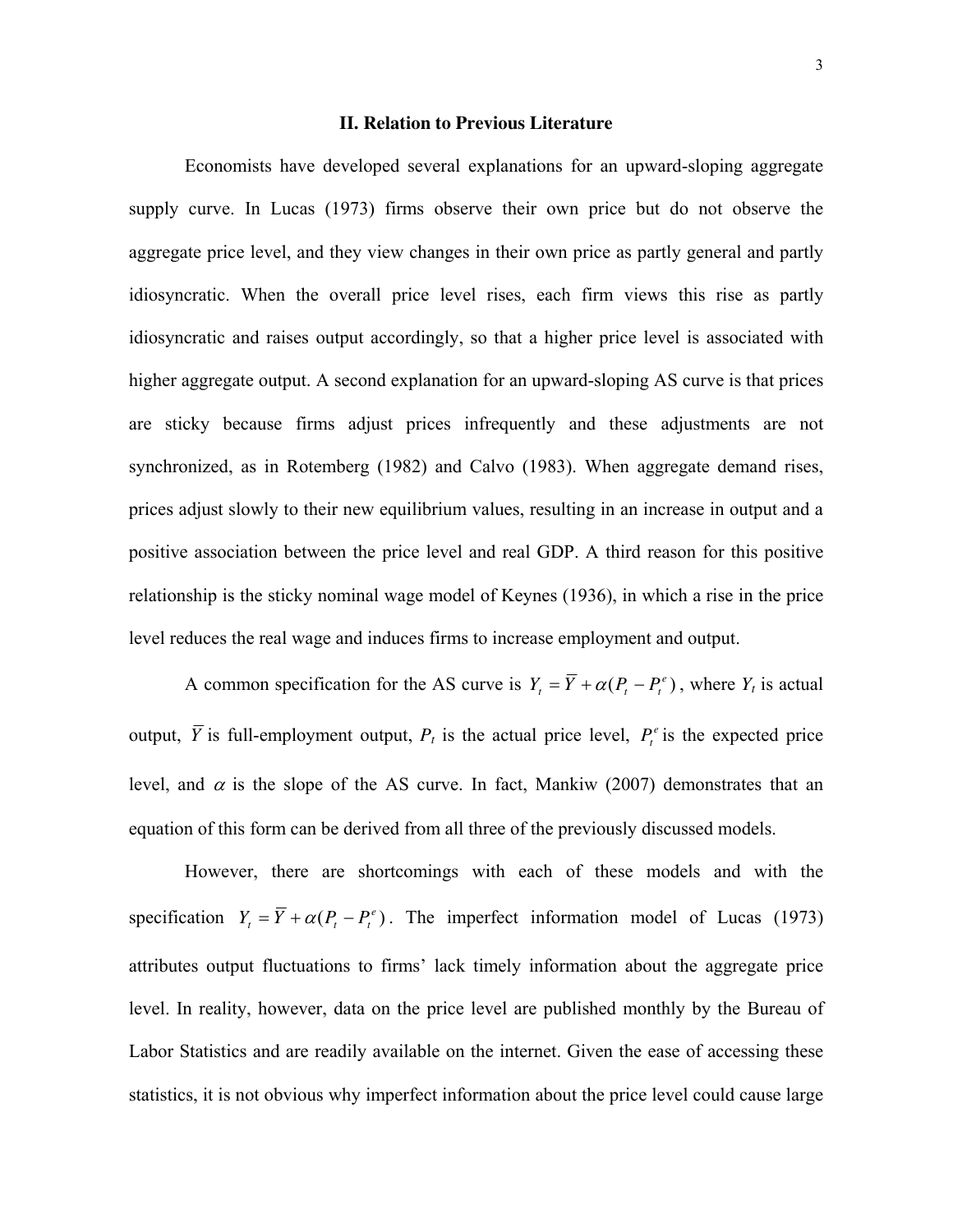fluctuations in output. In addition, Lucas does not consider the labor market, which means that his model does not provide a rationale for unemployment and does not treat output as being determined from a production function involving labor input. Furthermore, aggregate supply shocks are not considered in Lucas' model.

Models with sticky prices (e.g. Calvo (1983) and Rotemberg (1982)) explain why prices are sticky and why decreases in demand reduce output. However, while the price level is sticky in these model, the inflation rate can adjust quickly to shocks, so disinflationary demand shocks do not necessarily lower output. In fact, Ball (1994) demonstrates that the sticky price model predicts that announced, credible disinflations may actually raise output. In addition, Fuhrer and Moore (1995) show that the sticky price model cannot explain the persistence of inflation observed in U.S. data. $2$ 

In addition, the sticky price models of Calvo (1983) and Rotemberg (1982) do not consider involuntary unemployment. Calvo's model does not incorporate a labor market and assumes that firms produce output at zero variable cost up to a certain level, so that supply is demand-determined up to this level. In one version of Rotemberg's model, production is a function of labor, but the labor market is assumed to be competitive so there is no involuntary unemployment.<sup>[3](#page-40-1)</sup> Also, Calvo's and Rotemberg's models consider only demand shocks and do not analyze the response of the economy to aggregate supply shocks.

 A criticism of the sticky wage model of Keynes (1936) is its predictions concerning the cyclical behavior of real wages. As discussed in Romer (2006) and Mankiw (2007), this model predicts that real wages should be countercyclical. However, when Bils (1985) and Solon, Barsky, and Parker (1994) analyze the behavior of real wages with individual data, they find that real wages are significantly procyclical. Another version of the sticky nominal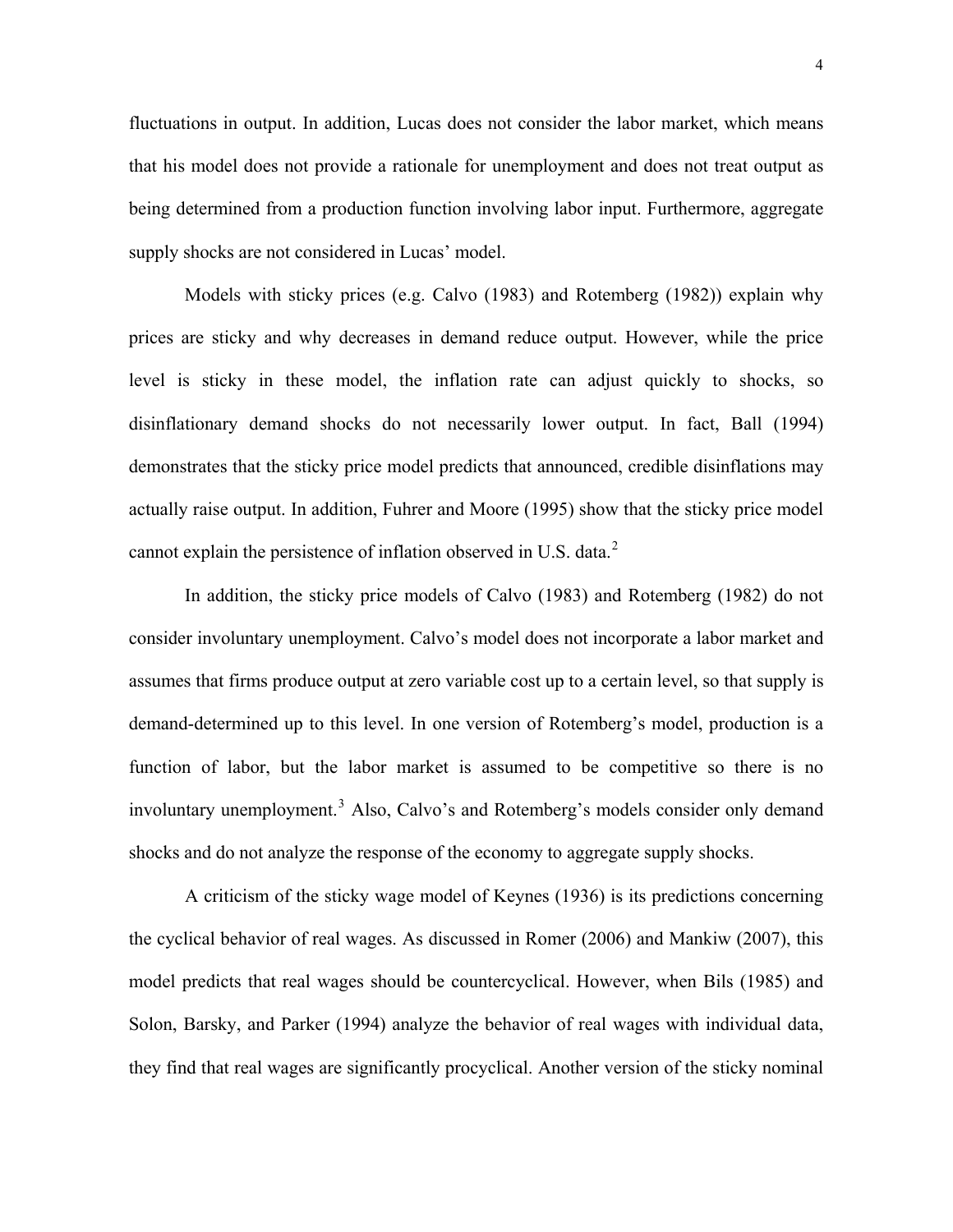wage model is Taylor (1979), in which overlapping contracts result in slow adjustment of nominal wages. In this model, the behavior of the price level and the supply of labor are not considered. Because labor supply is not modeled, it is not clear whether the slow adjustment of wages results in involuntary unemployment.

As previously discussed, Mankiw (2007) demonstrates that all three of these models yield the specification,  $Y_t = \overline{Y} + \alpha (P_t - P_t^e)$ . However, this specification implies that adverse supply shocks are likely to lower unemployment. Suppose that an adverse supply shock raises the price level. If price expectations do not fully adjust (i.e.,  $P_t^e$  rises less than  $P_t$ ), then  $Y_t$  initially exceeds the new value of Y, meaning that unemployment is initially below the natural rate. Even if  $P_t^e$  increases as much as  $P_t$ , output will equal the new value of *Y* , implying that unemployment will not rise. Adverse supply shocks would raise unemployment only if  $P_t^e$  rises more than  $P_t$ , which would appear to imply irrationality on the part of workers. However, historical evidence suggests that adverse supply shocks do tend to raise unemployment. For example, unemployment rose significantly following large increases in oil prices in 1973-74 and 1979-80.

 The present study takes a different approach in modeling aggregate supply. It is assumed that workers' efficiency depends on their relative wages (because of the effect of relative wages on workers' effort and quit propensities) and that workers have imperfect information about average wages.<sup>[4](#page-40-1)</sup> These assumptions are then used to derive a closed-form equation for the aggregate supply curve. This approach provides a framework for analyzing both demand shocks and supply shocks. It is argued below that a model with efficiency wages and imperfect information is based on a more realistic set of assumptions than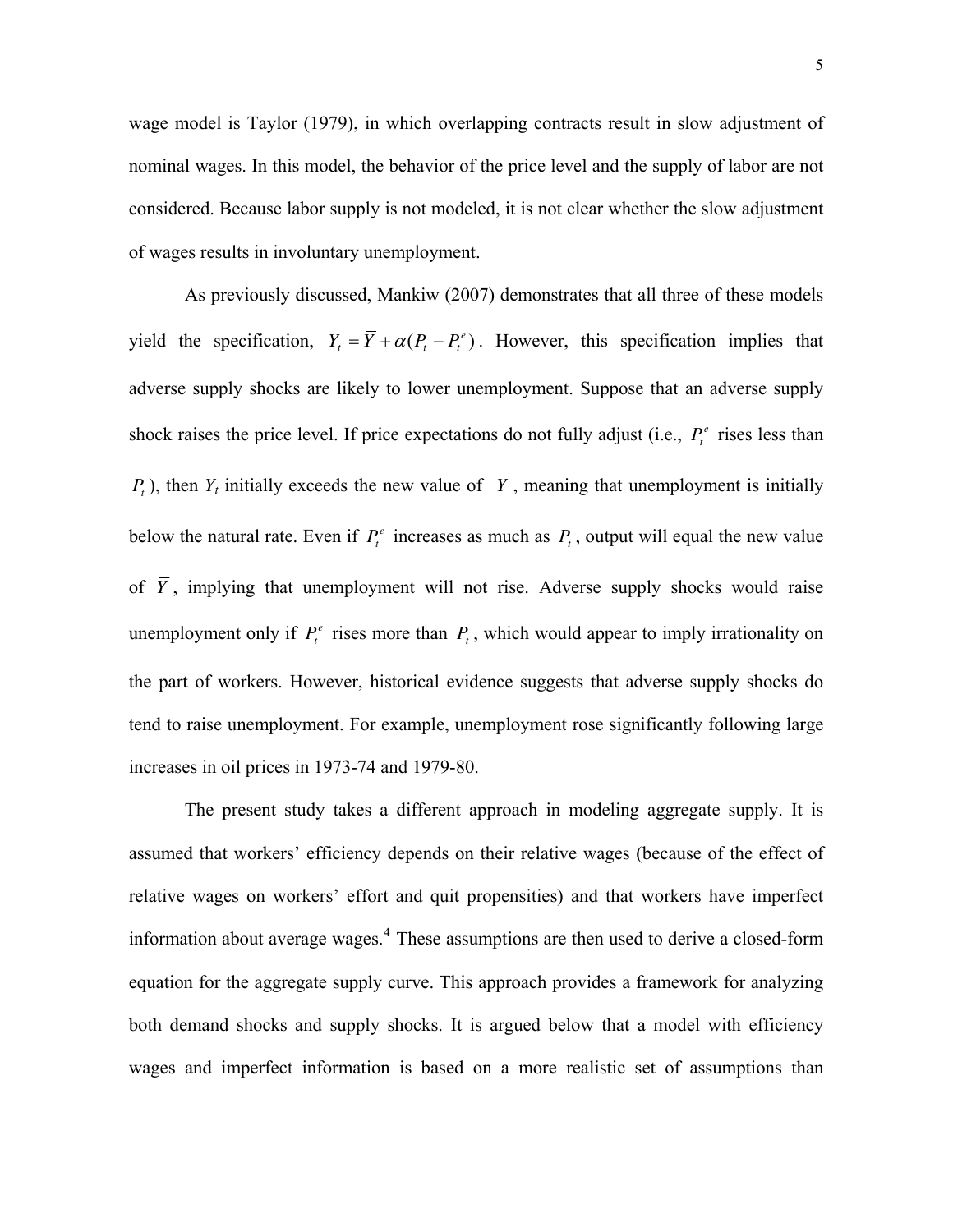previous models of aggregate supply and that its predictions appear to be more in line with observed macroeconomic data.

In terms of assumptions, this model incorporates a labor market in which labor is an input in the production function and in which there is involuntary unemployment. Unlike in models involving overlapping contracts, firms in the efficiency wage – imperfect information model are free to set wages and prices each period. While firms can set wages and prices each period, they find it optimal to adjust wages and prices slowly to their new equilibrium level in response to aggregate demand and aggregate supply shocks.

The efficiency wage – imperfect information model differs from the imperfect information model in that the former assumes that workers have imperfect information about average wages, while the latter assumes that firms have imperfect information about the aggregate price level. The assumption that workers have imperfect information about average wages seems to be more realistic than the assumption that firms have imperfect information about the price level. The variable that affects firms' output in Lucas (1973) is the aggregate price level, and this variable is published monthly and is available on the internet. In contrast, the variable that matters for a worker's effort and quit decisions is the average wage for workers with similar characteristics (e.g., age, experience, and education) in the same narrowly defined occupational group, and this type of data is not easily obtainable.<sup>[5](#page-40-1)</sup> Also, the profits of the typical firm are much higher than the wages of a typical worker, so the cost of incorrect expectations is probably much greater for firms than for workers,<sup>[6](#page-40-1)</sup> giving workers less incentive than firms to acquire the relevant information. In fact, employers in Bewley's (1999) survey believed that their workers did not have a very precise idea of wages at other firms. Thus, it seems more reasonable to construct a theory on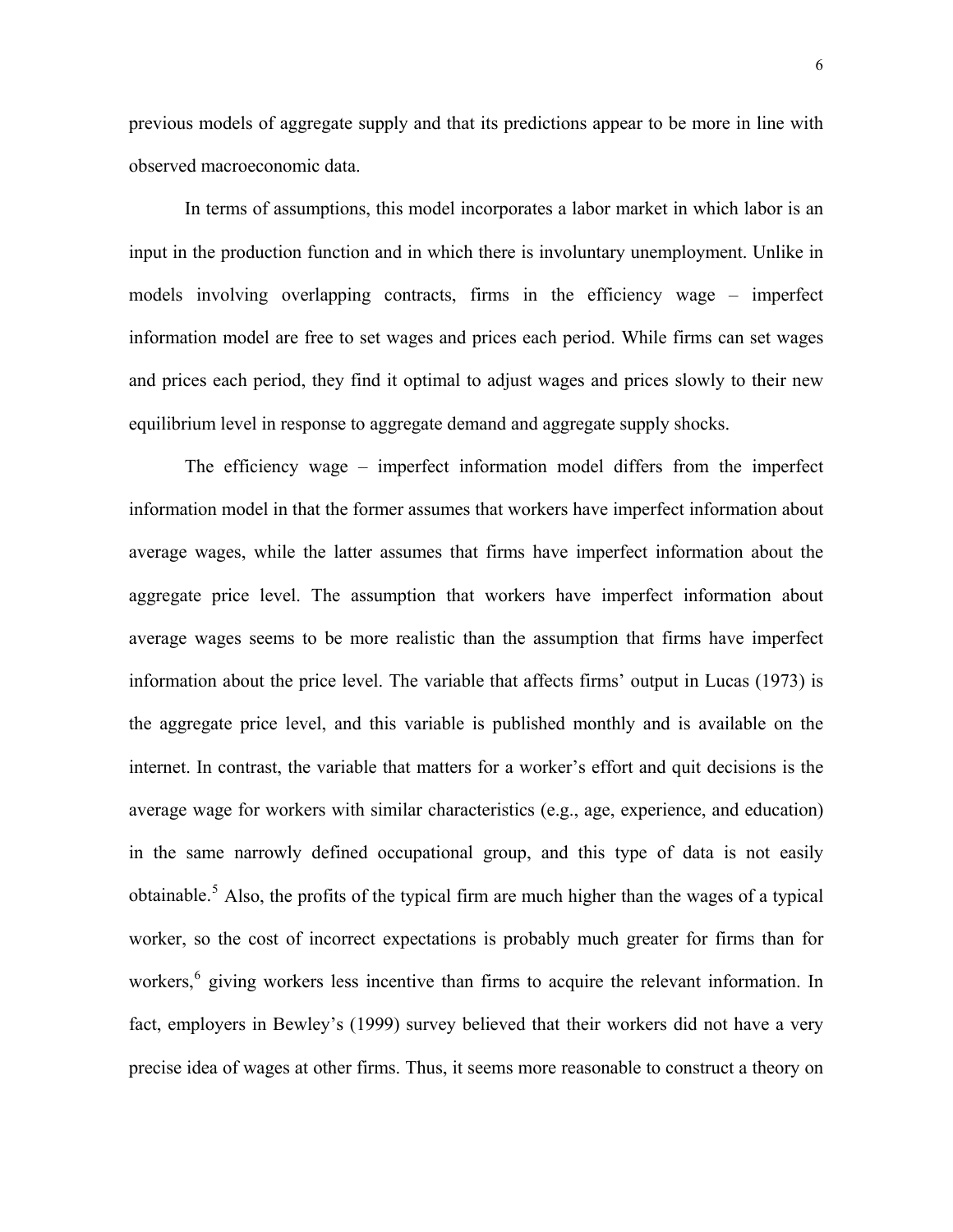the assumption that workers have imperfect information about average wages than on the assumption that firms have imperfect information about the price level.

Relative to other models of aggregate supply, the efficiency wage – imperfect information model appears to make more reasonable predictions about macroeconomic variables. First, unlike aggregate supply models in which  $Y_t = \overline{Y} + \alpha (P_t - P_t^e)$ , the efficiency wage – imperfect information model predicts that, given realistic parameter values, adverse supply shocks will initially raise unemployment. Second, the efficiency wage – imperfect information model predicts that real wages can be procyclical, acyclical, or countercyclical, depending on the model's parameters. In contrast, the real wage is countercyclical in the sticky wage model of Keynes (1936), contrary to empirical evidence.

 The models that are most similar to the efficiency wage – imperfect information model are Mankiw and Reis (2002) and Blanchard (2003). In Mankiw and Reis' "sticky information" model, each period a fraction of firms receives information that enables them to compute optimal prices for their products; the other firms set prices based on out-of-date information. The present study differs from Mankiw and Reis in two respects. First, Mankiw and Reis' model does not incorporate a labor market, so involuntary unemployment is not considered. Second, the informational imperfection is firms' expectations of optimal prices (which depend on the price level and aggregate output) in Mankiw and Reis, and is workers' expectations of average wages in the present model. Since data on the price level and GDP are easily available, it is not obvious why some firms would operate with out-of-date information. On the other hand, as previously discussed, there are good reasons why workers may have imperfect information about the relevant average wage.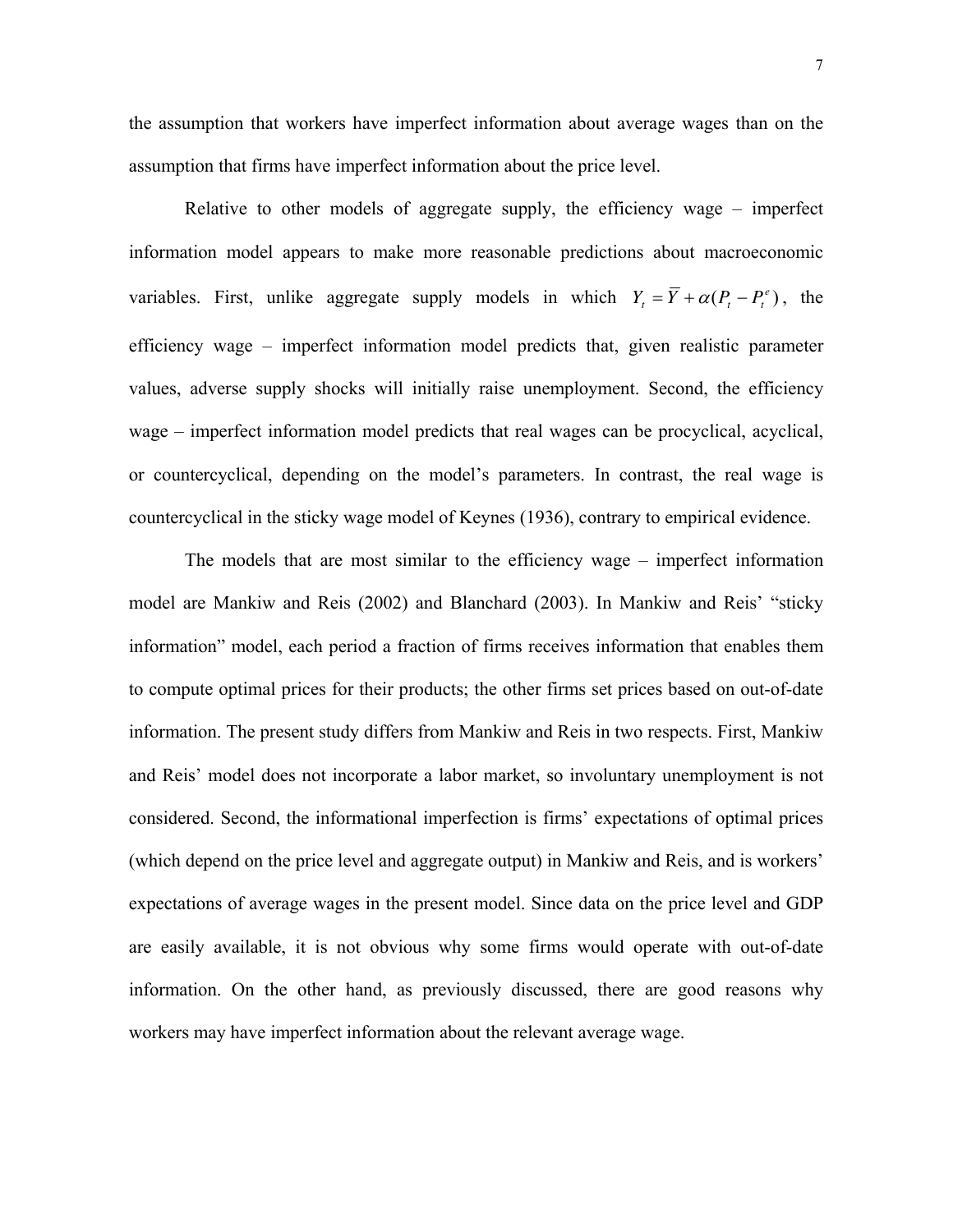Blanchard (2003) assumes a wage-setting relationship of the form,  $W = P^e F(u, z)$ , where  $u$  is the unemployment rate and  $z$  represents other variables that may affect the wagesetting process. While Blanchard states that this type of wage-setting relationship can be obtained from either a bargaining model or an efficiency wage model, either of these theories would predict that wages should depend on workers' expectations of average wages rather than on their expectations of the price level. Also, Blanchard assumes a constant markup of wages over prices, while the present study assumes the markup is endogenously determined and allows it to vary over the business cycle.

#### **III. A Model of the Aggregate Supply Curve**

In deriving the AS curve, the following assumptions are made:

1. Workers' efficiency (*e*) depends on the ratio of their current wage to their expectations of wages at other firms and on the unemployment rate, so that

$$
e = e[W_t / \overline{W}_t^e, u_t],
$$
 with  $e_w > 0$ ,  $e_u > 0$ ,  $e_{w_u} < 0$ , and  $e_{w_w} < 0$ ,

where  $W_t$  is a worker's current wage,  $\overline{W}_t^e$  denotes workers' expectations of the average wage rate, and  $u_t$  is the unemployment rate.<sup>[8](#page-40-1)</sup> Explanations for why efficiency may depend positively on wages and unemployment include the shirking model of Shapiro and Stiglitz (1984); the gift-exchange/fair wage models of Akerlof (1982, 1984) and Akerlof and Yellen (1990); the labor turnover models of Stiglitz (1974), Schlicht (1978), and Salop (1979); and the adverse selection model of Weiss (1980). The function  $e[W_t / \overline{W}_t^e, u_t]$  can be viewed as incorporating all of these explanations.

2. Each firm produces output (*Y*) with the production function,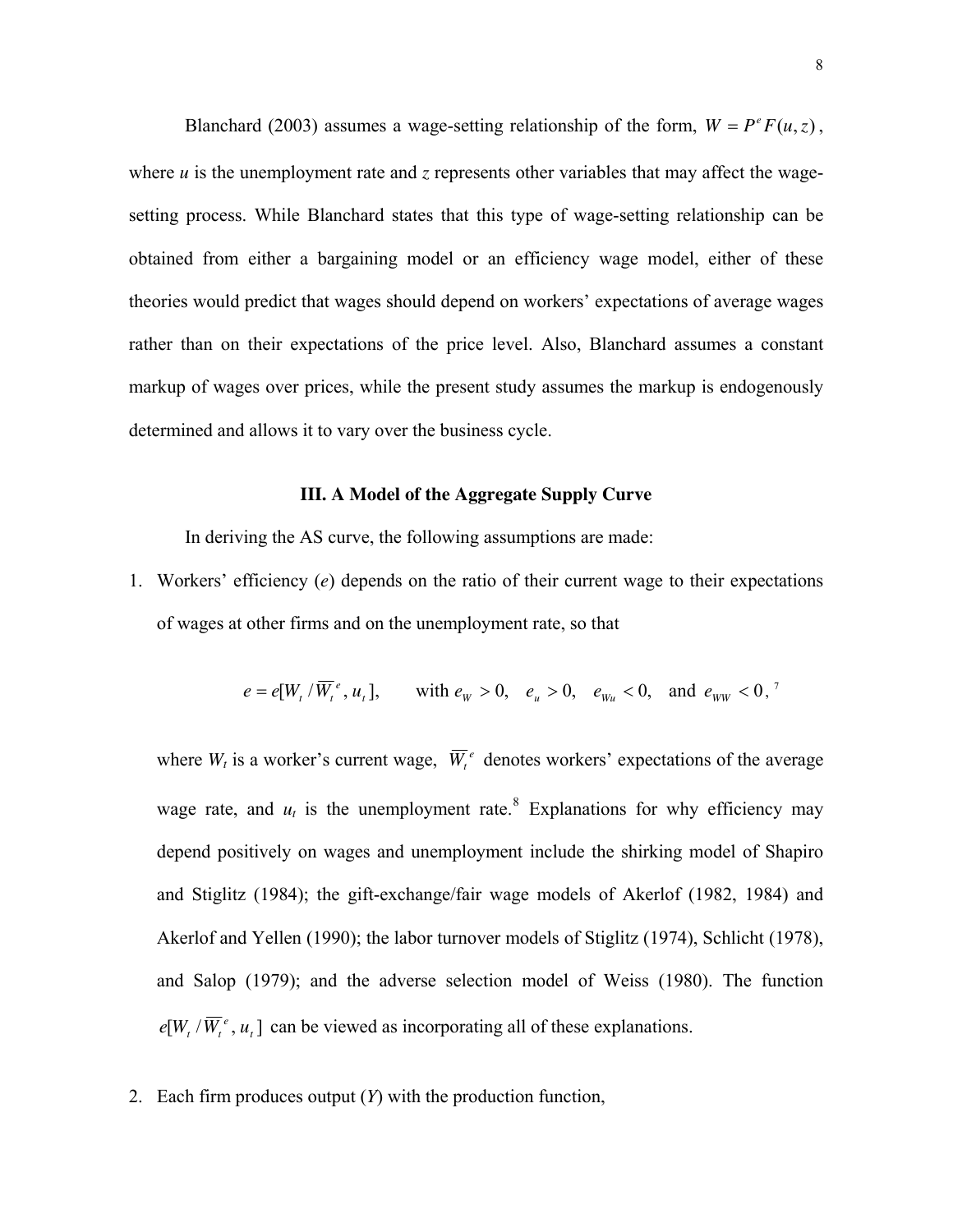$$
Y_{t} = A_{t}^{\phi} L_{t}^{\phi} I_{t}^{\beta} K_{t}^{1-\phi-\beta} e[W_{t}/\overline{W}_{t}^{e}, u_{t}]^{\phi},
$$

where *A* represents technology (assumed to be labor augmenting), *L* is labor input, *I* is an input in the production process (e.g., oil), *K* is the capital stock, and *e* is defined above. It is assumed that the capital stock is exogenously determined.

3. The demand curve facing an individual firm can be expressed as

$$
Y_t^D = \theta \left(\frac{P_t}{\overline{P_t}}\right)^{-\gamma},
$$

where  $\theta$  represents real demand,  $P$  is the firm's price,  $\overline{P}$  is the aggregate price level, and  $\gamma$  is the price elasticity of demand. Thus, the firm's price is

$$
P_t = \theta_t^{\frac{1}{\gamma}} Q_t^{-\frac{1}{\gamma}} \overline{P}_t,
$$

and its total revenue is

$$
P_t Q_t = \theta_t^{\frac{1}{\gamma}} Q_t^{\frac{\gamma-1}{\gamma}} \overline{P}_t.
$$

4. Labor supply is inelastic and equals *N* times the number of firms. Parameters are chosen so that there is excess supply of labor.<sup>[9](#page-40-1)</sup> Since parameters are chosen so that firms maximize profits by paying efficiency wages, wages and employment are determined by differentiating the profit function with respect to both *W* and *L*.

Given these assumptions, profits in period *t* can be expressed as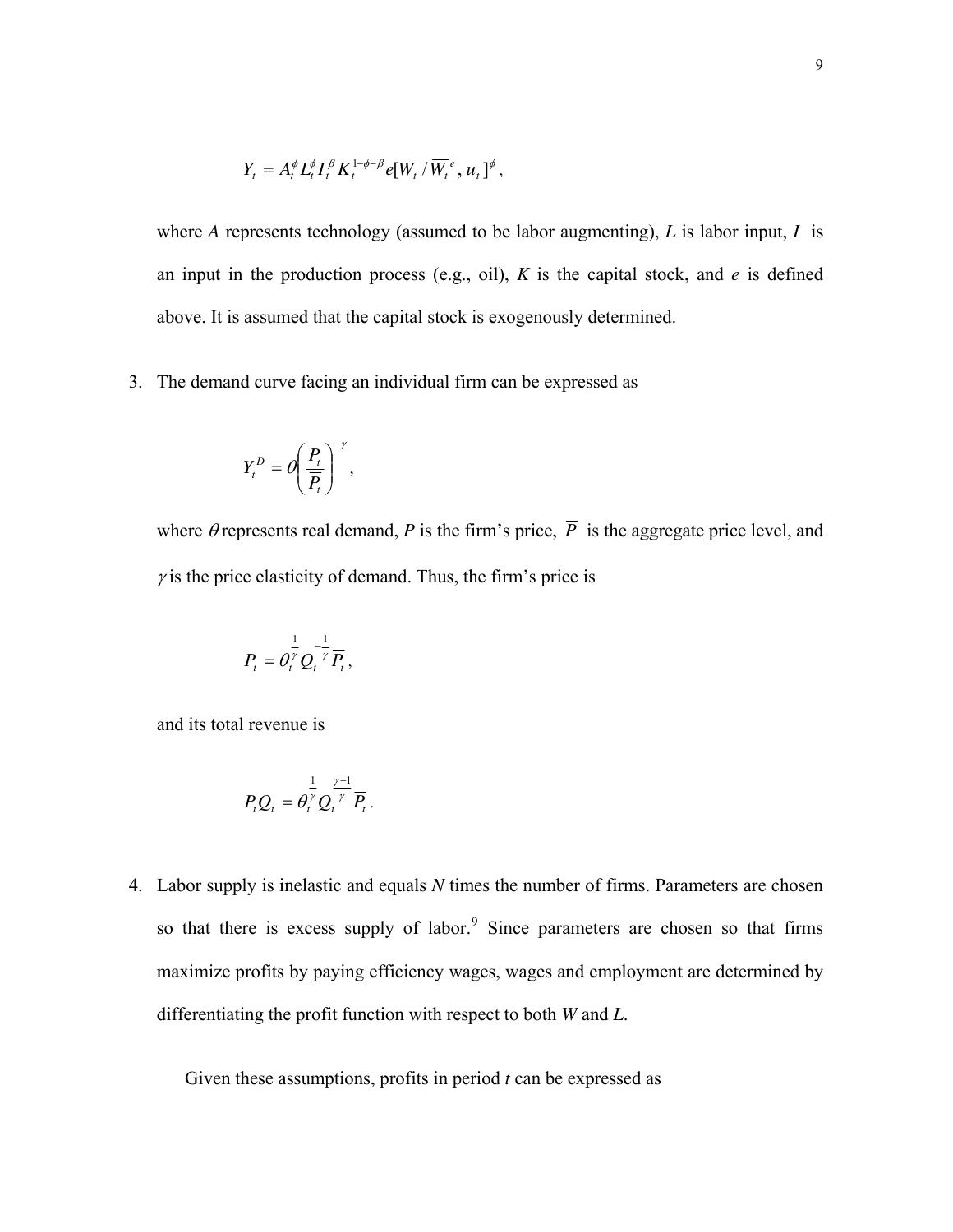$$
(1) \qquad \Pi_t = \theta_t^{\frac{1}{\gamma}} \Big[ A_t^{\phi} L_t^{\phi} I_t^{\beta} K_t^{1-\phi-\beta} e[W_t / \overline{W}_t^e, u_t]^{\phi} \Big]_{\gamma}^{\frac{\gamma-1}{\gamma}} \overline{P}_t - W_t L_t - (\delta + i) K_t - z_t \overline{P}_t I_t,
$$

where *i* is the interest rate,  $\delta$  is the depreciation rate, and *z* is the real price of the input.

In deriving the aggregate supply curve, we first obtain expressions for the profit function and production function that include the price of the input rather than the quantity of the input. The optimal amount of the input is determined from the condition,

$$
\frac{d\Pi_t}{dI_t} = 0 = \frac{\beta(\gamma - 1)}{\gamma} \theta_t^{\frac{1}{\gamma}} A_t^{\frac{\phi(\gamma - 1)}{\gamma}} L_t^{\frac{\phi(\gamma - 1)}{\gamma}} I_t^{\frac{\beta(\gamma - 1)}{\gamma}} K_t^{\frac{(1 - \phi - \beta)(\gamma - 1)}{\gamma}} e[\bullet]^{\frac{\phi(\gamma - 1)}{\gamma}} \overline{P}_t - z_t \overline{P}_t.
$$

Solving the above equation for  $I_t$  yields

$$
I_{t} = \left(\frac{\gamma}{\beta(\gamma-1)}\right)^{-\frac{\gamma}{\gamma-\beta(\gamma-1)}}\theta_{t}^{\frac{1}{\gamma-\beta(\gamma-1)}}A_{t}^{\frac{\phi(\gamma-1)}{\gamma-\beta(\gamma-1)}}L_{t}^{\frac{\phi(\gamma-1)}{\gamma-\beta(\gamma-1)}}K_{t}^{\frac{(1-\phi-\beta)(\gamma-1)}{\gamma-\beta(\gamma-1)}}e[\bullet]^{\frac{\phi(\gamma-1)}{\gamma-\beta(\gamma-1)}}z_{t}^{\frac{\gamma}{\gamma-\beta(\gamma-1)}}.
$$

As demonstrated in Appendix A, if this expression for *I* is substituted into equation (1), profits can be expressed as

(2)  
\n
$$
\Pi_{t} = \theta_{t}^{\frac{1}{\gamma-\beta(\gamma-1)}} A_{t}^{\frac{\phi(\gamma-1)}{\gamma-\beta(\gamma-1)}} L_{t}^{\frac{\phi(\gamma-1)}{\gamma-\beta(\gamma-1)}} K_{t}^{\frac{(1-\phi-\beta)(\gamma-1)}{\gamma-\beta(\gamma-1)}} e[W_{t} / \overline{W_{t}}^{e}, u_{t}]^{\frac{\phi(\gamma-1)}{\gamma-\beta(\gamma-1)}} \overline{P_{t}} z_{t}^{-\frac{\beta(\gamma-1)}{\gamma-\beta(\gamma-1)}}
$$
\n
$$
\times \left(\frac{\gamma}{\beta(\gamma-1)}\right)^{-\frac{\gamma}{\gamma-\beta(\gamma-1)}} \frac{\gamma-\beta(\gamma-1)}{\beta(\gamma-1)} - W_{t} L_{t} - (\delta + i) K_{t}.
$$

 In addition, substituting this expression for *I* into the production function yields the following equation for output: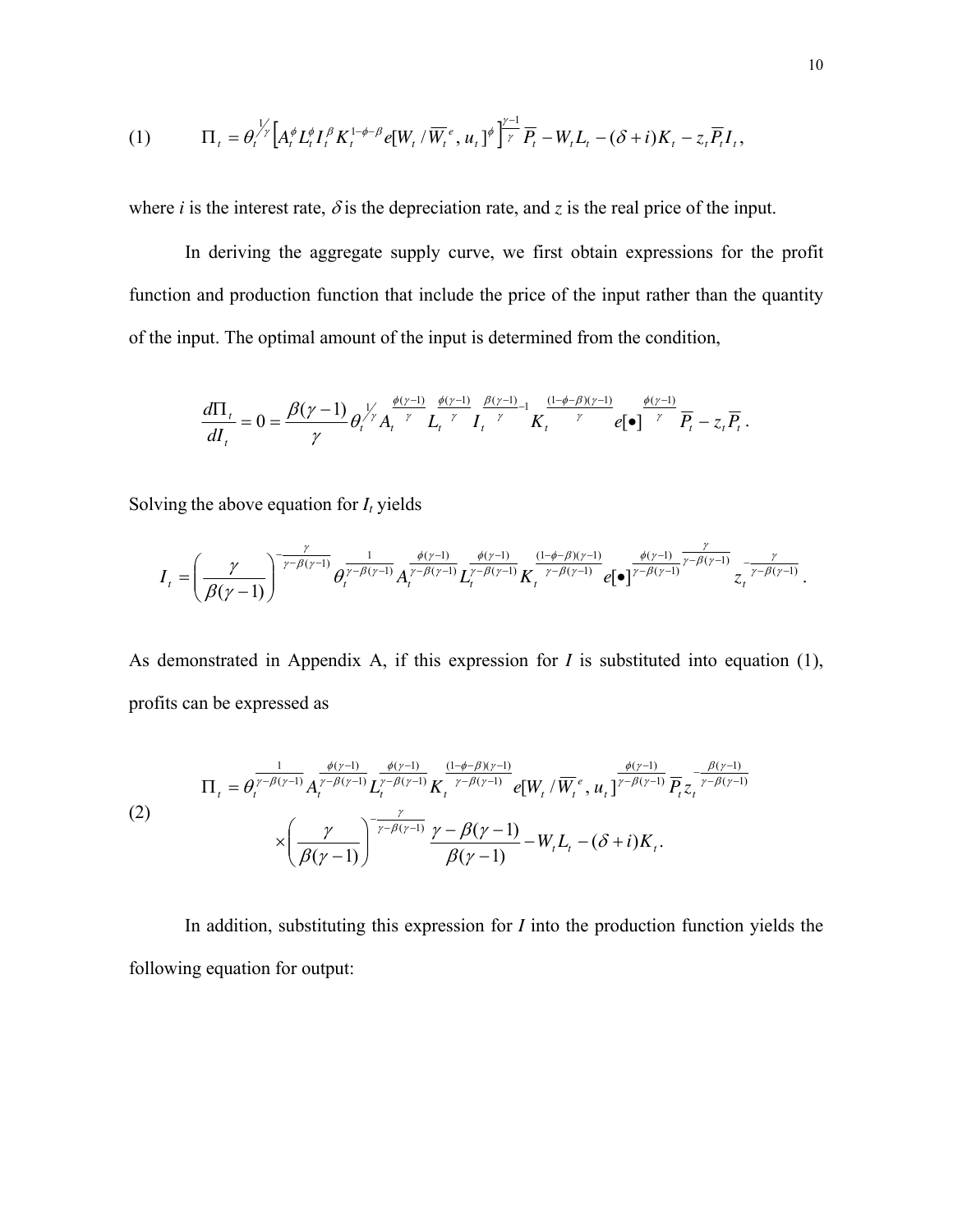$$
Y_t = A_t^{\frac{\phi \gamma}{\gamma - \beta(\gamma - 1)}} L_t^{\frac{\phi \gamma}{\gamma - \beta(\gamma - 1)}} \left( \frac{\gamma}{\beta(\gamma - 1)} \right)^{-\frac{\beta \gamma}{\gamma - \beta(\gamma - 1)}} \theta_t^{\frac{\beta}{\gamma - \beta(\gamma - 1)}} K_t^{\frac{\gamma(1 - \phi - \beta)}{\gamma - \beta(\gamma - 1)}}
$$
  
×  $e[W_t / \overline{W}_t^e, u_t]^{\frac{\phi \gamma}{\gamma - \beta(\gamma - 1)}} z_t^{-\frac{\beta \gamma}{\gamma - \beta(\gamma - 1)}}$ .

This expression for  $Y_t$  can be simplified by noting that  $\theta_t = Y_t^D = Y_t$ .  $\theta_t = Y_t^D = Y$ **This** substitution enables the production function to be expressed as

(3) 
$$
Y_{t} = A_{t}^{\frac{\phi}{1-\beta}} L_{t}^{\frac{\phi}{1-\beta}} \left( \frac{\gamma}{\beta(\gamma-1)} \right)^{-\frac{\beta}{1-\beta}} K_{t}^{\frac{1-\phi-\beta}{1-\beta}} e[W_{t}/\overline{W}_{t}^{e}, u_{t}]^{\frac{\phi}{1-\beta}} z_{t}^{-\frac{\beta}{1-\beta}}.
$$

 The first-order conditions are obtained by differentiating (2) with respect to *L* and *W*. One first-order condition is

$$
\frac{d\Pi_{t}}{dL_{t}} = 0 = \frac{\phi(\gamma - 1)}{\gamma - \beta(\gamma - 1)} \theta_{t}^{\frac{1}{\gamma - \beta(\gamma - 1)}} A_{t}^{\frac{\phi(\gamma - 1)}{\gamma - \beta(\gamma - 1)}} L_{t}^{\frac{\phi(\gamma - 1)}{\gamma - \beta(\gamma - 1)}} K_{t}^{\frac{(1 - \phi - \beta)(\gamma - 1)}{\gamma - \beta(\gamma - 1)}}
$$
  
×  $e[W_{t} / \overline{W}_{t}^{e}, u_{t}]^{\frac{\phi(\gamma - 1)}{\gamma - \beta(\gamma - 1)}} \overline{P}_{t} z_{t}^{-\frac{\beta(\gamma - 1)}{\gamma - \beta(\gamma - 1)}} \left(\frac{\gamma}{\beta(\gamma - 1)}\right)^{-\frac{\gamma}{\gamma - \beta(\gamma - 1)}} \frac{\gamma - \beta(\gamma - 1)}{\beta(\gamma - 1)} - W_{t}.$ 

Solving this equation for *Lt* yields the following equation for labor demand:

(4)  

$$
L_{t} = W_{t}^{\frac{\gamma-\beta(\gamma-1)}{(\phi+\beta)(\gamma-1)-\gamma}} \left(\frac{\beta}{\phi}\right)^{\frac{\gamma-\beta(\gamma-1)}{(\phi+\beta)(\gamma-1)-\gamma}} \theta_{t}^{-\frac{1}{(\phi+\beta)(\gamma-1)-\gamma}} A_{t}^{-\frac{\phi(\gamma-1)}{(\phi+\beta)(\gamma-1)-\gamma}} K_{t}^{-\frac{(1-\phi-\beta)(\gamma-1)}{(\phi+\beta)(\gamma-1)-\gamma}} \times e[W_{t}/\overline{W_{t}}^{e}, u_{t}]^{-\frac{\phi(\gamma-1)}{(\phi+\beta)(\gamma-1)-\gamma}} \overline{P_{t}^{\frac{-(\gamma+\beta(\gamma-1)}{(\phi+\beta)(\gamma-1)-\gamma}} z_{t}^{\frac{\beta(\gamma-1)}{(\phi+\beta)(\gamma-1)-\gamma}}} \left(\frac{\gamma}{\beta(\gamma-1)}\right)^{\frac{\gamma}{(\phi+\beta)(\gamma-1)-\gamma}}.
$$

The other first-order condition is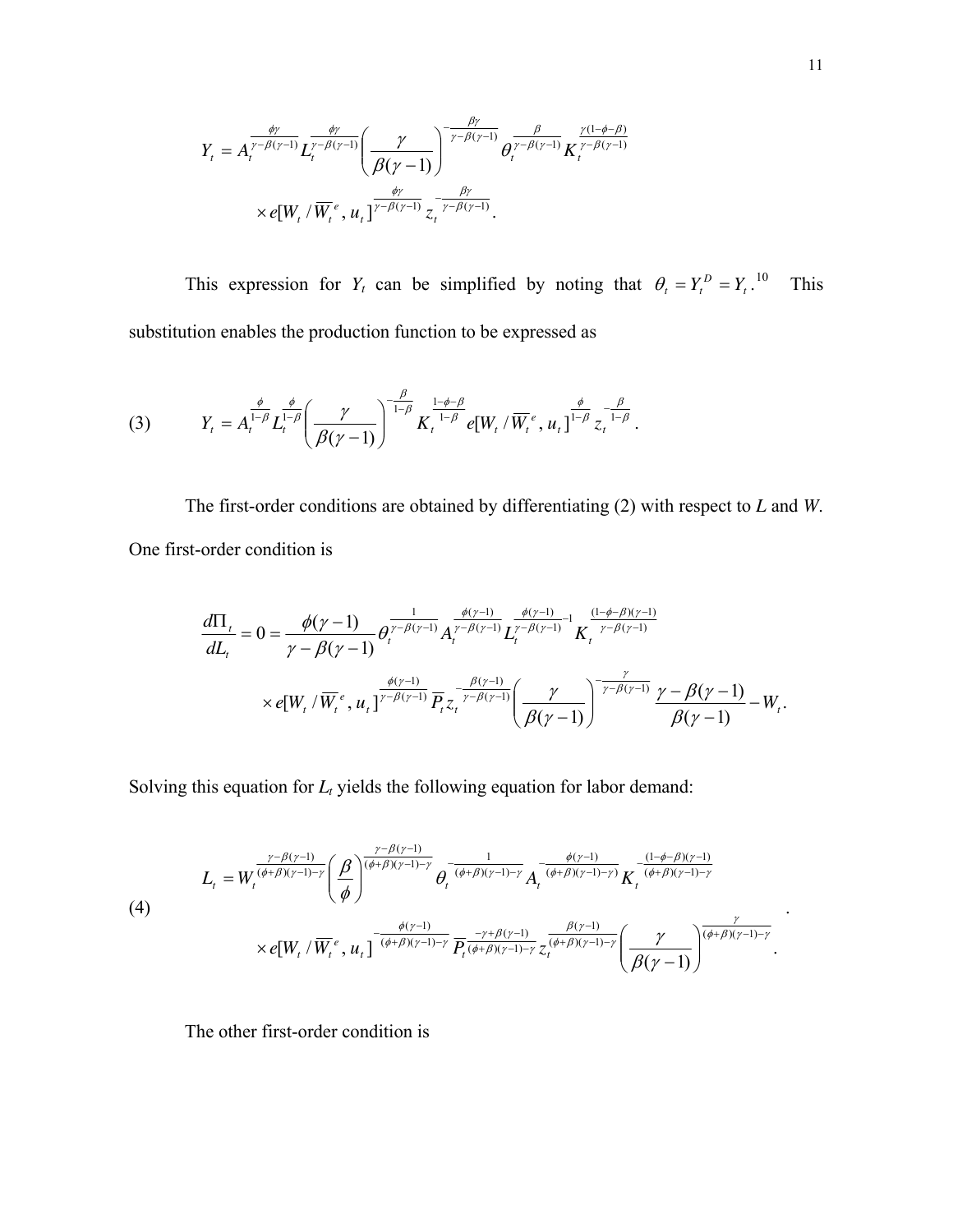(5)  

$$
\frac{d\Pi_t}{dW_t} = 0 = \frac{\phi(\gamma - 1)}{\gamma - \beta(\gamma - 1)} \theta_t^{\frac{1}{\gamma - \beta(\gamma - 1)}} A_t^{\frac{\phi(\gamma - 1)}{\gamma - \beta(\gamma - 1)}} L_t^{\frac{\phi(\gamma - 1)}{\gamma - \beta(\gamma - 1)}} K_t^{\frac{(1 - \phi - \beta)(\gamma - 1)}{\gamma - \beta(\gamma - 1)}} e[W_t / \overline{W}_t^e, u_t]^{\frac{\phi(\gamma - 1)}{\gamma - \beta(\gamma - 1)}} \times \frac{e_w}{\overline{W}_t^e} \overline{P}_t z_t^{\frac{-\beta(\gamma - 1)}{\gamma - \beta(\gamma - 1)}} \left(\frac{\gamma}{\beta(\gamma - 1)}\right)^{\frac{\gamma}{\gamma - \beta(\gamma - 1)}} \frac{\gamma - \beta(\gamma - 1)}{\beta(\gamma - 1)} - L_t.
$$

Substituting (4) into (5) yields

(6) 
$$
W_{t}e[W_{t}/\overline{W}_{t}^{e},u_{t}]^{-1}e_{W}[W_{t}/\overline{W}_{t}^{e},u_{t}]\frac{1}{\overline{W}_{t}^{e}}=1,
$$

which is analogous to the Solow  $(1979)$  condition.<sup>[11](#page-40-1)</sup>

The economy's long-run aggregate supply curve is obtained from setting  $\overline{W}_t^e = W_t$  in (6). Thus, in equilibrium the following condition must be satisfied:

(7) 
$$
e[1, u_t]^{-1} e_W[1, u_t] = 1.
$$

This condition determines the economy's equilibrium unemployment rate (i.e., the natural rate of unemployment). If  $u^*$  represents the value of  $u$  that solves (7), the long-run AS curve can be expressed as

(8) 
$$
Y = A^{\frac{\phi}{1-\beta}} [N(1-u^*)]^{\frac{\phi}{1-\beta}} \left( \frac{\gamma}{\beta(\gamma-1)} \right)^{-\frac{\beta}{1-\beta}} K^{\frac{1-\phi-\beta}{1-\beta}} e[1, u^*]^{\frac{\phi}{1-\beta}} z^{-\frac{\beta}{1-\beta}}.
$$

An equation for the short-run AS curve can be derived by substituting the labor demand equation into the production function. However, equation (4) is not a closed-form solution for labor demand, since  $u_t$  (which depends on  $L_t$ ) is a variable on the right-hand side. However, a closed-form solution for labor demand can be obtained by expressing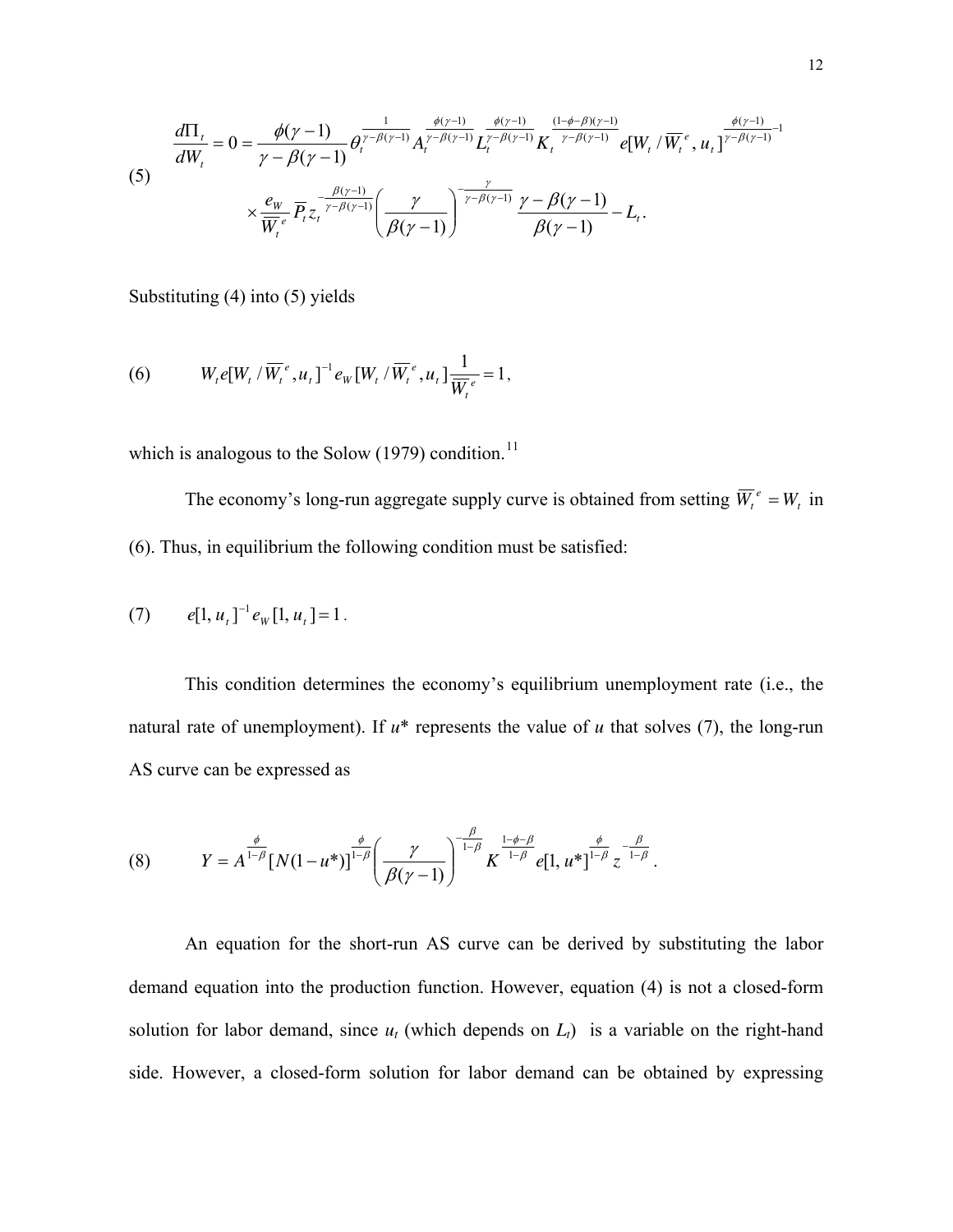variables as deviations from steady-state values. Differentiating (4) and dividing by the original equation yields the following relationship:

$$
\hat{L}_{t} = \frac{\gamma - \beta(\gamma - 1)}{(\phi + \beta)(\gamma - 1) - \gamma} \hat{W}_{t} - \frac{1}{(\phi + \beta)(\gamma - 1) - \gamma} \hat{\theta}_{t} - \frac{\phi(\gamma - 1)}{(\phi + \beta)(\gamma - 1) - \gamma} \hat{A}_{t}
$$
\n(9)\n
$$
- \frac{(1 - \phi - \beta)(\gamma - 1)}{(\phi + \beta)(\gamma - 1) - \gamma} \hat{K}_{t} - \frac{\phi(\gamma - 1)}{(\phi + \beta)(\gamma - 1) - \gamma} e^{-1} [e_{w} \hat{W}_{t} - e_{w} \hat{\overline{W}}_{t}^{e} + e_{u} du_{t}] - \frac{\gamma - \beta(\gamma - 1)}{(\phi + \beta)(\gamma - 1) - \gamma} \hat{\overline{P}}_{t} + \frac{\beta(\gamma - 1)}{(\phi + \beta)(\gamma - 1) - \gamma} \hat{z}_{t},
$$

where variables with "^'s" over them represent percentage deviations. This equation can be viewed as representing deviations (the absolute deviation in *u* and the percentage deviations in the other variables) from their steady-state values. If small deviations of these variables from their steady-state values are considered, the coefficients on these variables can be treated as constants, with these constants determined by steady-state values of *e*, *eW*, and *eu*.

The value of  $du_t$  in (9) can be expressed as a function of  $\hat{L}_t$ . The fourth assumption implies that

$$
u_t = \frac{N - L_t}{N}.
$$

Letting  $s_L = L^* / N$  (where L<sup>\*</sup> is the equilibrium value of L),  $du_t$  can be approximated by

$$
du_t = \frac{-dL_t}{N} = \frac{-dL_t}{(L^* / s_L)} \approx -s_L \hat{L}_t.
$$

Substituting  $du_t = -s_t \hat{L}_t$  and  $e^{-t}e_w = 1$  (from (7)) into (9) yields the following equation for  $\hat{L}_t$  :  $e^{-1}e_w$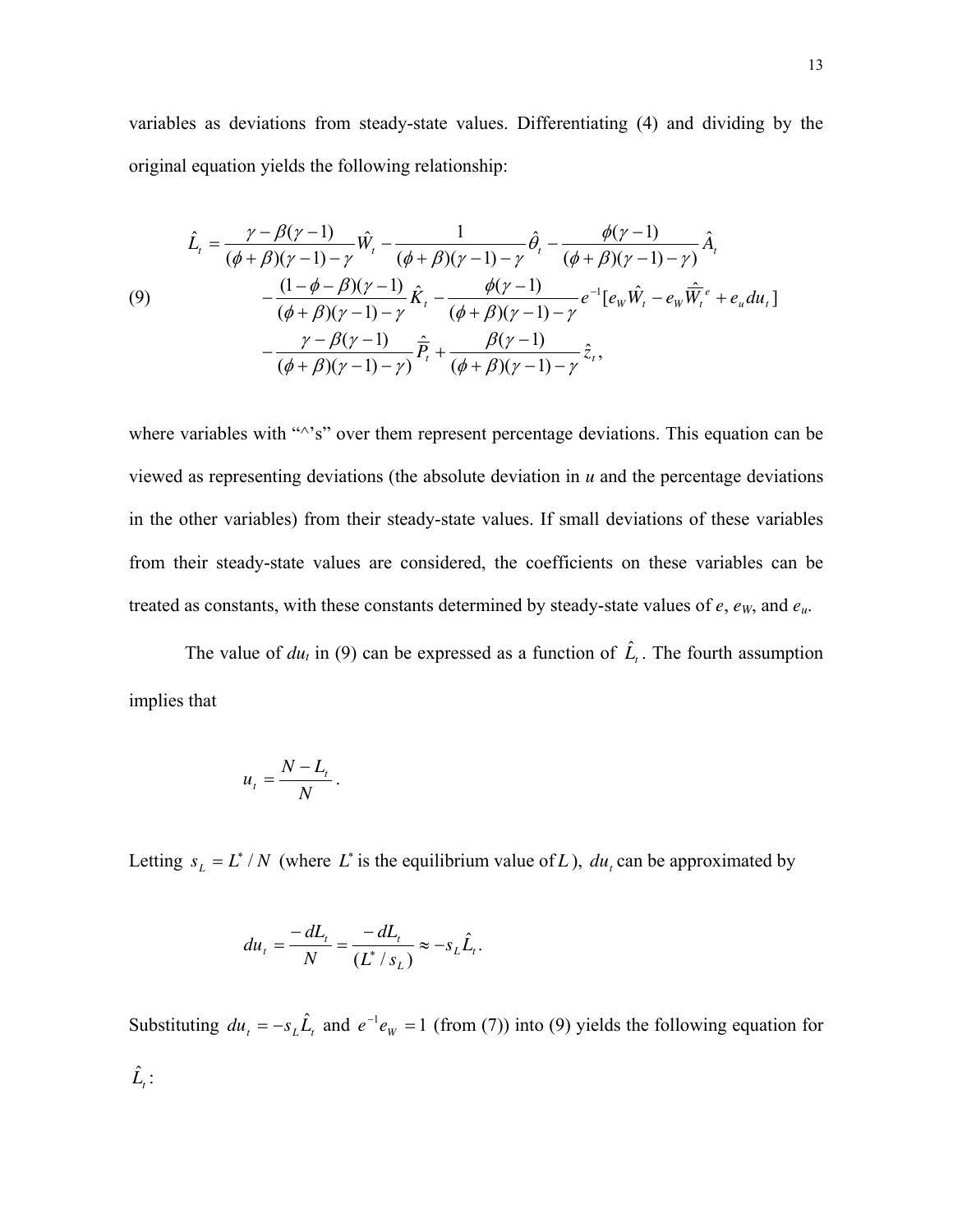(10)  

$$
\hat{L}_t = \frac{(\phi + \beta)(\gamma - 1) - \gamma}{\eta} \hat{W}_t + \frac{1}{\eta} \hat{\theta}_t + \frac{\phi(\gamma - 1)}{\eta} \hat{A}_t + \frac{(1 - \phi - \beta)(\gamma - 1)}{\eta} \hat{K}_t
$$

$$
- \frac{\phi(\gamma - 1)}{\eta} \hat{\overline{W}}_t^e + \frac{\gamma - \beta(\gamma - 1)}{\eta} \hat{\overline{P}}_t - \frac{\beta(\gamma - 1)}{\eta} \hat{Z}_t,
$$

where 
$$
\eta = \gamma - (\gamma - 1)[\phi + \beta - \phi e^{-1}e_u s_L].
$$

It will be assumed that the overall effect of a rise in employment is to increase output (i.e., the direct effect of employment on output outweighs the fact that a rise in employment reduces unemployment, which decreases workers' efficiency), which implies that  $1 - e^{-1}e_{\mu} s_L > 0$ . Given this assumption,  $\eta > 0$ .  $e^{-1}e_{u}s_{L}$ 

Differentiating the production function (3) and dividing by the original equation yields

$$
(11) \qquad \hat{Y}_t = \frac{\phi}{1-\beta} \hat{A}_t + \frac{\phi}{1-\beta} \hat{L}_t + \frac{1-\phi-\beta}{1-\beta} \hat{K}_t + \frac{\phi}{1-\beta} e^{-1} [e_w \hat{W}_t - e_w \hat{\overline{W}}_t^e + e_u du_t] - \frac{\beta}{1-\beta} \hat{z}_t.
$$

This equation expresses deviations in output from its steady-state value as a function of deviations in other variables. Appendix A demonstrates that substituting equation (10) and the relationships  $\theta_t = Y_t$ ,  $du_t = -s_L \hat{L}_t$ , and  $e^{-t}e_w = 1$  into (11) yields the following equation for the short-run AS curve:  $e^{-1}e_{W}$ 

(12) 
$$
\hat{Y}_t = \frac{\phi}{1 - \beta - \phi(1 - e^{-1}e_u s_L)} \hat{A}_t + \frac{1 - \phi - \beta}{1 - \beta - \phi(1 - e^{-1}e_u s_L)} \hat{K}_t + \frac{\phi e^{-1}e_u s_L}{1 - \beta - \phi(1 - e^{-1}e_u s_L)} \hat{W}_t - \frac{\phi}{1 - \beta - \phi(1 - e^{-1}e_u s_L)} \hat{\overline{W}}_t^e - \frac{\beta}{1 - \beta - \phi(1 - e^{-1}e_u s_L)} \hat{Z}_t + \frac{\phi(1 - e^{-1}e_u s_L)}{1 - \beta - \phi(1 - e^{-1}e_u s_L)} \hat{\overline{P}}_t.
$$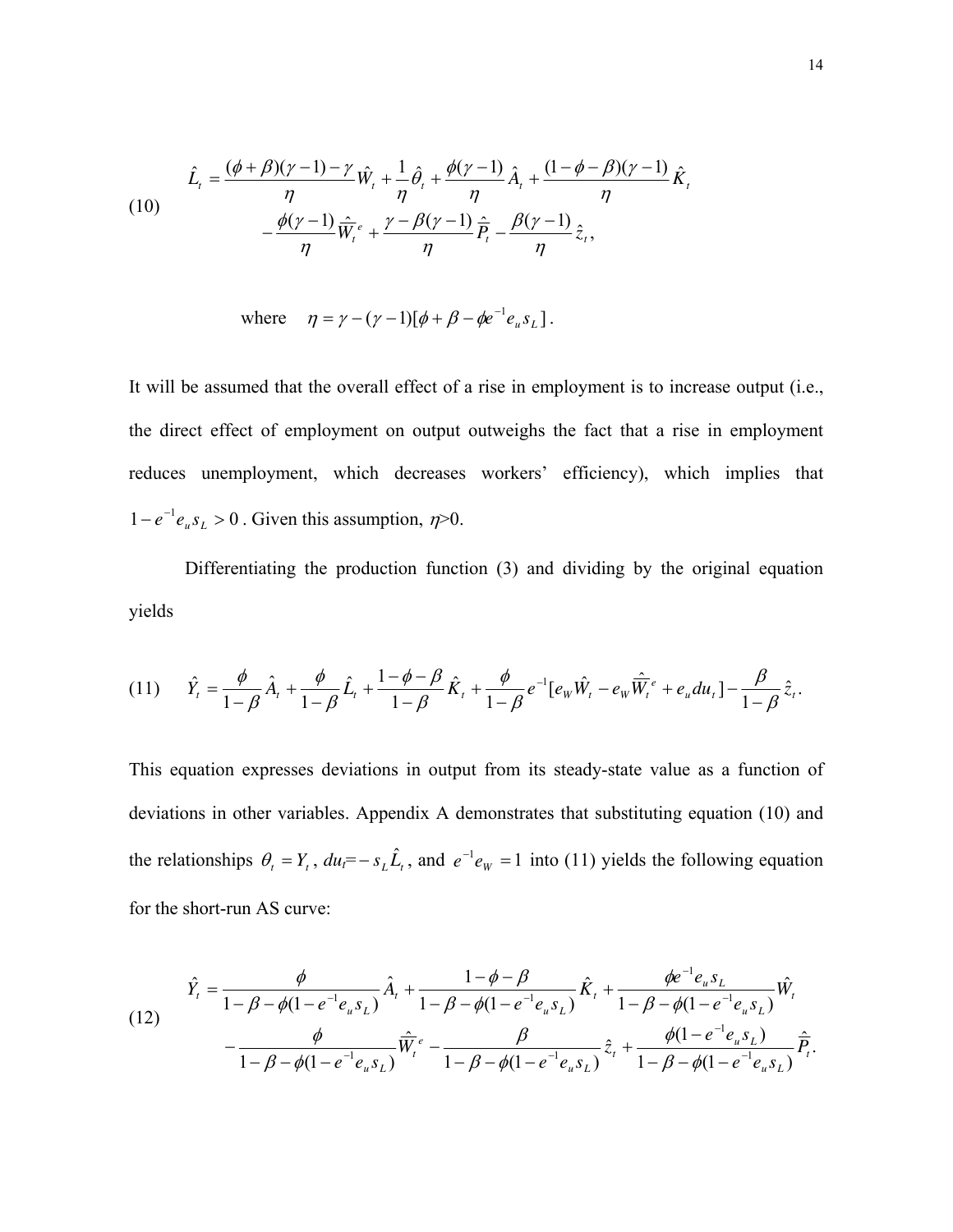Given the assumption that  $1 - e^{-1}e_{u}s_{L} > 0$ , the AS curve is upward sloping since an increase in the price level is associated with a rise in output. In this equation, the coefficient on  $\hat{P}_t$  is the slope of the AS curve (holding current wages constant), and the coefficients on  $e^{-1}e_{u}s_{L}$  $\hat{A}_t$  and  $\hat{z}_t$  show how the AS curve shifts in response to supply shocks.

An equivalent specification for the AS curve is

(13) 
$$
\hat{Y}_t = \frac{\phi}{1 - \beta - \phi(1 - e^{-1}e_u s_L)} \hat{A}_t + \frac{1 - \phi - \beta}{1 - \beta - \phi(1 - e^{-1}e_u s_L)} \hat{K}_t - \frac{\beta}{1 - \beta - \phi(1 - e^{-1}e_u s_L)} z_t + \frac{\phi}{1 - \beta - \phi(1 - e^{-1}e_u s_L)} (\hat{W}_t - \hat{\overline{W}}_t^e) - \frac{\phi(1 - e^{-1}e_u s_L)}{1 - \beta - \phi(1 - e^{-1}e_u s_L)} (\hat{W}_t - \hat{\overline{P}}_t).
$$

In (13), output depends positively on the difference between the actual and expected nominal wage and depends negatively on the real wage, implying that the aggregate supply relationship can be explained both by theories emphasizing misperceptions and by theories emphasizing the role of real wages on employment.<sup>[12](#page-40-1)</sup>

#### **IV. The Dynamics of Price and Output Adjustment**

The previous section derives an equation for the AS curve from microeconomic principles, but it does not predict the paths followed by output and prices in response to shocks. However, expressions for these paths can be derived if functional forms are specified for wage expectations  $(\overline{W}_t^e)$  and for demand  $(\theta)$ . In this section specific assumptions are made about these variables, enabling the dynamics of the economy's adjustment to demand and supply shocks to be analyzed. In modeling wage expectations, it is assumed that expectations are a weighted average of rational and adaptive expectations, as in Campbell (2008). In particular, it is assumed that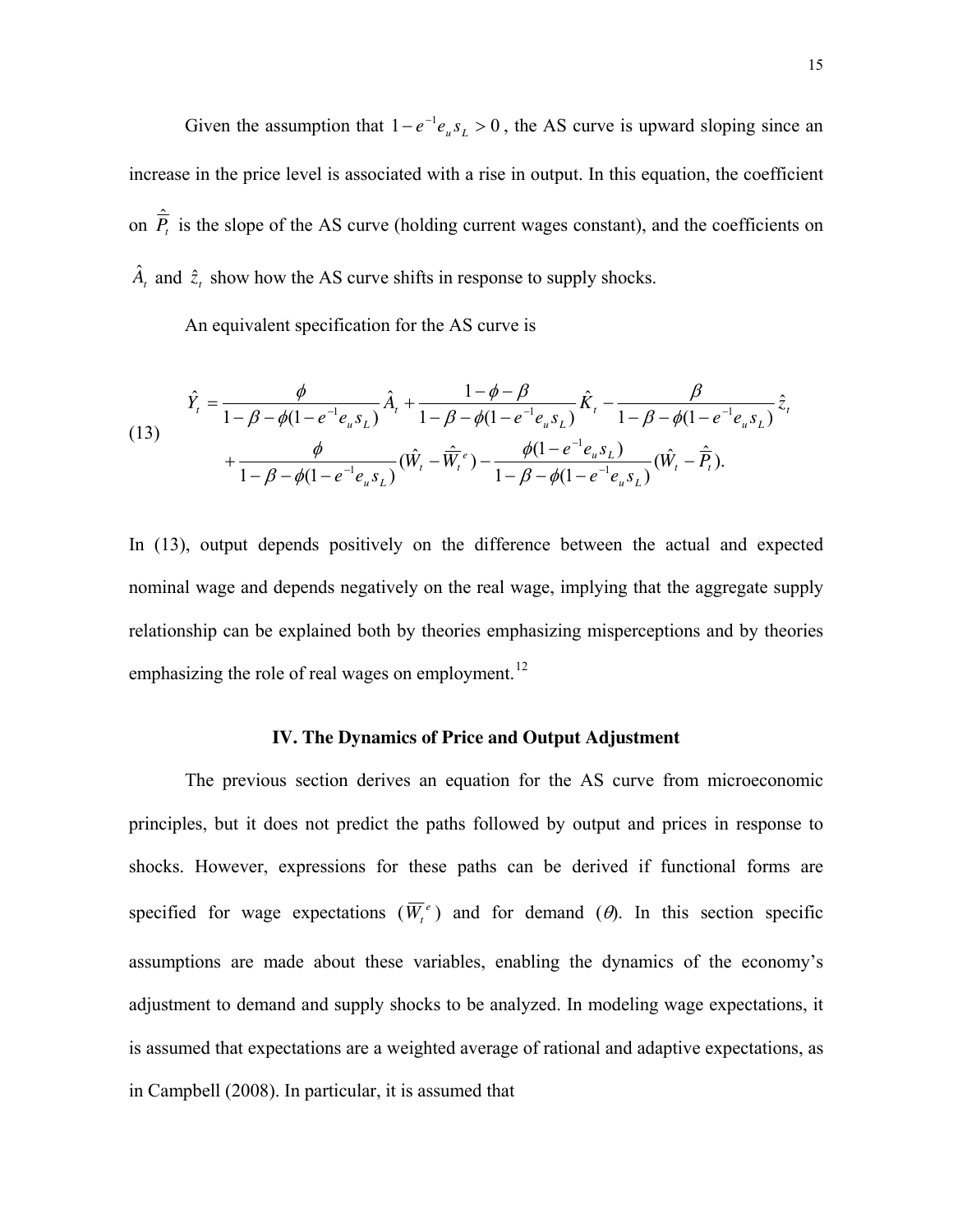(14) 
$$
\hat{\overline{W}}_t^e = \omega \hat{W}_t + (1 - \omega) \hat{W}_{t-1},
$$

where  $\omega$  represents the degree to which expectations are rational. Campbell (2008) discusses previous studies that find that expectations are neither completely rational nor complete adaptive. Because the AD-AS framework is generally expressed in terms of levels, the adaptive component of workers' expectations is lagged average wages. The end of this section discusses the implications of assuming that the adaptive expectations component is a function of lagged wage changes.

curves are linearized around their steady-states, they can be expressed as Demand is assumed to be described by an IS-LM specification. If the IS and LM

IS:  $\hat{Y}_t = a_1 \hat{E}_t - a_2 \hat{i}_t$ , and

LM: 
$$
\hat{Y}_t = b_1(\hat{M}_t - \hat{\overline{P}_t}) + b_2 \hat{i}_t
$$
,

where  $M$  is nominal demand,  $E$  represents autonomous real expenditures, and  $i$  represents the interest rate. Eliminating the interest rate yields

$$
\hat{Y}_t = \frac{b_1 a_2}{a_2 + b_2} \hat{M}_t - \frac{b_1 a_2}{a_2 + b_2} \hat{P}_t + \frac{b_2 a_1}{a_2 + b_2} \hat{E}_t.
$$

Accordingly, the price level can be expressed as

(15) 
$$
\hat{\overline{P}}_t = \hat{M}_t - \kappa \hat{Y}_t + \psi E_t,
$$

where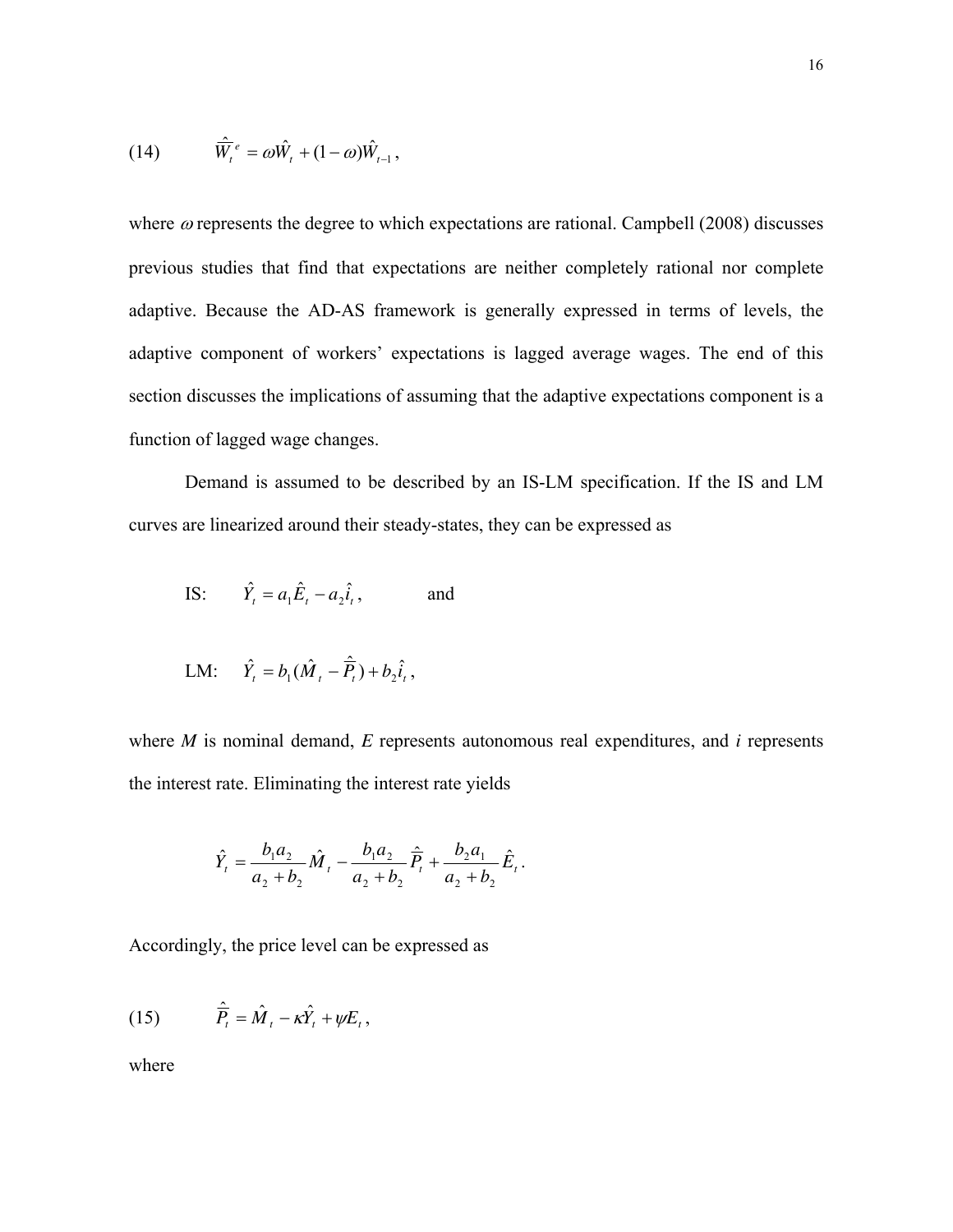$$
\kappa = \frac{a_2 + b_2}{b_1 a_2}, \qquad \psi = \frac{b_2 a_1}{b_1 a_2}.
$$

It will be assumed that  $k \geq 1$ , implying that a 1% rise in the money supply raises nominal GDP by no more than 1% in the short run. In the special case in which demand is determined from a constant velocity specification, (15) can be expressed as  $\hat{P}_t = \hat{M}_t - \hat{Y}_t$ , implying that  $\kappa=1$  and  $\psi=0$ .

Given these assumptions about wage expectations and demand, Appendix B derives the following equation for wages:

(16) 
$$
\hat{W}_{t} = \frac{\phi(\kappa - 1)}{\lambda + \beta - 1} \sum_{j=0}^{t-1} \mu^{j} \hat{A}_{t-j} + \frac{\kappa - 1}{\lambda + \beta - 1} \sum_{j=0}^{t-1} \mu^{j} \hat{K}_{t-j} - \frac{1 - \beta}{\lambda + \beta - 1} \sum_{j=0}^{t-1} \mu^{j} \hat{M}_{t-j} \n- \frac{\psi(1 - \beta)}{\lambda + \beta - 1} \sum_{j=0}^{t-1} \mu^{j} \hat{E}_{t-j} - \frac{\beta(\kappa - 1)}{\lambda + \beta - 1} \sum_{j=0}^{t-1} \mu^{j} \hat{z}_{t-j},
$$

where

$$
\lambda = [1 - \beta + (\kappa - 1)\phi(1 - e^{-1}e_{u} s_{L})] \frac{e_{ww}}{e_{u} - e_{wu}} s_{L}^{-1} - \phi(\kappa - 1) < 0,
$$

and

$$
\mu = \frac{(1 - \omega)\lambda}{(1 - \omega)\lambda + \beta - 1} < 1.
$$

We first consider shocks to demand. Suppose that there is a one-time permanent shock to nominal demand such that  $\hat{M}_t = 0$  for  $t \le 0$  and  $\hat{M}_t = \Delta \hat{M}$  for  $t \ge 1$ . The path of wages over time is

$$
(17) \hspace{1cm} \hat{W}_t = (1 - \mu^t) \Delta \hat{M} \ .
$$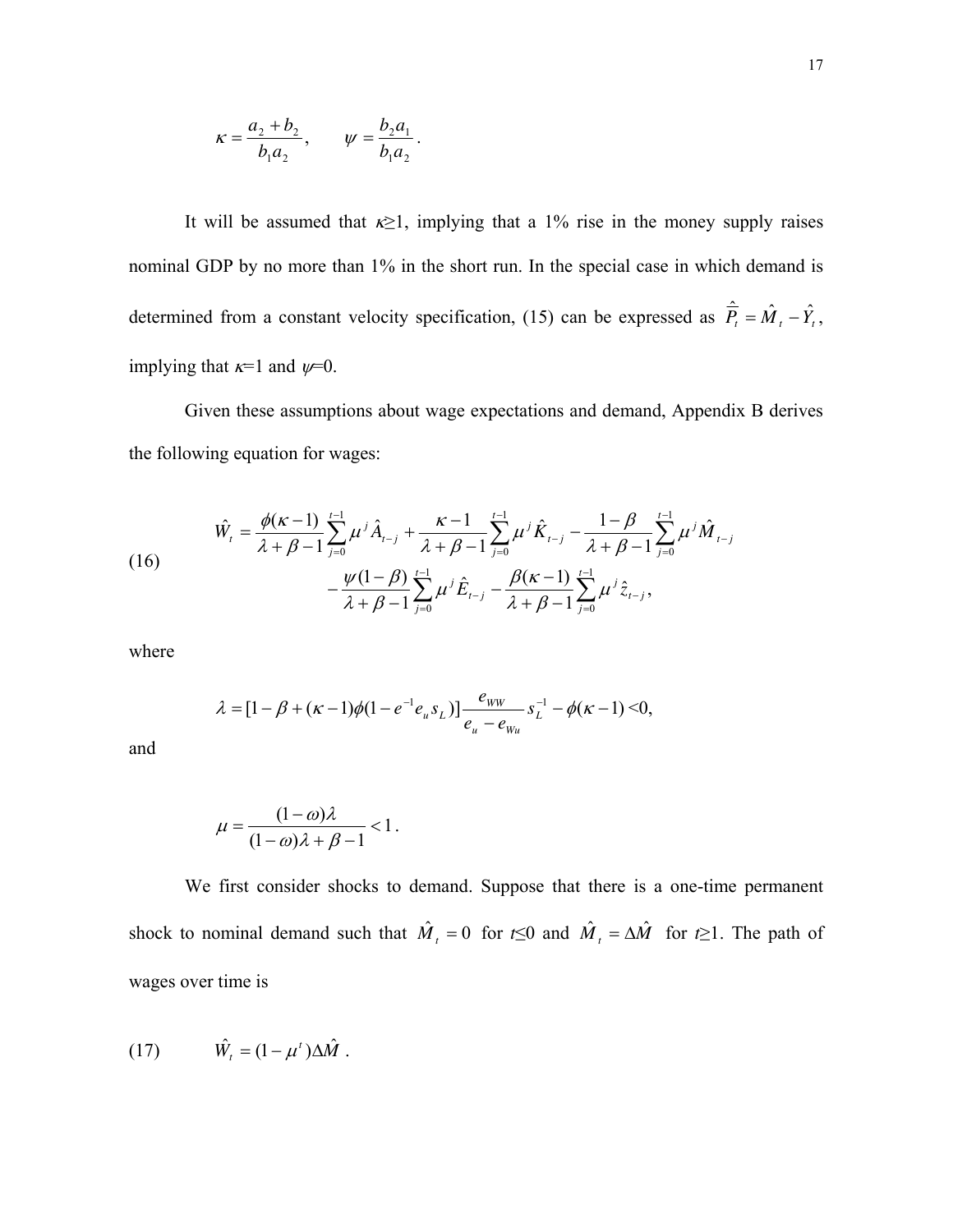In addition, substituting  $\hat{W}_t^e = \omega \hat{W}_t + (1 - \omega) \hat{W}_{t-1} = \omega (1 - \mu^t) \Delta \hat{M} + (1 - \omega) (1 - \mu^{t-1}) \Delta \hat{M}$  $=[1-(1+\omega\mu-\omega)\mu^{t-1}]\Delta \hat{M}$  into (B1) yields the following expression for output:  $t^{1}$   $(1 \omega)$ <sup>*t*</sup> $t$ </sup> *e*  $\hat{W}_{t}^{e} = \omega \hat{W}_{t} + (1 - \omega) \hat{W}_{t-1} = \omega (1 - \mu^{t}) \Delta \hat{M} + (1 - \omega) (1 - \mu^{t-1}) \Delta \hat{M}$ 

(18) 
$$
\hat{Y}_t = \frac{\phi e^{-1} e_u s_L (1 - \mu') \Delta \hat{M} - \phi [1 - (1 + \omega \mu - \omega) \mu'^{-1}] \Delta \hat{M} + \phi (1 - e^{-1} e_u s_L) \Delta \hat{M}}{1 - \beta + (\kappa - 1) \phi (1 - e^{-1} e_u s_L)}
$$

$$
= \frac{\phi [(1 - \omega)(1 - \mu) + \mu (1 - e^{-1} e_u s_L)]}{1 - \beta + (\kappa - 1) \phi (1 - e^{-1} e_u s_L)} \mu'^{-1} \Delta \hat{M}.
$$

If  $(18)$  is substituted into  $(15)$ , the price level can be expressed as,

(19) 
$$
\hat{P}_{t} = \Delta M - \kappa \frac{\phi[(1-\omega)(1-\mu) + \mu(1-e^{-1}e_{u}s_{L})]}{1-\beta + (\kappa-1)\phi(1-e^{-1}e_{u}s_{L})} \mu^{t-1}\Delta \hat{M}
$$

$$
= \left[1 - \kappa \frac{\phi[(1-\omega)(1-\mu) + \mu(1-e^{-1}e_{u}s_{L})]}{1-\beta + (\kappa-1)\phi(1-e^{-1}e_{u}s_{L})} \mu^{t-1}\right] \Delta \hat{M}.
$$

Given the assumption that  $e^{-1}e_{u}s_{L}$  <1, this demand shock raises both output and prices in the short run. However,  $\hat{Y}_t \to 0$  and  $\hat{\overline{P}}_t \to \Delta \hat{M}$  as  $t \to \infty$ . Thus, in the long run, prices rise by the same percentage amount as the shock, and output eventually returns to its initial level.

The real wage is described by the equation,

$$
(20) \quad \hat{W}_{t} - \hat{P}_{t} = (1 - \mu^{t})\Delta \hat{M} - \left[1 - \kappa \frac{\phi[(1 - \omega)(1 - \mu) + \mu(1 - e^{-1}e_{u}s_{L})]}{1 - \beta + (\kappa - 1)\phi(1 - e^{-1}e_{u}s_{L})}\mu^{t-1}\right]\Delta \hat{M}
$$
\n
$$
= \left[\kappa \frac{\phi[(1 - \omega)(1 - \mu) + \mu(1 - e^{-1}e_{u}s_{L})]}{1 - \beta + (\kappa - 1)\phi(1 - e^{-1}e_{u}s_{L})}-\mu\right]\mu^{t-1}\Delta \hat{M}
$$
\n
$$
= \left[\frac{\kappa \phi(1 - \omega)(1 - \mu) - (1 - \beta)\mu + \mu \phi(1 - e^{-1}e_{u}s_{L})}{1 - \beta + (\kappa - 1)\phi(1 - e^{-1}e_{u}s_{L})}\right]\mu^{t-1}\Delta \hat{M}
$$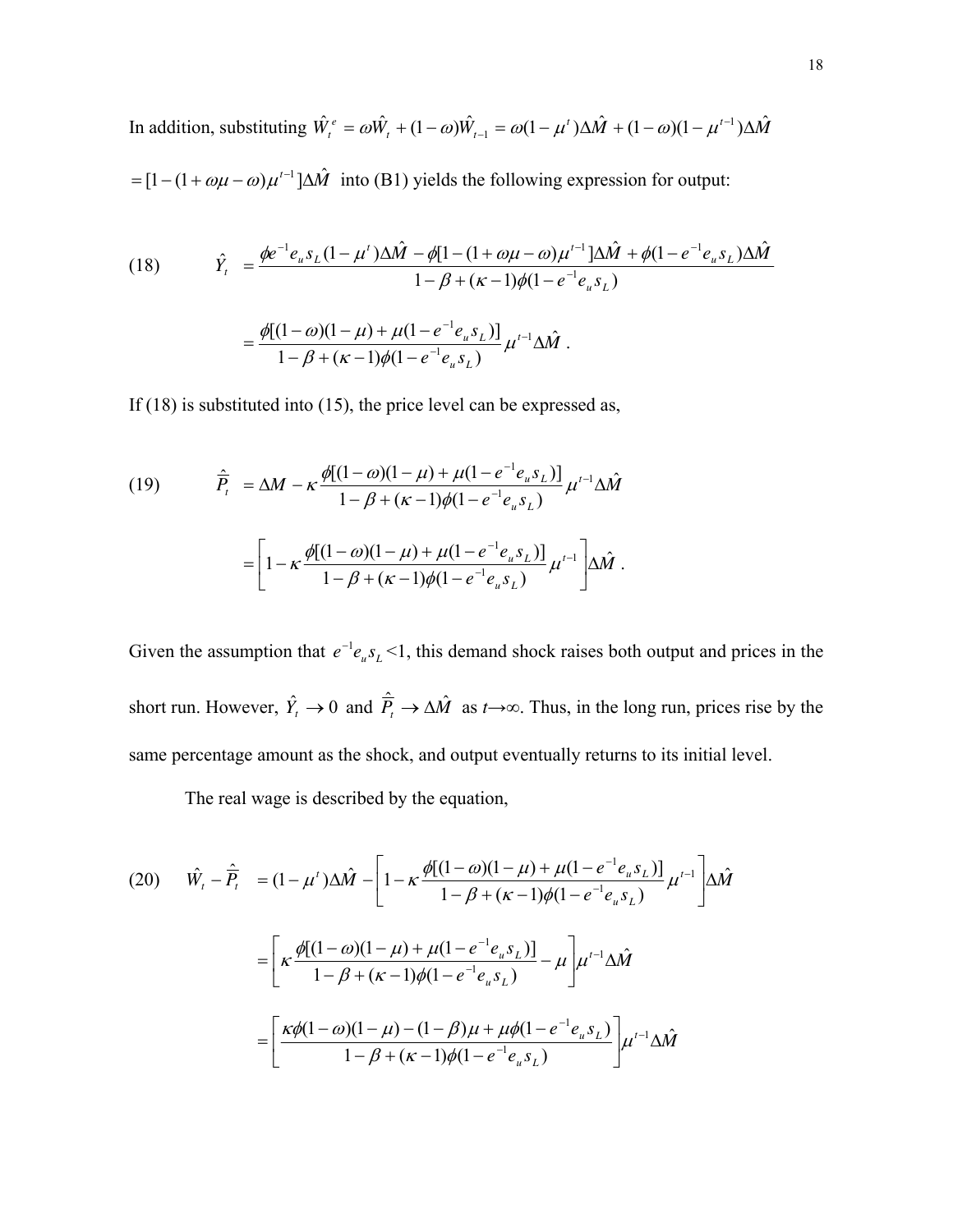$$
= (1 - \omega) \left[ \frac{-\kappa \phi (1 - \beta) - (1 - \beta) \lambda + \lambda \phi (1 - e^{-1} e_u s_L)}{[(1 - \omega) \lambda - (1 - \beta)][1 - \beta + (\kappa - 1) \phi (1 - e^{-1} e_u s_L)]} \right] \mu^{t-1} \Delta \hat{M}.
$$

Depending on the model's parameters, the term in the large square brackets can be positive, zero, or negative, which means that real wages can be procyclical, acyclical, or countercyclical.[13](#page-40-1) The prediction that real wages can be either procyclical or countercyclical is consistent with evidence that real wages appear to be procyclical in some periods and countercyclical in other periods. For example, Huang, Liu, and Phaneuf (2004) review previous studies that find that real wages were countercyclical in the interwar period but have been procyclical since the end of World War II.

are flexible is that these models predict countercyclical real wages, while most empirical evidenc e suggest that they have been procyclical in recent decades. In the present study the As previously discussed, a criticism of models in which wages are rigid but prices source of nominal stickiness is the slow adjustment of nominal wages. Nominal wages adjust slowly because of the assumptions of efficiency wages and partly adaptive expectations. On the other hand, there is no impediment to price adjustment, other than the slow adjustment of nominal wages. Given nominal wages, firms set prices at their optimal level in each period. Thus, it is demonstrated that real wages can be procyclical in a model in which prices are flexible but nominal wages are sticky.

demand. From equations  $(14)$ ,  $(B1)$ , and  $(15)$ , shocks to real demand raise wages, output, and prices by  $\psi$  times the amount that nominal demand shocks raise these variables. Shocks to real demand (*E*) can be analyzed in a similar manner as shocks to nominal

shocks are likely to also affect autonomous expenditures  $(E)$ . Technological improvements We now consider shocks to technology  $(A)$  and shocks to input prices  $(z)$ . These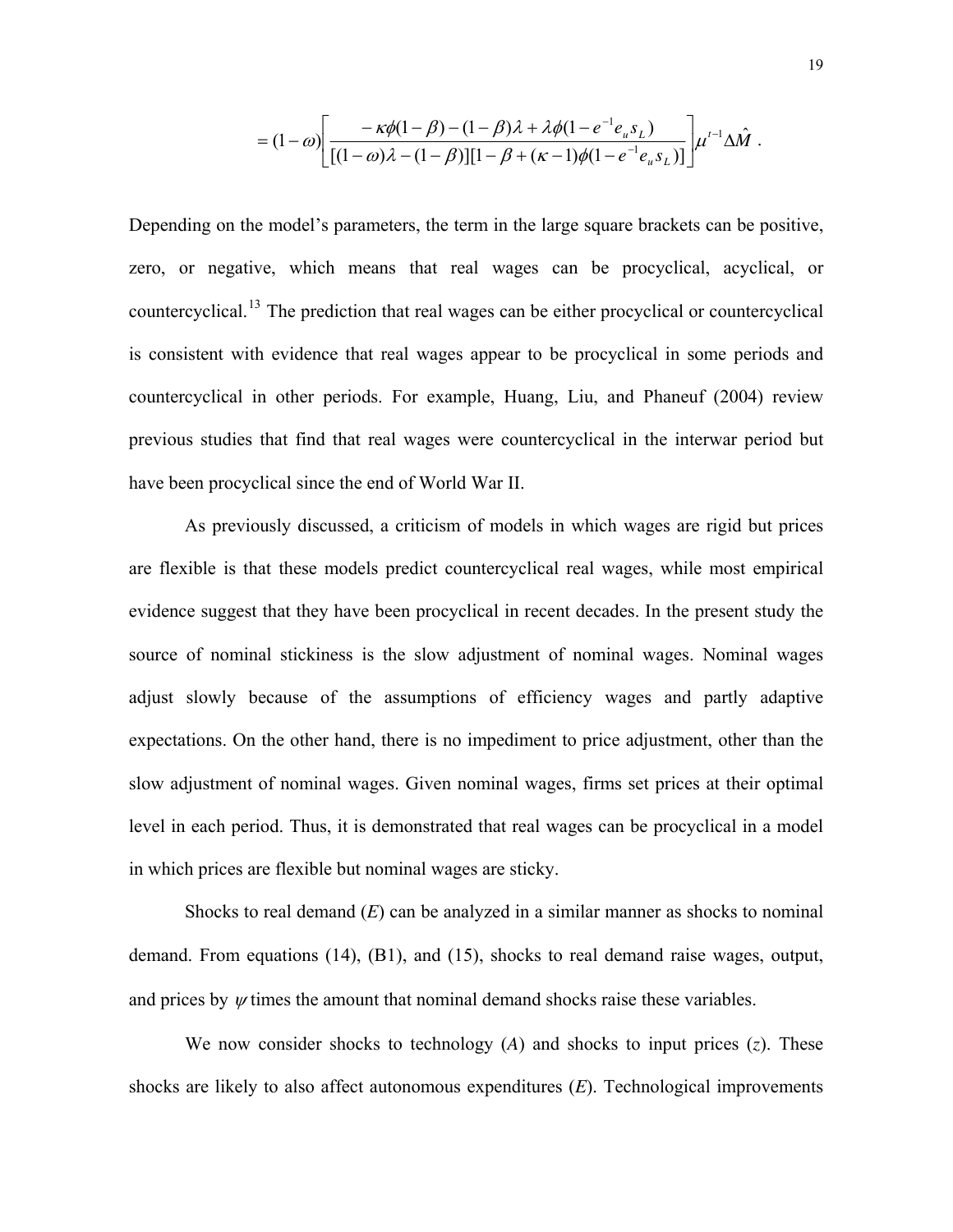are likely to increase investment and permanent income, leading to an increase in *E*. On the other hand, increases in oil prices may reduce the consumption of domestic goods by reducing permanent income and by raising consumption of foreign imports at the expense of domestic goods. Input price increases may also reduce investment if investment and the input are complements.

Suppose there is a one-time permanent shock to technology of the amount  $\Delta \hat{A}$ . Suppose also that this shock to technology affects autonomous expenditures by the am ount *v*, so that  $\Delta \hat{E} = v \Delta \hat{A}$ . Then from (14) the path of wages is

$$
(21) \qquad \hat{W}_t = \frac{\phi(1-\kappa)}{1-\beta}(1-\mu')\Delta \hat{A} + \psi \nu (1-\mu')\Delta \hat{A} = \left[\frac{\phi(1-\kappa)}{1-\beta} + \psi \nu\right](1-\mu')\Delta \hat{A}.
$$

Substituting this expression for  $\hat{W}_t$  and the relationship  $\hat{W}_t^e = \omega \hat{W}_t + (1 - \omega) \hat{W}_{t-1}$  into (B1) yields the following equation for output:

$$
\phi \Delta \hat{A} + \phi e^{-1} e_u s_L \left( \frac{\phi(1-\kappa)}{1-\beta} + \psi \nu \right) (1-\mu^t) \Delta \hat{A} - \phi \left[ \omega \left( \frac{\phi(1-\kappa)}{1-\beta} + \psi \nu \right) (1-\mu^t) \Delta \hat{A} \right]
$$
  

$$
(22) \qquad \hat{Y}_t = \frac{+(1-\omega) \left( \frac{\phi(1-\kappa)}{1-\beta} + \psi \nu \right) (1-\mu^{t-1}) \Delta \hat{A} \right] + \nu \psi \phi (1-e^{-1}e_u s_L) \Delta \hat{A}
$$
  

$$
1-\beta + (\kappa - 1) \phi (1-e^{-1}e_u s_L)
$$

$$
= \left[ \frac{\phi}{1-\beta} + \frac{\phi[(1-\omega)(1-\mu)+\mu(1-e^{-1}e_{u}s_{L})]}{1-\beta-(1-\kappa)\phi(1-e^{-1}e_{u}s_{L})} \right] \left( \frac{\phi(1-\kappa)}{1-\beta} + \psi \nu \right) \mu^{t-1} \left] \Delta \hat{A} \right].
$$

The price level and real wage can be expressed as

$$
(23) \qquad \hat{\overline{P}_t} = \hat{M}_t - \kappa \hat{Y}_t + \psi \hat{E}_t
$$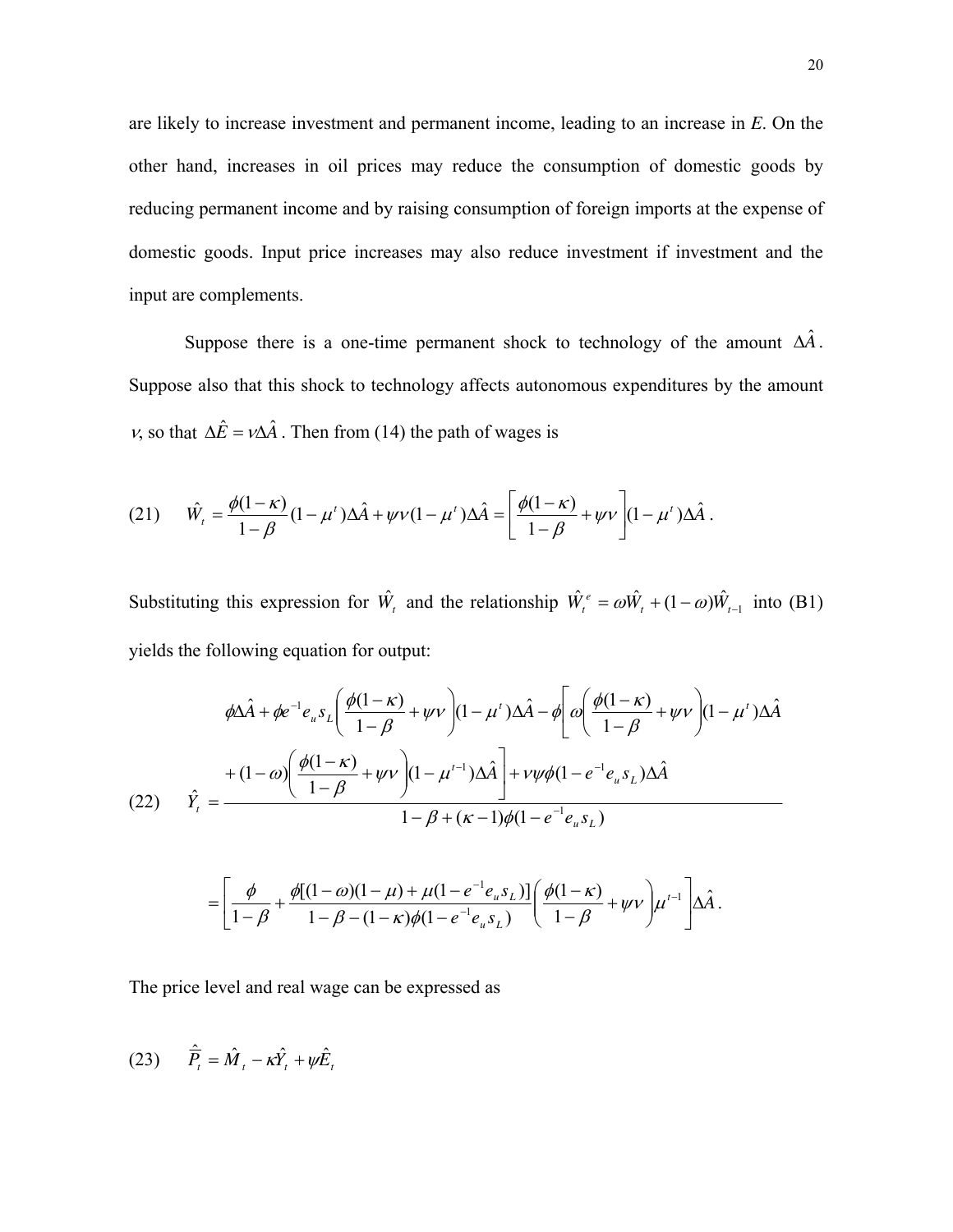$$
= \left[ v\psi - \frac{\kappa \phi}{1 - \beta} - \frac{\kappa \phi [(1 - \omega)(1 - \mu) + \mu (1 - e^{-1} e_u s_L)]}{1 - \beta - (1 - \kappa) \phi (1 - e^{-1} e_u s_L)} \right] \left( \frac{\phi (1 - \kappa)}{1 - \beta} + \psi v \right) \mu^{t-1} \left[ \Delta \hat{A} \right],
$$

and

$$
\hat{W}_t - \hat{P}_t = \left[ \frac{\phi(1-\kappa)}{1-\beta} + \psi V \right] (1-\mu^t) \Delta \hat{A}
$$
\n
$$
- \left[ V\psi - \frac{\kappa \phi}{1-\beta} - \frac{\kappa \phi [(1-\omega)(1-\mu) + \mu(1-e^{-1}e_u s_L)]}{1-\beta - (1-\kappa)\phi(1-e^{-1}e_u s_L)} \right] \left( \frac{\phi(1-\kappa)}{1-\beta} + \psi V \right) \mu^{t-1} \Delta \hat{A}
$$

$$
= \left[ \frac{\phi}{1-\beta} + \left( \frac{\phi(1-\kappa)}{1-\beta} + \psi \nu \right) \left( \frac{\kappa \phi[(1-\omega)(1-\mu) + \mu(1-e^{-1}e_u s_L)]}{1-\beta - (1-\kappa)\phi(1-e^{-1}e_u s_L)} - \mu \right) \mu^{t-1} \right] \Delta \hat{A}.
$$

The long-run effect of this technology shock is to raise output by  $\phi/(1-\beta)$ . Whether output rises by more or less than this amount in the short run depends on the value of  $[\phi(1-\kappa)/(1-\beta)] + \psi \nu$ . With reasonable parameter values, the overall effect will be to cause output to temporarily rise above potential output. Cover, Enders, and Hueng (2006) estimate that a 1% supply shock shifts the AD curve 0.64% to the right, implying that  $v=0.64$ . Mankiw and Summers (1986) estimate that the quantity elasticity of money demand and the interest elasticity of money demand approximately equal 1.0 and -0.1, respectively. These values imply that  $b_1=1$  and  $b_2=0.1$ . They also report estimates from Friedman (1978) that the interest elasticity of spending is 0.17. In addition, Ramey (2008) estimates that the multiplier is 1.4. Friedman's and Ramey's estimates imply that  $a_1=1.4$  and  $a_2=0.24$ . Taken together, these estimates yield  $\kappa$ =1.42 and  $\psi$ =0.59. If it is assumed that  $\phi$ =0.7 and  $\beta$ =0.02 (implying that a doubling of input prices reduces output by 2%), then  $[\phi(1-\kappa)/(1-\beta)] + \psi \nu = 0.078$ , which means that a positive technology shock raises short-run output more than it raises long-run output and that unemployment initially falls below the natural rate.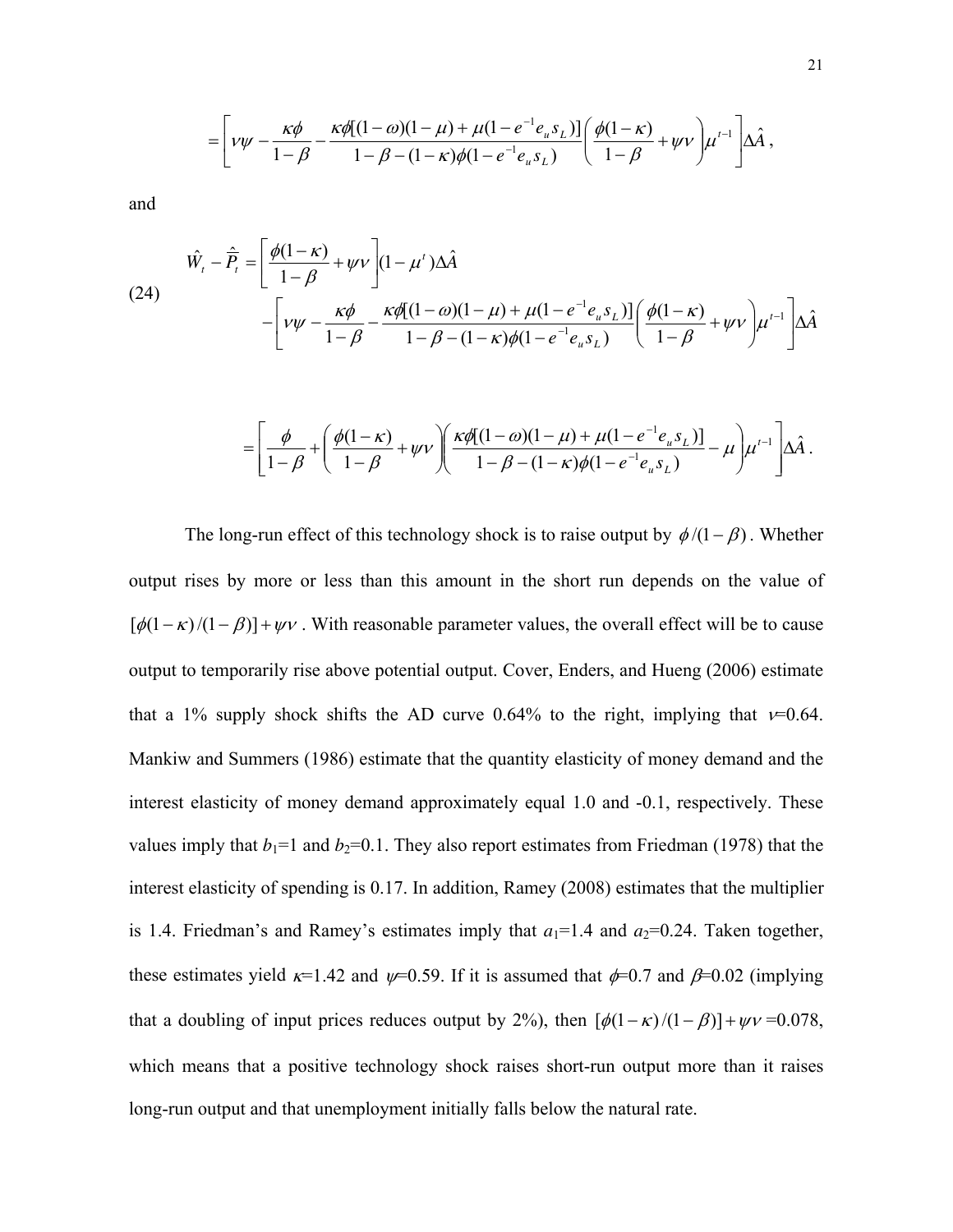The long-run response of prices to this technology shock depends on the value of  $v\psi - (\kappa \phi)/(1 - \beta)$ . With the above parameter values, this expression equals -0.64, which means that positive technology shocks reduce the price level. In addition, the coefficient on  $\mu<sup>t-1</sup>$  is negative, implying that the price level falls more in the short run than in the long run.

Substituting this value for  $\hat{W}_t - \hat{P}_t$  into (13) shows that a technology shock of  $\Delta \hat{A}$  results in In the long run, this technology shock raises real wages by  $[\phi/(1-\beta)]\Delta \hat{A}$ . an eventual rise in output of  $\left[\phi/(1-\beta)\right]\Delta\hat{A}$ .

In the special case in which demand is described by a constant velocity specification (i.e.,  $\hat{M}_t = \hat{Y}_t - \hat{P}_t$ ),  $\kappa = 1$  and  $\psi = 0$ . Under these conditions, technology shocks do not affect wages, since nom inal demand is the only exogenous variable that affects wages in equation (14) if  $\kappa=1$  and  $\psi=0$ . Also, the assumption that  $\hat{\overline{W}}_t^e = \omega \hat{W}_t + (1-\omega)\hat{W}_{t-1}$  means that supply shocks do not affect expected wages either. Equation (B3) shows that employment (and thus unemployment) is not affected by technology shocks in this case. Under these conditions, technology shocks shift the short-run and long-run AS curves by the same amount and do not affect the AD curve. Accordingly, output rises to its new potential value following a technology shock and remains there.

The effects of input price shocks are proportional to the effects to productivity shocks, but in the opposite direction. U nder reasonable parameter values, adverse input price shocks cause output to initially fall below the new (and lower) value of potential GDP and unemployment to initially rise above the natural rate, before returning to the natural rate. In addition, these shocks cause the price level to rise, with the price level rising more in the short run than in the long run. These predictions appear to be consistent with empirical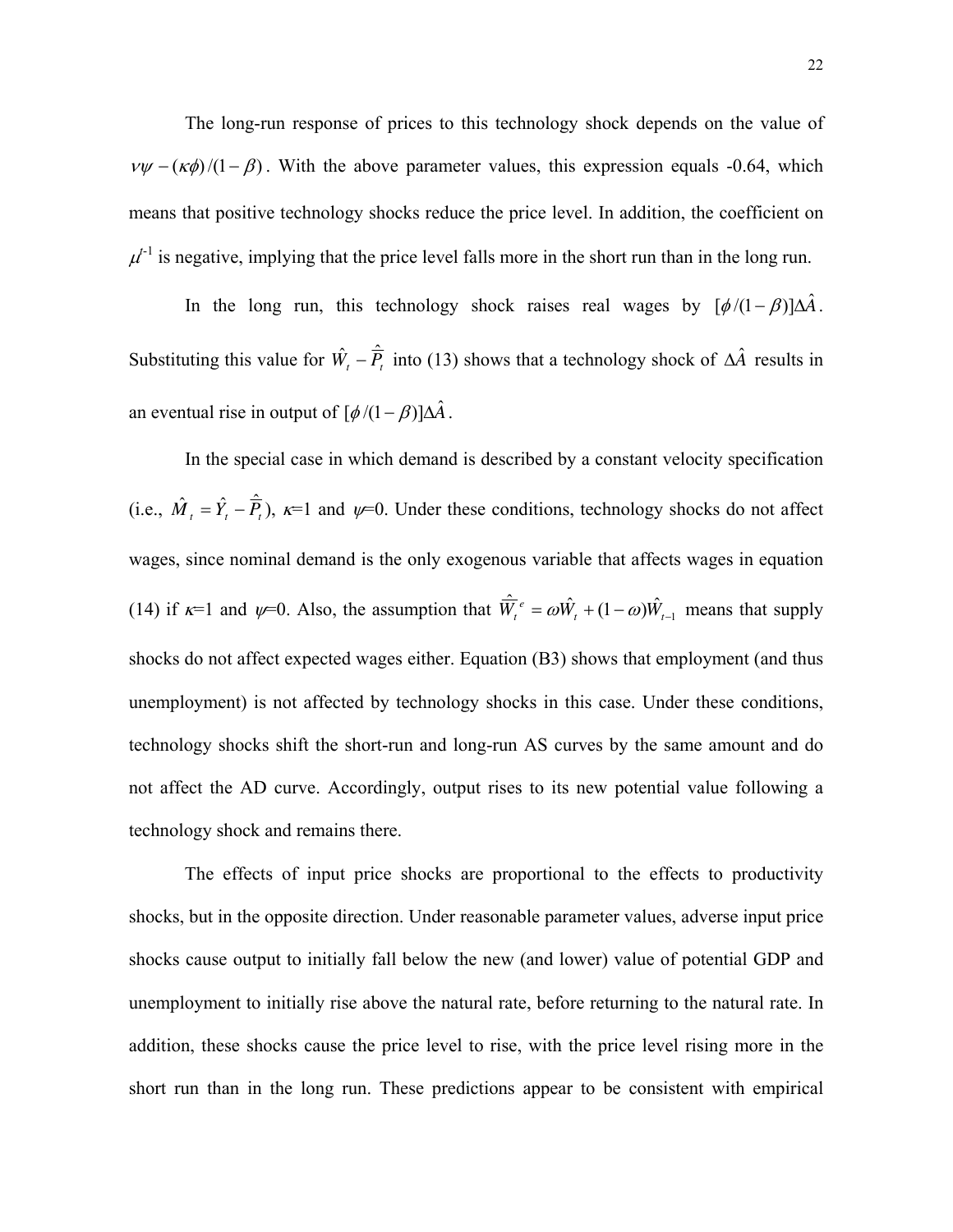evidence. Following large increases in oil prices in 1973-74 and 1979-80, both unemployment and inflation initially rose and then decreased.

In this section it is assumed that workers' expectations of average wages are a weighted average of rational and adaptive expectations. The preceding analysis considers a specification in which the adaptive component of workers' expectations is the lagged average wage. However, in an economy that has historically experienced wage growth, it may be more reasonable to assume that the adaptive expectations component equals last period's wage adjusted by past wage inflation. In this case, workers' expectations of average wages can be expressed as

$$
\overline{W}_{t}^{e} = \overline{W}_{t}^{\omega} \left( \overline{W}_{t-1} \frac{\overline{W}_{t-1}}{\overline{W}_{t-2}} \right)^{1-\omega}.
$$

With this specification for workers' expectations, the wage equation is a second-order difference equation. In this case it can be demonstrated that disinflationary aggregate demand shocks temporarily reduce output and that wage and price inflation exhibit inertia.<sup>[14](#page-40-1)</sup>

#### **V. Inflation Variability and the Slope of the AS Curve**

Lucas (1973) finds that nominal demand shocks have smaller effects on real output  $(i.e., the AS curve is steeper)$  in countries with higher inflation variability. His explanation for the negative relationship between the slope of the AS curve and the variability of inflation is that firms in countries with highly variable inflation tend to view changes in their own price as more reflective of overall price changes and less reflective of relative price changes, resulting in smaller adjustments in output.

interpretation of this finding. Campbell (2009b) derives a model of workers' expectations of The efficiency wage – imperfect information model provides an alternative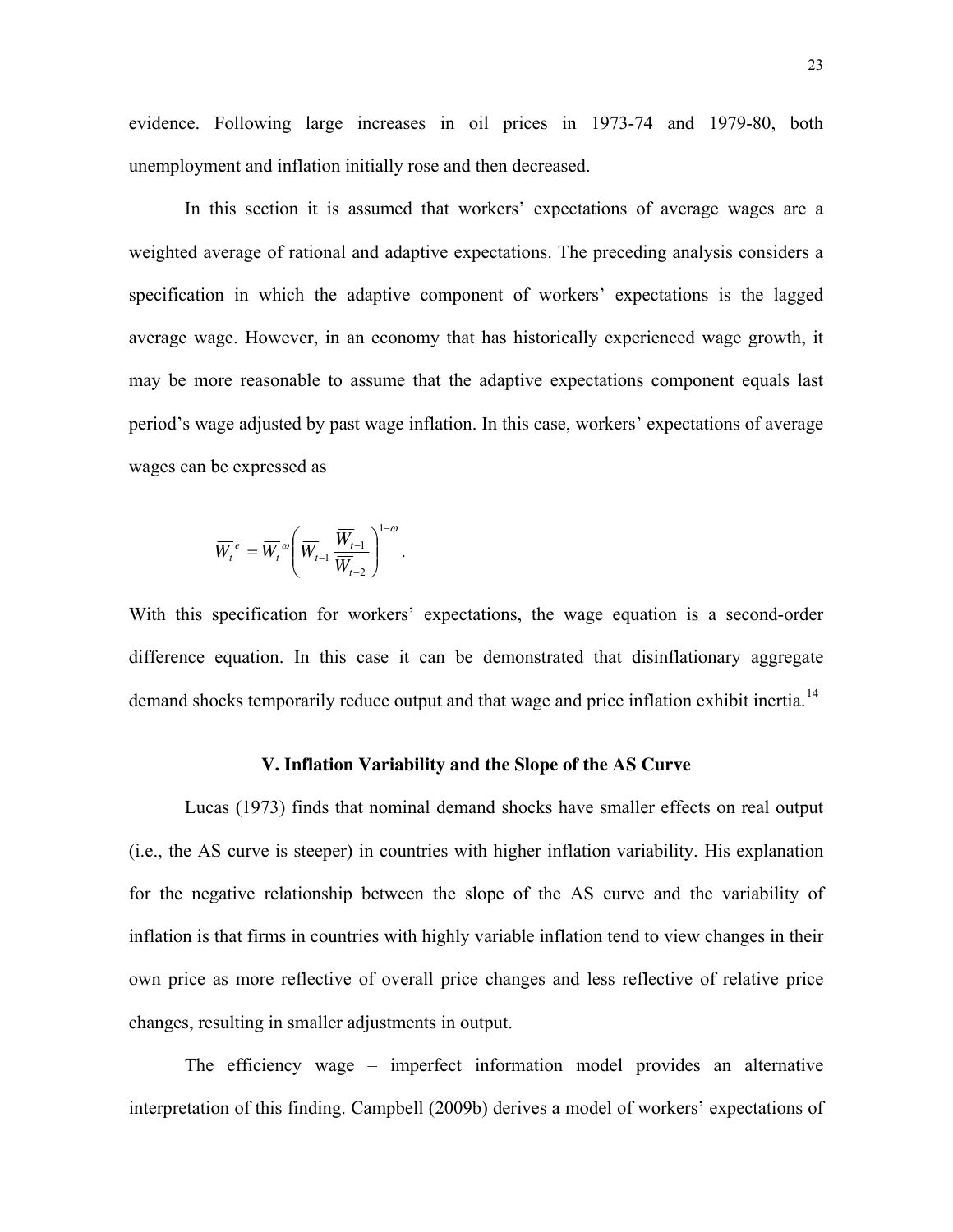average wages from utility-maximizing behavior. It is demonstrated that their expectations of average wages can be expressed as a weighted average of rational and adaptive expectations, with the weights depending on the cost of obtaining information about current average wages and on the historical accuracy of adaptive expectations. In particular, the degree to which expectations are rational (represented by a higher value of  $\omega$  in the present study) depends positively on the forecast error of adaptive expectations. It is likely that adaptive expectations will predict wages less accurately in countries with higher inflation variability, resulting in a higher value of  $\omega$  in these countries. As demonstrated below, the degree to which nominal demand shocks affect real output depends negatively on  $\omega$ .

The coefficient on  $\Delta M$  in the equation for  $\hat{Y}_t$  (equation 16) can be expressed as  $C\mu^{t-1}$ , where

$$
C = \frac{\phi[(1-\omega)(1-\mu)+\mu(1-e^{-1}e_{u}s_{L})]}{1-\beta+(\kappa-1)\phi(1-e^{-1}e_{u}s_{L})}.
$$

The effect of  $\omega$  on  $\mu$  is

$$
\frac{d\mu}{d\omega} = \frac{(1-\beta)\lambda}{\left[(1-\omega)\lambda - (1-\beta)\right]^2} < 0,
$$

and the effect of ω on *C* is

$$
\frac{dC}{d\omega} = \frac{\phi \left[ -(1-\mu) + \omega \frac{d\mu}{d\omega} - e^{-1} e_u s_L \frac{d\mu}{d\omega} \right]}{1 - \beta + (\kappa - 1)\phi (1 - e^{-1} e_u s_L)}
$$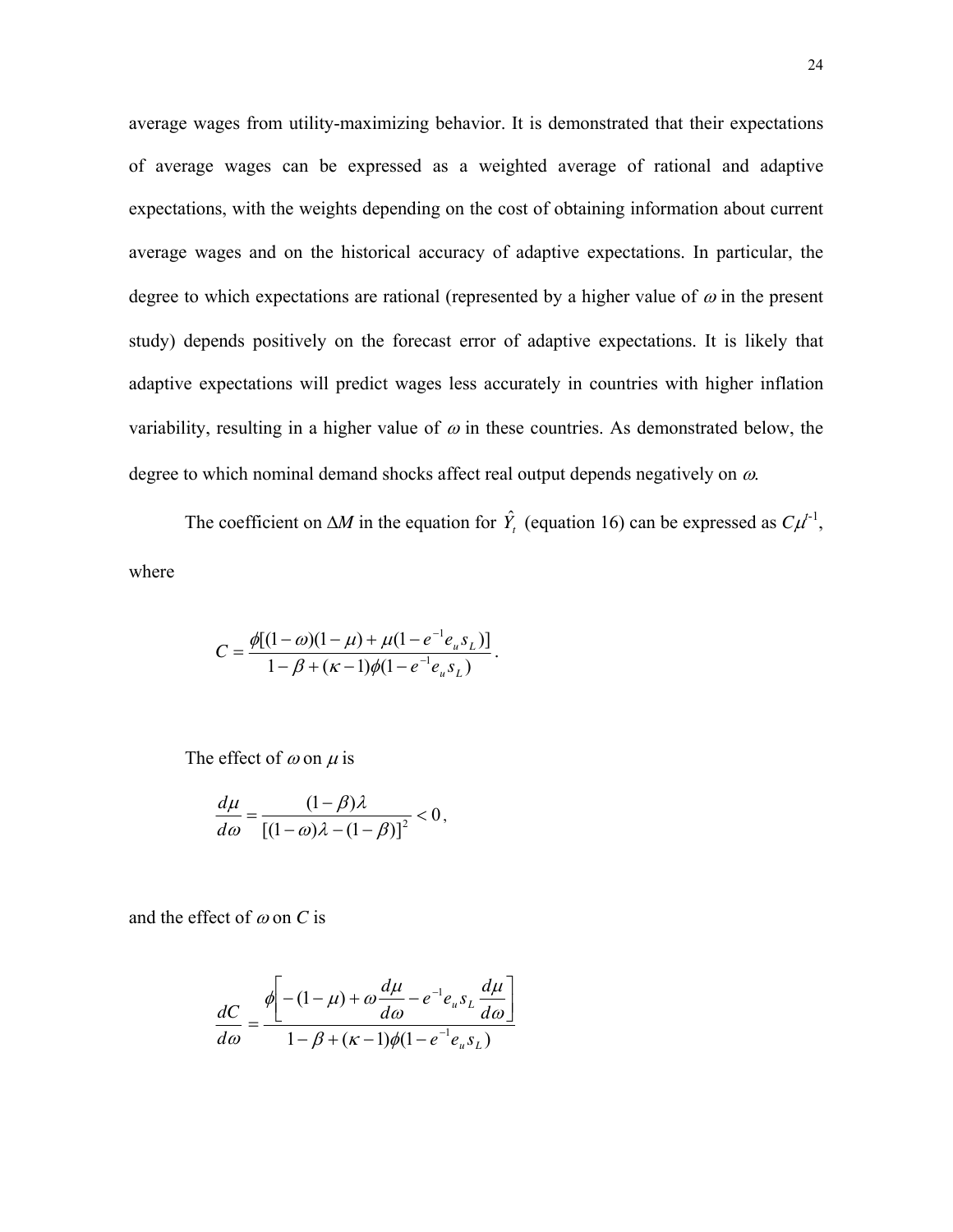$$
= \frac{\phi \left[ \frac{1-\beta}{(1-\omega)\lambda - (1-\beta)} + \frac{(\omega - e^{-1}e_{u} s_{L})(1-\beta)\lambda}{[(1-\omega)\lambda - (1-\beta)]^{2}} \right]}{1-\beta + (\kappa - 1)\phi(1 - e^{-1}e_{u} s_{L})}
$$

$$
=\frac{\phi(1-\beta)[(1-e^{-1}e_us_L)\lambda-(1-\beta)]}{[1-\beta+(\kappa-1)\phi(1-e^{-1}e_us_L)][(1-\omega)\lambda-(1-\beta)]^2}<0.
$$

Since  $\mu$  and C depend negatively on  $\omega$ , a rise in  $\omega$  lowers the degree to which nominal demand shocks affect real output at any value of *t*. As nominal demand shocks have a smaller effect on output, they have a greater effect on prices (from (15)), which means that a rise in  $\omega$  is associated with a steeper aggregate supply curve.

#### **VI. A Generalized Version of the Model**

In Section III it is assumed that workers' efficiency depends on the ratio between their wages and their expectations of average wages. More generally it could be assumed that their efficiency depends on the ratio between their wage and their reference wage  $(W_t^R)$ , so that

$$
e = e[W_t / W_t^R, u_t].
$$

The reference wage can be viewed as any variable with which workers compare their current wage in making decisions that affect their efficiency (e.g., deciding how hard to work or how much time to devote to job search, which affects their quit propensities.) An importa nt determinant of the reference wage is workers' expectations of the average wage, as assumed in Section III. However, the reference wage may also depend on workers' perception of their fair wage.[15](#page-40-1) Determinants of a worker's perceived fair wage may include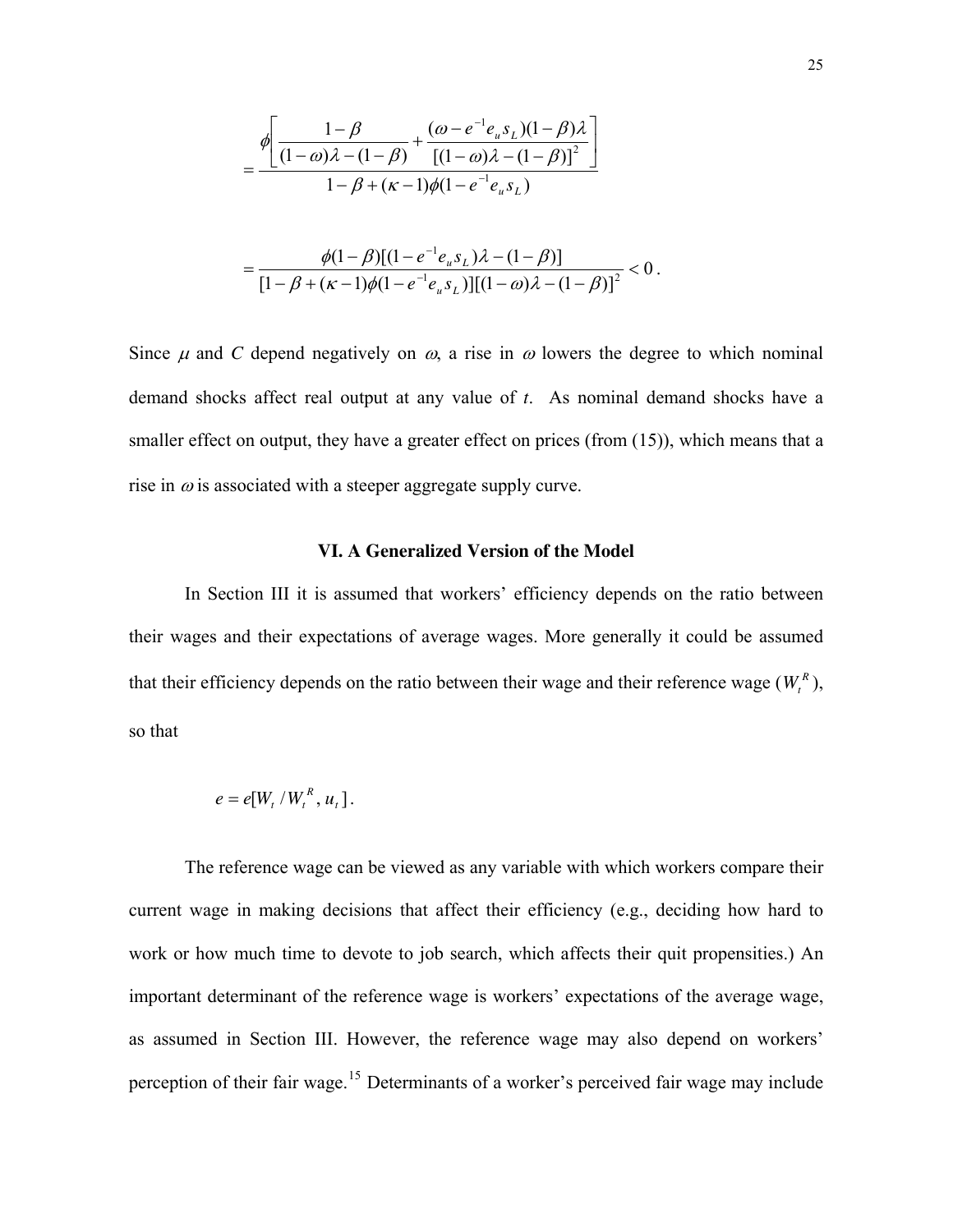the worker's past wage or past wage increases. For example, if a worker has received 4% wage increases for the past several years, he or she may view the fair wage as last period's wage plus a 4% increase. Suppose that a worker's reference wage is the maximum of last period's wage, last period's wage adjusted by recent wage increases, and the worker's expectations of average wages. Then the reference wage can be expressed as

$$
W_t^R = \text{Max}[W_{t-1}, W_{t-1}(1 + \sqrt[0]{2} \Delta W_{t-1}), \overline{W}_t^e].
$$

Such a model can explain why wages generally increase in recessions, even if workers have rational expectations about average wages. Since efficiency may depend on a worker's wage relative to what he or she would earn if given the same wage increase as in recent years, firms may have an incentive to continue to grant wage increases when unemployment is high. In addition, since last period's wage may be a determinant of the reference wage, firms may be reluctant to reduce nominal wages, even in times when workers know that economic conditions are poor. Thus, this model can explain why nominal wages may exhibit downward rigidity, and hence why negative aggregate demand shocks may cause economic downturns.

#### **VII. Conclusion**

This study develops an efficiency wage – imperfect information model of the aggregate supply curve from a model in which firms maximize profits and output is determined from a production function with labor as an input. The profit-maximization problem of firms yields a reduced-form equation for aggregate supply as a function of technology, input prices, capital, wages, expected wages, and the price level. Under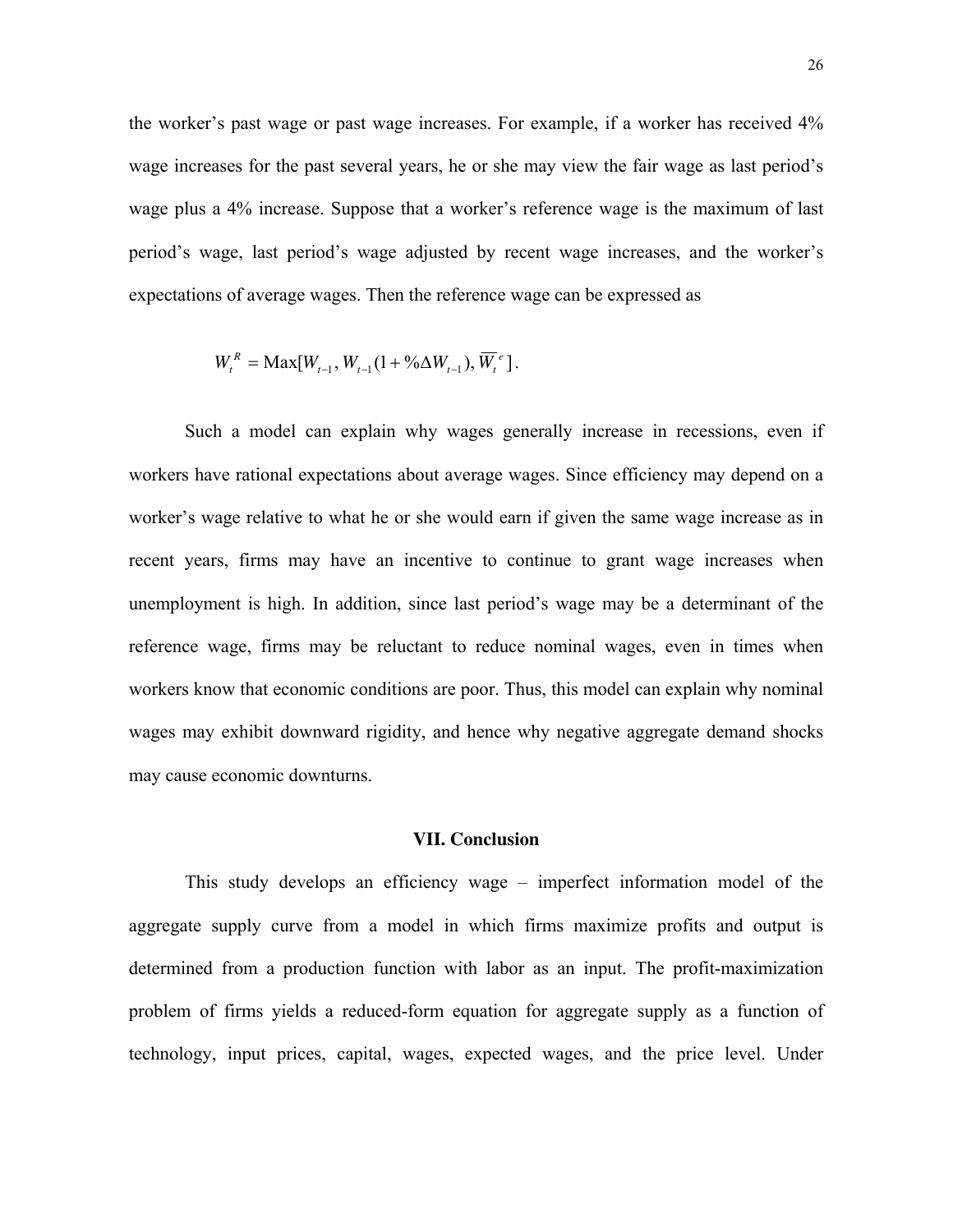reasonable assumptions, the coefficient on the price level is positive, so that the aggregate supply curve is upward sloping.

If specific assumptions are made about workers' expectations of average wages and about aggregate demand, the model predicts how the aggregate demand and supply curves shift an d how output and prices adjust in response to demand shocks and supply shocks. In response to aggregate demand shocks, wages and prices adjust slowly to their new equilibrium values, and output initially rises. However, output approaches potential GDP as wages and prices adjust to their new steady-state values. When the economy experiences a technology shock or input price shock, the short-run and long-run AS curves both shift. In addition, supply shocks may shift the AD curve through their effect on real expenditures. With reasonable parameters, positive supply shocks cause output to initially rise above the new (and higher) value of potential GDP, so that unemployment initially falls below the natural rate. In addition, positive supply shocks cause the price level to decrease, with the short-run decrease exceeding the long-run decrease. Adverse supply shocks have the opposite effect on output and prices.

aggregate supply curve is steeper in countries with greater inflation variability. In counties with greater inflation variability, workers have a greater incentive to acquire information The model also provides another explanation for Lucas' (1973) finding that the about average wages, so that their expectations of average wages are likely to be more rational and less adaptive. The model predicts that the aggregate supply curve steepens as wage expectations become more rational.

worker's wage and his or her reference wage, where the reference wage may depend on The model can be generalized to make efficiency a function of the ratio between a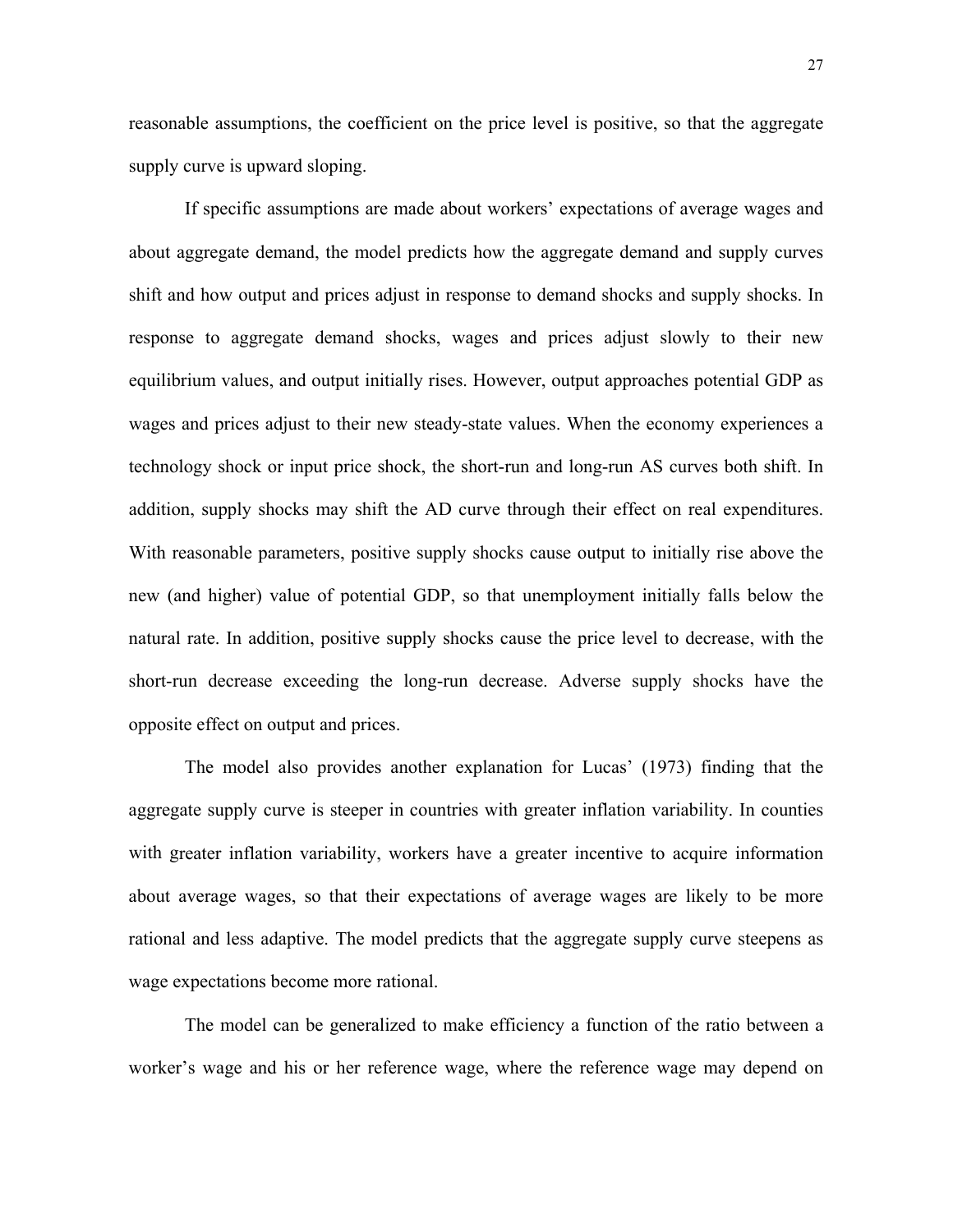workers' perception of their fair wage, as well as on their expectations of average wages. This generalized model may explain why wages often continue to rise in recessionary periods and why nominal wages may exhibit downwards rigidity.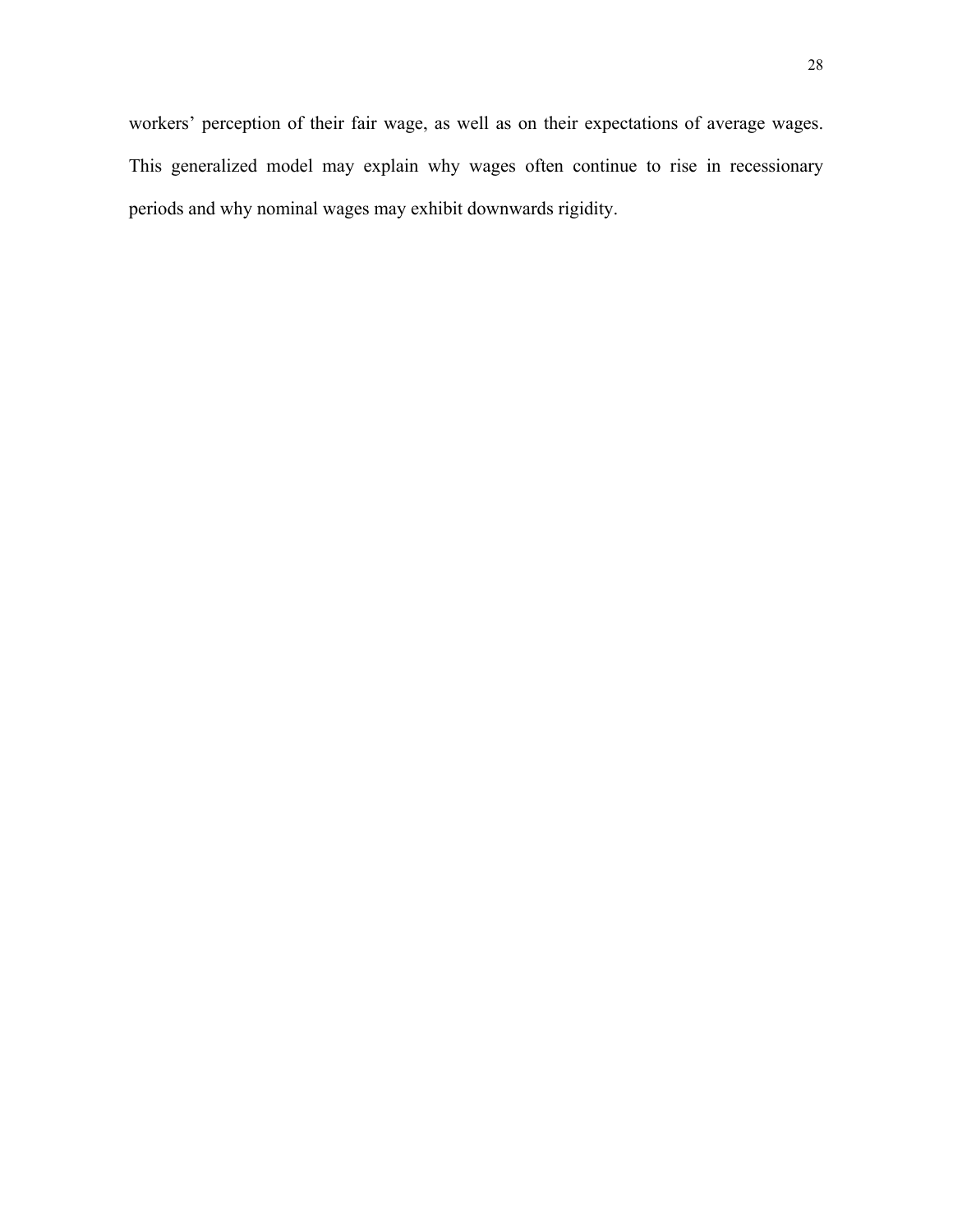## **Appendix A**

# Derivation of equation (2):

$$
\Pi_{t} = \theta_{t}^{\frac{1}{\gamma}} A_{t}^{\frac{\phi(\gamma-1)}{\gamma}} L_{t}^{\frac{\phi(\gamma-1)}{\gamma}} \left(\frac{\gamma}{\beta(\gamma-1)}\right)^{\frac{\beta(\gamma-1)}{\beta(\gamma-1)-\gamma}} \theta_{t}^{-\frac{\beta(\gamma-1)}{\gamma[\beta(\gamma-1)-\gamma]}} A_{t}^{-\frac{\phi\beta(\gamma-1)^{2}}{\gamma[\beta(\gamma-1)-\gamma]}} L_{t}^{-\frac{\phi\beta(\gamma-1)^{2}}{\gamma[\beta(\gamma-1)-\gamma]}} K_{t}^{-\frac{\beta(1-\phi-\beta)(\gamma-1)^{2}}{\gamma[\beta(\gamma-1)-\gamma]}} \times e[\bullet]^{-\frac{\phi\beta(\gamma-1)^{2}}{\gamma[\beta(\gamma-1)-\gamma]}} z_{t}^{\frac{\beta(\gamma-1)}{\beta(\gamma-1)-\gamma}} K_{t}^{\frac{(1-\phi-\beta)(\gamma-1)}{\gamma}} e[W_{t}/\overline{W}_{t}^{e}, u_{t}]^{-\frac{\phi(\gamma-1)}{\gamma}} \overline{P}_{t}
$$
\n
$$
-W_{t}L_{t} - (\delta + i)K_{t} - z_{t} \overline{P_{t}} \left(\frac{\gamma}{\beta(\gamma-1)}\right)^{\frac{\gamma}{\beta(\gamma-1)-\gamma}} \theta_{t}^{-\frac{1}{\beta(\gamma-1)-\gamma}} A_{t}^{-\frac{\phi(\gamma-1)}{\beta(\gamma-1)-\gamma}} L_{t}^{-\frac{\phi(\gamma-1)}{\beta(\gamma-1)-\gamma}} K_{t}^{-\frac{(1-\phi)(\gamma-1)}{\beta(\gamma-1)-\gamma}} e[\bullet]^{-\frac{\phi(\gamma-1)}{\beta(\gamma-1)-\gamma}} z_{t}^{\frac{\gamma}{\beta(\gamma-1)-\gamma}}
$$

$$
\Pi_{t} = \theta_{t}^{-\frac{1}{\beta(\gamma-1)-\gamma}} A_{t}^{-\frac{\phi(\gamma-1)}{\beta(\gamma-1)-\gamma}} L_{t}^{-\frac{\phi(\gamma-1)}{\beta(\gamma-1)-\gamma}} \left(\frac{\gamma}{\beta(\gamma-1)}\right)^{\frac{\beta(\gamma-1)}{\beta(\gamma-1)-\gamma}} K_{t}^{-\frac{(1-\phi-\beta)(\gamma-1)}{\beta(\gamma-1)-\gamma}} e\left[\bullet\right]^{-\frac{\phi(\gamma-1)}{\beta(\gamma-1)-\gamma}} \overline{P_{t} z_{t}^{\frac{\beta(\gamma-1)-\gamma}{\beta(\gamma-1)-\gamma}}}
$$

$$
-W_{t}L_{t} - (\delta + i)K_{t}
$$

$$
- \left(\frac{\gamma}{\beta(\gamma-1)}\right)^{\frac{\gamma}{\beta(\gamma-1)-\gamma}} \theta_{t}^{-\frac{1}{\beta(\gamma-1)-\gamma}} A_{t}^{-\frac{\phi(\gamma-1)}{\beta(\gamma-1)-\gamma}} L_{t}^{-\frac{\phi(\gamma-1)}{\beta(\gamma-1)-\gamma}} K_{t}^{-\frac{(1-\phi-\beta)(\gamma-1)}{\beta(\gamma-1)-\gamma}} e\left[\bullet\right]^{-\frac{\phi(\gamma-1)}{\beta(\gamma-1)-\gamma}} \overline{P_{t} z_{t}^{\frac{\beta(\gamma-1)-\gamma}{\beta(\gamma-1)-\gamma}}}
$$

$$
\Pi_t = \theta_t^{\frac{1}{\gamma - \beta(\gamma - 1)}} A_t^{\frac{\phi(\gamma - 1)}{\gamma - \beta(\gamma - 1)}} L_t^{\frac{\phi(\gamma - 1)}{\gamma - \beta(\gamma - 1)}} K_t^{\frac{(1 - \phi - \beta)(\gamma - 1)}{\gamma - \beta(\gamma - 1)}} e[\bullet]^\frac{\phi(\gamma - 1)}{\gamma - \beta(\gamma - 1)}} \overline{P_t z_t}^{-\frac{\beta(\gamma - 1)}{\gamma - \beta(\gamma - 1)}}
$$
  

$$
\times \left(\frac{\gamma}{\beta(\gamma - 1)}\right)^{-\frac{\gamma}{\gamma - \beta(\gamma - 1)}} \frac{\gamma - \beta(\gamma - 1)}{\beta(\gamma - 1)}
$$
  

$$
-W_t L_t - (\delta + i) K_t
$$

Derivation of equation (12):

$$
\hat{Y}_{t} = \frac{\phi}{1-\beta} \hat{A}_{t} + \frac{1-\phi-\beta}{1-\beta} \hat{K}_{t} + \frac{\phi}{1-\beta} \hat{W}_{t} - \frac{\phi}{1-\beta} \hat{W}_{t}^{e} - \frac{\beta}{1-\beta} \hat{Z}_{t} + \frac{\beta}{1-\beta} \hat{P}_{t} \n+ \frac{\phi}{1-\beta} [1 - e^{-1} e_{u} s_{L}] \left[ \frac{(\phi+\beta)(\gamma-1) - \gamma}{\eta} \hat{W}_{t} + \frac{1}{\eta} \hat{\theta}_{t} + \frac{\phi(\gamma-1)}{\eta} \hat{A}_{t} \right. \n+ \frac{(1-\phi-\beta)(\gamma-1)}{\eta} \hat{K}_{t} - \frac{\phi(\gamma-1)}{\eta} \hat{W}_{t}^{e} + \frac{\gamma-\beta(\gamma-1)}{\eta} \hat{P}_{t} - \frac{\beta(\gamma-1)}{\eta} \hat{z}_{t} \right]
$$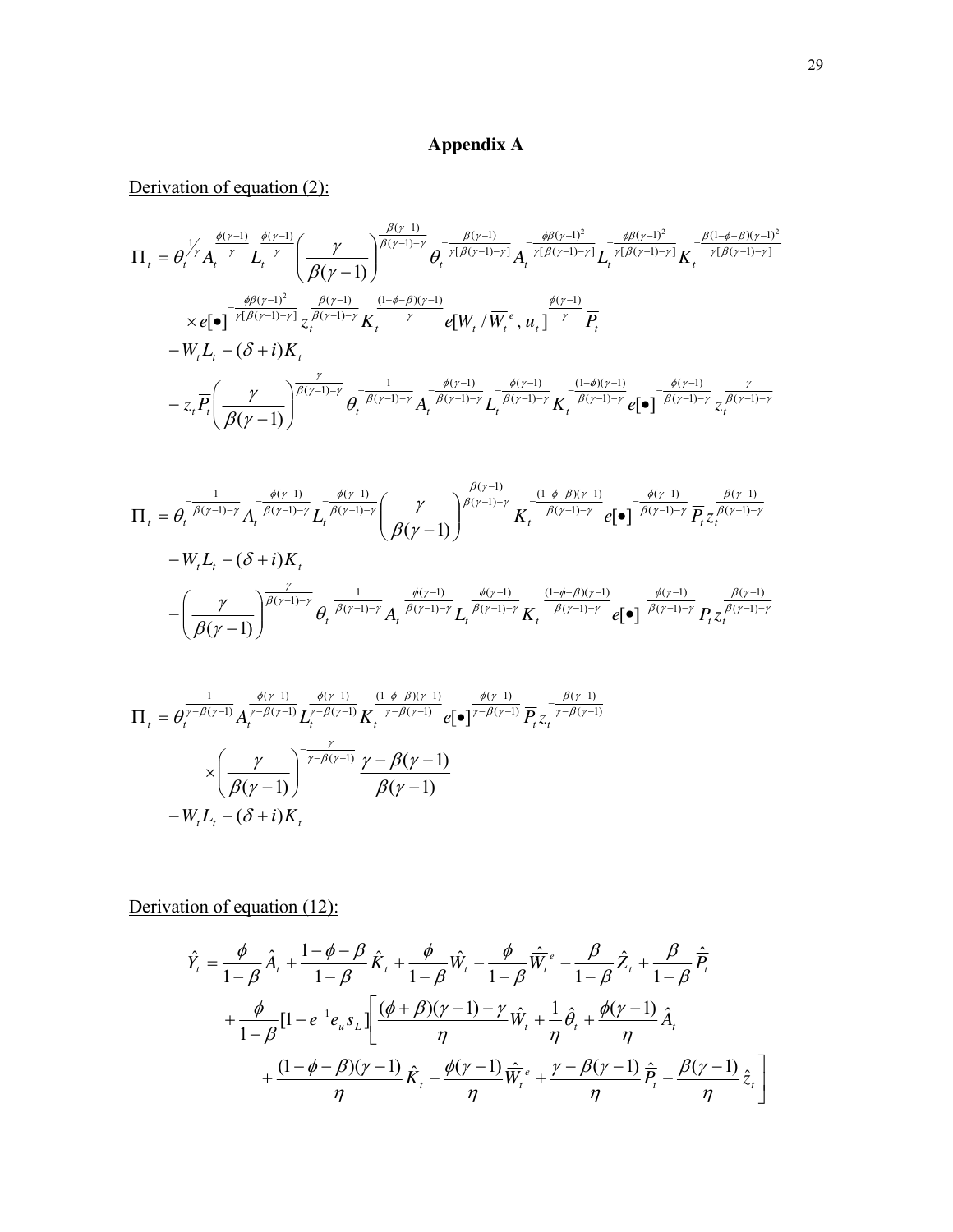Using the relationship  $\theta_t = Y_t$  yields

$$
\hat{Y}_{t}\left[1-\frac{\phi(1-e^{-1}e_{u}s_{L})}{1-\beta}\frac{1}{\eta}\right] = \frac{\phi}{1-\beta}\left[1+\frac{\phi(\gamma-1)(1-e^{-1}e_{u}s_{L})}{\eta}\right]\hat{A}_{t}
$$
\n
$$
+\left[\frac{1-\phi-\beta}{1-\beta}+\frac{\phi(1-e^{-1}e_{u}s_{L})}{1-\beta}\frac{(1-\phi-\beta)(\gamma-1)}{\eta}\right]\hat{K}_{t}
$$
\n
$$
+\left[\frac{\phi}{1-\beta}+\frac{\phi(1-e^{-1}e_{u}s_{L})}{1-\beta}\frac{(\phi+\beta)(\gamma-1)-\gamma}{\eta}\right]\hat{W}_{t}-\left[\frac{\phi}{1-\beta}+\frac{\phi(1-e^{-1}e_{u}s_{L})}{1-\beta}\frac{\phi(\gamma-1)}{\eta}\right]\hat{\overline{W}}_{t}^{e}
$$
\n
$$
-\left[\frac{\beta}{1-\beta}+\frac{\phi(1-e^{-1}e_{u}s_{L})}{1-\beta}\frac{\beta(\gamma-1)}{\eta}\right]\hat{z}_{t}+\left[\frac{\beta}{1-\beta}+\frac{\phi(1-e^{-1}e_{u}s_{L})}{1-\beta}\frac{\gamma-\beta(\gamma-1)}{\eta}\right]\hat{\overline{P}}_{t}
$$

$$
\hat{Y}_{t}[\eta(1-\beta) - \phi(1-e^{-1}e_{u}s_{L})] = \phi[\eta + \phi(\gamma - 1)(1-e^{-1}e_{u}s_{L})]\hat{A}_{t} \n+ (1-\phi-\beta)[\eta + \phi(1-e^{-1}e_{u}s_{L})(\gamma - 1)]\hat{K}_{t} \n+ \phi[\eta + (1-e^{-1}e_{u}s_{L})[(\phi + \beta)(\gamma - 1) - \gamma]]\hat{W}_{t} - \phi[\eta + (1-e^{-1}e_{u}s_{L})\phi(\gamma - 1)]\hat{\overline{W}}_{t}^{e} \n- \beta[\eta + \phi(1-e^{-1}e_{u}s_{L})(\gamma - 1)]\hat{Z}_{t} + [\beta\eta + \phi(1-e^{-1}e_{u}s_{L})[\gamma - \beta(\gamma - 1)]\hat{\overline{P}}_{t}
$$

$$
\hat{Y}_t = \frac{\phi}{1 - \beta - \phi(1 - e^{-1}e_u s_L)} \hat{A}_t + \frac{1 - \phi - \beta}{1 - \beta - \phi(1 - e^{-1}e_u s_L)} \hat{K}_t + \frac{\phi e^{-1}e_u s_L}{1 - \beta - \phi(1 - e^{-1}e_u s_L)} \hat{W}_t
$$
\n
$$
-\frac{\phi}{1 - \beta - \phi(1 - e^{-1}e_u s_L)} \hat{\overline{W}}_t^e - \frac{\beta}{1 - \beta - \phi(1 - e^{-1}e_u s_L)} \hat{z}_t + \frac{\phi(1 - e^{-1}e_u s_L)}{1 - \beta - \phi(1 - e^{-1}e_u s_L)} \hat{\overline{P}}_t
$$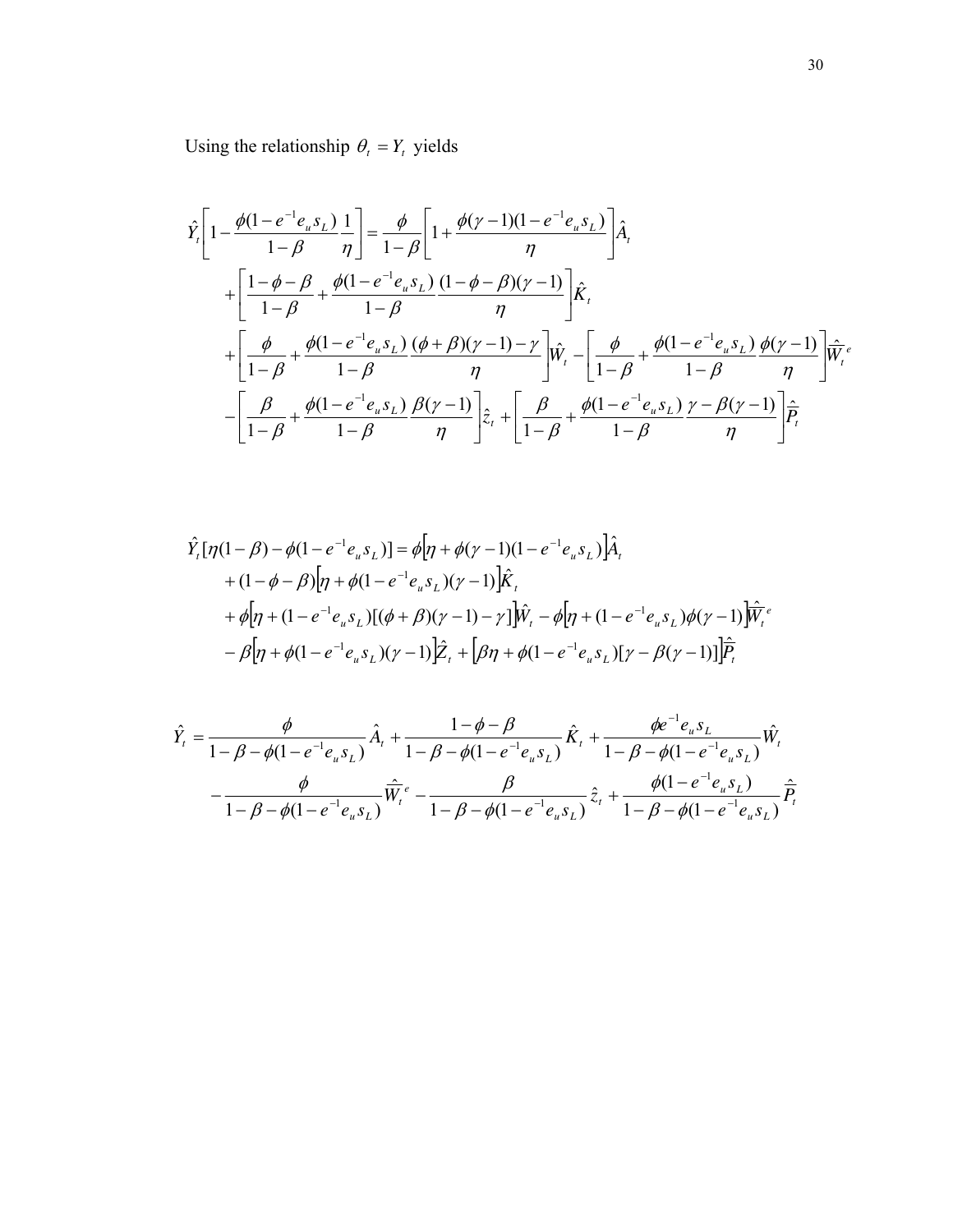## **Appendix B**

Equation (12) can be expressed as

$$
\hat{Y}_{t} = \frac{\phi}{1 - \beta - \phi(1 - e^{-1}e_{u}s_{L})}\hat{A}_{t} + \frac{1 - \phi - \beta}{1 - \beta - \phi(1 - e^{-1}e_{u}s_{L})}\hat{K}_{t} + \frac{\phi e^{-1}e_{u}s_{L}}{1 - \beta - \phi(1 - e^{-1}e_{u}s_{L})}\hat{W}_{t}
$$
\n
$$
-\frac{\phi}{1 - \beta - \phi(1 - e^{-1}e_{u}s_{L})}\hat{W}_{t}^{e} - \frac{\beta}{1 - \beta - \phi(1 - e^{-1}e_{u}s_{L})}\hat{Z}_{t} + \frac{\phi(1 - e^{-1}e_{u}s_{L})}{1 - \beta - \phi(1 - e^{-1}e_{u}s_{L})}\hat{M}_{t}
$$
\n
$$
-\frac{\kappa\phi(1 - e^{-1}e_{u}s_{L})}{1 - \beta - \phi(1 - e^{-1}e_{u}s_{L})}\hat{Y}_{t} + \frac{\psi\phi(1 - e^{-1}e_{u}s_{L})}{1 - \beta - \phi(1 - e^{-1}e_{u}s_{L})}\hat{E}_{t}.
$$

The solution for  $\hat{Y}_t$  is now

$$
\hat{Y}_{t} = \frac{\phi}{1 - \beta + (\kappa - 1)\phi(1 - e^{-1}e_{u}s_{L})}\hat{A}_{t} + \frac{1 - \phi - \beta}{1 - \beta + (\kappa - 1)\phi(1 - e^{-1}e_{u}s_{L})}\hat{K}_{t}
$$
\n
$$
+ \frac{\phi e^{-1}e_{u}s_{L}}{1 - \beta + (\kappa - 1)\phi(1 - e^{-1}e_{u}s_{L})}\hat{W}_{t} - \frac{\phi}{1 - \beta + (\kappa - 1)\phi(1 - e^{-1}e_{u}s_{L})}\hat{W}_{t}^{e}
$$
\n(B1)\n
$$
- \frac{\beta}{1 - \beta + (\kappa - 1)\phi(1 - e^{-1}e_{u}s_{L})}\hat{z}_{t} + \frac{\phi(1 - e^{-1}e_{u}s_{L})}{1 - \beta + (\kappa - 1)\phi(1 - e^{-1}e_{u}s_{L})}\hat{M}_{t}
$$
\n
$$
+ \frac{\psi\phi(1 - e^{-1}e_{u}s_{L})}{1 - \beta + (\kappa - 1)\phi(1 - e^{-1}e_{u}s_{L})}\hat{E}_{t}.
$$

In addition, the labor demand curve (equation 10) can now be expressed as

(B2)  
\n
$$
\hat{L}_t = \frac{(\phi + \beta)(\gamma - 1) - \gamma}{\eta} \hat{W}_t + \frac{1 - \kappa \gamma + \kappa \beta(\gamma - 1)}{\eta} \hat{Y}_t + \frac{\phi(\gamma - 1)}{\eta} \hat{A}_t
$$
\n
$$
+ \frac{(1 - \phi - \beta)(\gamma - 1)}{\eta} \hat{K}_t - \frac{\phi(\gamma - 1)}{\eta} \hat{W}_t^e + \frac{\gamma - \beta(\gamma - 1)}{\eta} \hat{M}_t
$$
\n
$$
+ \frac{\psi[\gamma - \beta(\gamma - 1)]}{\eta} \hat{E}_t - \frac{\beta(\gamma - 1)}{\eta} \hat{z}_t.
$$

Substituting (B1) into (B2) yields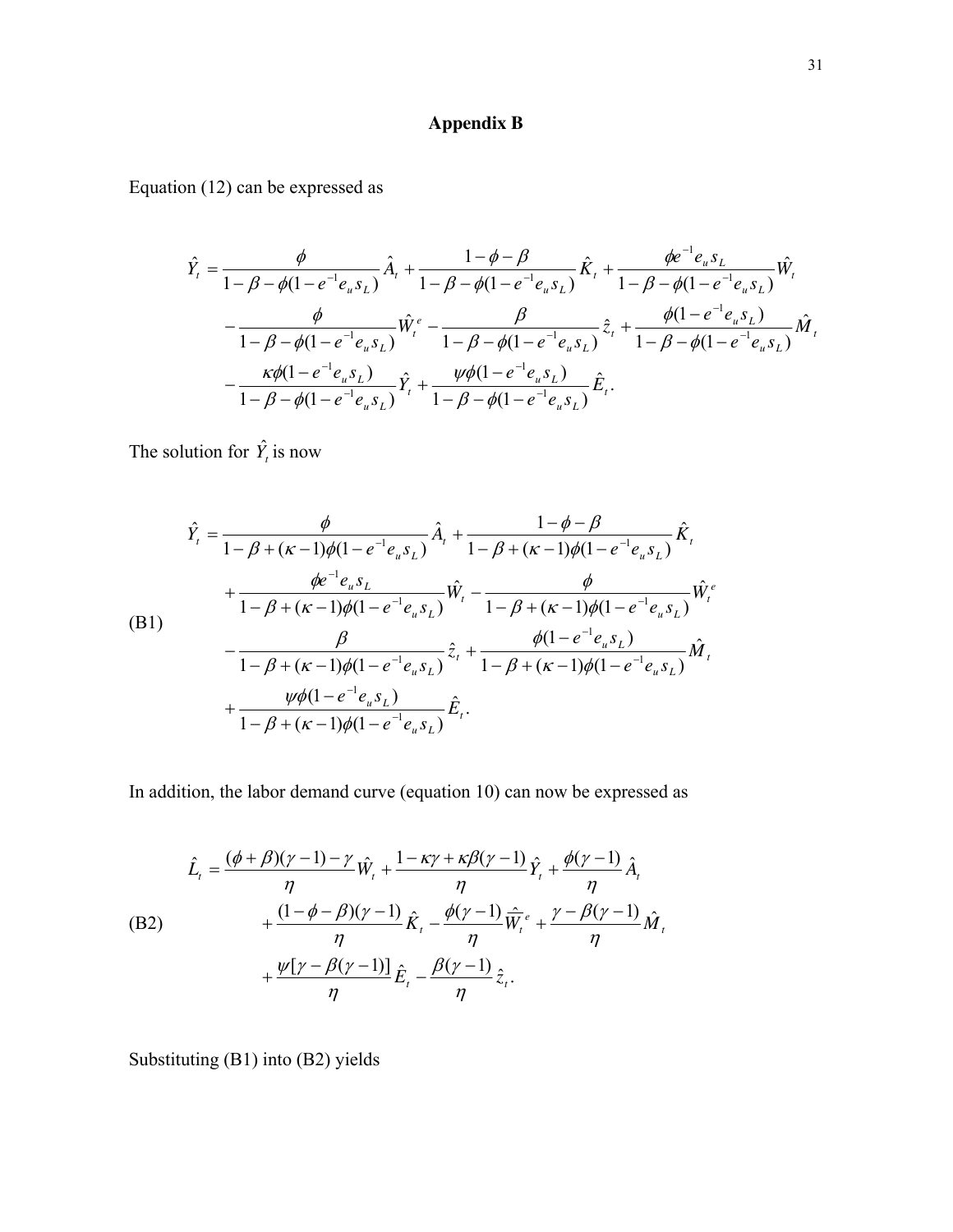$$
\hat{L}_{t} = \frac{1}{\eta} \Bigg[ [(\phi + \beta)(\gamma - 1) - \gamma] \hat{W}_{t} + \phi(\gamma - 1) \hat{A}_{t} + (1 - \phi - \beta)(\gamma - 1) \hat{K}_{t} \n- \phi(\gamma - 1) \hat{\overline{W}}_{t}^{\epsilon} + [\gamma - \beta(\gamma - 1)] \hat{M}_{t} - [\gamma - \beta(\gamma - 1)] \kappa \hat{Y}_{t} \n+ \psi[\gamma - \beta(\gamma - 1)] \hat{E}_{t} - \beta(\gamma - 1) \hat{z}_{t} \n+ \frac{\phi[1 - \kappa \gamma + \kappa \beta(\gamma - 1)]}{1 - \beta + (\kappa - 1)\phi(1 - e^{-1} e_{u} s_{L})} \hat{A}_{t} + \frac{(1 - \phi - \beta)[1 - \kappa \gamma + \kappa \beta(\gamma - 1)]}{1 - \beta + (\kappa - 1)\phi(1 - e^{-1} e_{u} s_{L})} \hat{K}_{t} \n+ \frac{\phi e^{-1} e_{u} s_{L} [1 - \kappa \gamma + \kappa \beta(\gamma - 1)]}{1 - \beta + (\kappa - 1)\phi(1 - e^{-1} e_{u} s_{L})} \hat{W}_{t} - \frac{\phi[1 - \kappa \gamma + \kappa \beta(\gamma - 1)]}{1 - \beta + (\kappa - 1)\phi(1 - e^{-1} e_{u} s_{L})} \hat{W}_{t}^{\epsilon} \n- \frac{\beta[1 - \kappa \gamma + \kappa \beta(\gamma - 1)]}{1 - \beta + (\kappa - 1)\phi(1 - e^{-1} e_{u} s_{L})} \hat{z}_{t} + \frac{\phi(1 - e^{-1} e_{u} s_{L}) [1 - \kappa \gamma + \kappa \beta(\gamma - 1)]}{1 - \beta + (\kappa - 1)\phi(1 - e^{-1} e_{u} s_{L})} \hat{M}_{t} \n+ \frac{\psi \phi(1 - e^{-1} e_{u} s_{L}) [1 - \kappa \gamma + \kappa \beta(\gamma - 1)]}{1 - \beta + (\kappa - 1)\phi(1 - e^{-1} e_{u} s_{L})} \hat{E}_{t} \Bigg]
$$

$$
\hat{L}_{t} = \frac{\beta + \phi - 1 - \phi\kappa}{1 - \beta + (\kappa - 1)\phi(1 - e^{-1}e_{u}s_{L})}\hat{W}_{t} + \frac{\phi(1 - \kappa)}{1 - \beta + (\kappa - 1)\phi(1 - e^{-1}e_{u}s_{L})}\hat{A}_{t}
$$
\n
$$
-\frac{\phi(1 - \kappa)}{1 - \beta + (\kappa - 1)\phi(1 - e^{-1}e_{u}s_{L})}\hat{W}_{t}^{e} + \frac{1 - \kappa}{1 - \beta + (\kappa - 1)\phi(1 - e^{-1}e_{u}s_{L})}\hat{K}_{t}
$$
\n(B3)\n
$$
+\frac{1 - \beta}{1 - \beta + (\kappa - 1)\phi(1 - e^{-1}e_{u}s_{L})}\hat{M}_{t} + \frac{\psi(1 - \beta)}{1 - \beta + (\kappa - 1)\phi(1 - e^{-1}e_{u}s_{L})}\hat{E}_{t}
$$
\n
$$
-\frac{\beta(1 - \kappa)}{1 - \beta + (\kappa - 1)\phi(1 - e^{-1}e_{u}s_{L})}\hat{z}_{t}.
$$

We then totally differentiate (6) and divide by the original equation, yielding

$$
0 = \left[1 - e^{-1}e_W \frac{W_t}{\overline{W}_t^e} + \frac{e_{WW}}{e_W} \frac{W_t}{\overline{W}_t^e}\right] \hat{W}_t + \left[-1 + e^{-1}e_W \frac{W_t}{\overline{W}_t^e} - \frac{e_{WW}}{e_W} \frac{W_t}{\overline{W}_t^e}\right] \hat{\overline{W}}_t^e
$$
  
+ 
$$
\left[\frac{e_{Wu}}{e_W} - e^{-1}e_u\right] du_t.
$$

Since  $\overline{W}_t^e = W_t$  in equilibrium and  $(W_t / \overline{W}_t^e) = ee_W^{-1}$  (from equation 7), the above equation can be approximated by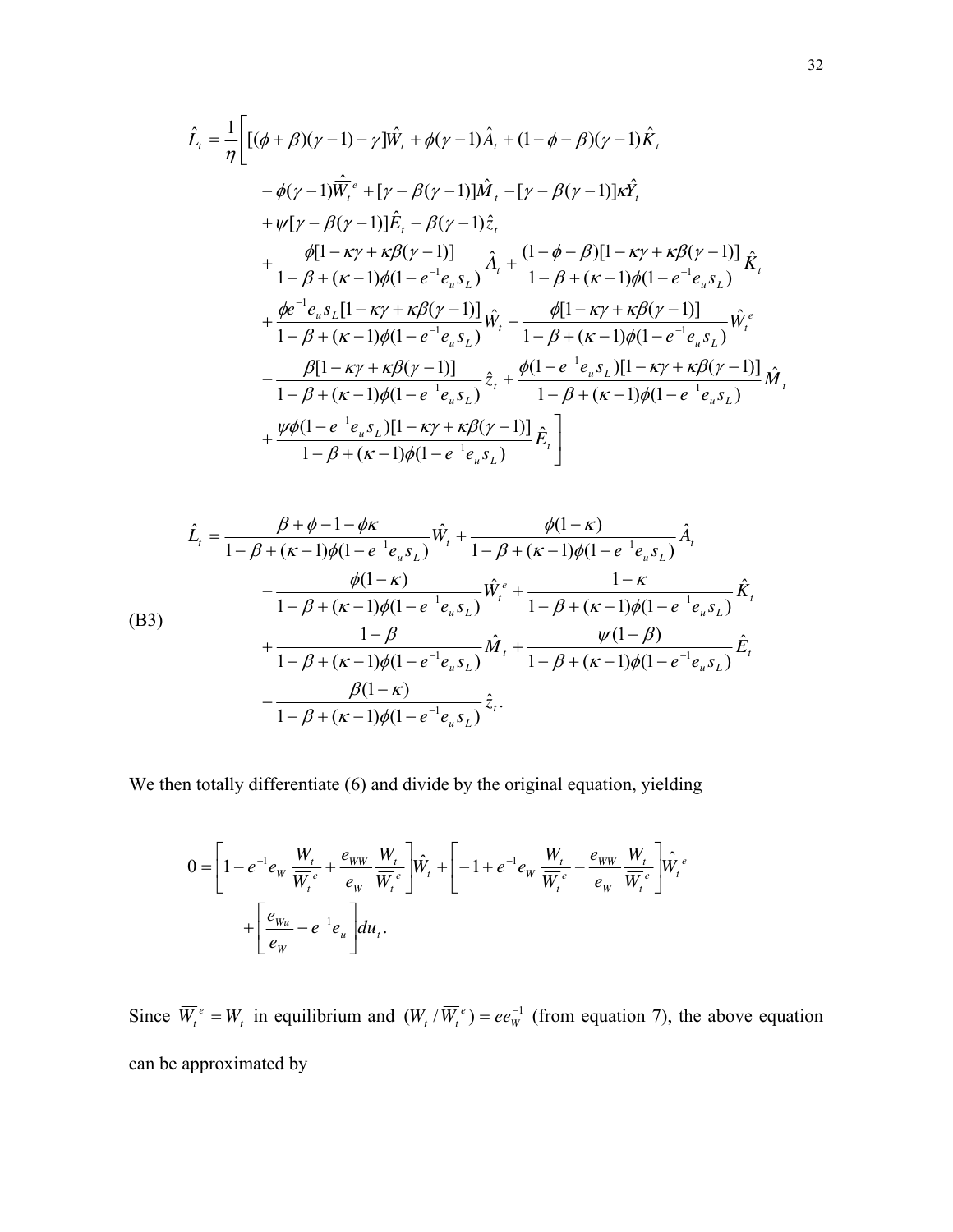$$
\text{(B4)} \hspace{1cm} \hat{W}_t = \frac{\hat{W}_t}{W_t} + \frac{e_u - e_{wu}}{e_{ww}} du_t \,.
$$

If (B3) and the relationships  $\hat{\overline{W}}_t^e = \omega \hat{W}_t + (1 - \omega) \hat{W}_{t-1}$  and  $d\overline{u}_t = -s_L \hat{L}_t$  are substituted into (B4), the following equation is obtained:

$$
\hat{W}_{t} = \overline{W}_{t}^{e} - s_{L} \frac{e_{u} - e_{Wu}}{e_{WW}} \left[ \frac{\beta + \phi - 1 - \phi \kappa}{1 - \beta + (\kappa - 1)\phi(1 - e^{-1}e_{u}s_{L})} \hat{W}_{t} \right. \\
\left. + \frac{\phi(1 - \kappa)}{1 - \beta + (\kappa - 1)\phi(1 - e^{-1}e_{u}s_{L})} \hat{A}_{t} - \frac{\phi(1 - \kappa)}{1 - \beta + (\kappa - 1)\phi(1 - e^{-1}e_{u}s_{L})} \hat{W}_{t}^{e} \right. \\
\left. + \frac{1 - \kappa}{1 - \beta + (\kappa - 1)\phi(1 - e^{-1}e_{u}s_{L})} \hat{K}_{t} + \frac{1 - \beta}{1 - \beta + (\kappa - 1)\phi(1 - e^{-1}e_{u}s_{L})} \hat{M}_{t} \right. \\
\left. + \frac{\psi(1 - \beta)}{1 - \beta + (\kappa - 1)\phi(1 - e^{-1}e_{u}s_{L})} \hat{E}_{t} - \frac{\beta(1 - \kappa)}{1 - \beta + (\kappa - 1)\phi(1 - e^{-1}e_{u}s_{L})} \hat{z}_{t} \right].
$$

$$
(1 - \omega)\hat{W}_t = (1 - \omega)\hat{W}_{t-1} - s_L \frac{e_u - e_{w_u}}{e_{ww}} \left[ \frac{\beta - 1 + \phi(1 - \kappa)(1 - \omega)}{1 - \beta + (\kappa - 1)\phi(1 - e^{-1}e_u s_L)} \hat{W}_t \right.+ \frac{\phi(1 - \kappa)}{1 - \beta + (\kappa - 1)\phi(1 - e^{-1}e_u s_L)} \hat{A}_t - \frac{\phi(1 - \kappa)(1 - \omega)}{1 - \beta + (\kappa - 1)\phi(1 - e^{-1}e_u s_L)} \hat{W}_{t-1} + \frac{1 - \kappa}{1 - \beta + (\kappa - 1)\phi(1 - e^{-1}e_u s_L)} \hat{K}_t + \frac{1 - \beta}{1 - \beta + (\kappa - 1)\phi(1 - e^{-1}e_u s_L)} \hat{M}_t + \frac{\psi(1 - \beta)}{1 - \beta + (\kappa - 1)\phi(1 - e^{-1}e_u s_L)} \hat{E}_t - \frac{\beta(1 - \kappa)}{1 - \beta + (\kappa - 1)\phi(1 - e^{-1}e_u s_L)} \hat{z}_t
$$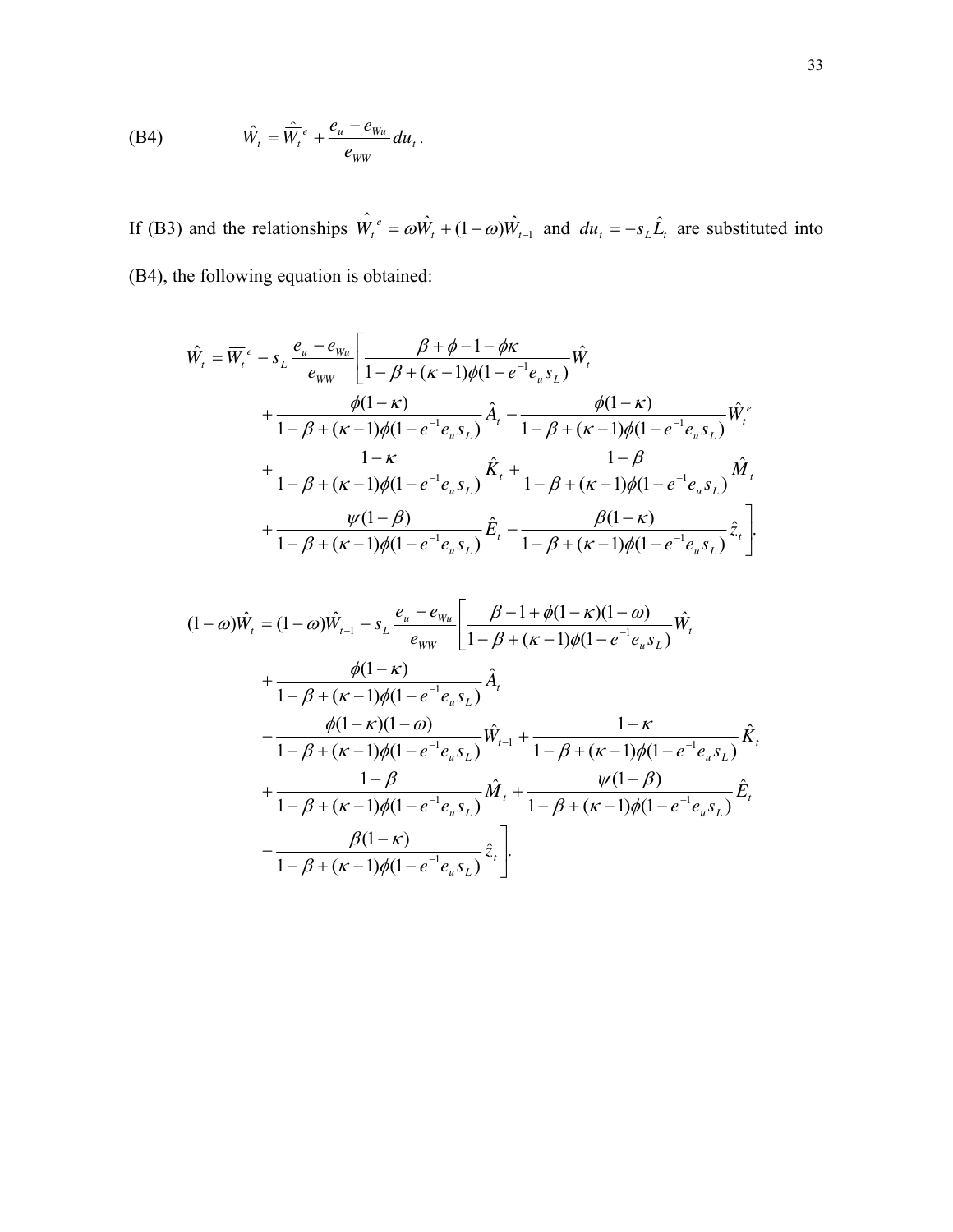$$
\left[1-\omega+s_{L}\frac{e_{u}-e_{w_{u}}}{e_{ww}}\frac{\beta-1+\phi(1-\kappa)(1-\omega)}{1-\beta+(\kappa-1)\phi(1-e^{-1}e_{u}s_{L})}\right]\hat{w}_{t}
$$
\n
$$
-\left[1-\omega+s_{L}\frac{e_{u}-e_{w_{u}}}{e_{ww}}\frac{\phi(1-\kappa)(1-\omega)}{1-\beta+(\kappa-1)\phi(1-e^{-1}e_{u}s_{L})}\right]\hat{w}_{t-1}
$$
\n
$$
=-s_{L}\frac{e_{u}-e_{w_{u}}}{e_{ww}}\frac{\phi(1-\kappa)}{1-\beta+(\kappa-1)\phi(1-e^{-1}e_{u}s_{L})}\hat{A}_{t}
$$
\n
$$
-s_{L}\frac{e_{u}-e_{w_{u}}}{e_{ww}}\frac{1-\kappa}{1-\beta+(\kappa-1)\phi(1-e^{-1}e_{u}s_{L})}\hat{K}_{t}-s_{L}\frac{e_{u}-e_{w_{u}}}{e_{ww}}\frac{1-\beta}{1-\beta+(\kappa-1)\phi(1-e^{-1}e_{u}s_{L})}\hat{M}_{t}
$$
\n
$$
-s_{L}\frac{e_{u}-e_{w_{u}}}{e_{ww}}\frac{\psi(1-\beta)}{1-\beta+(\kappa-1)\phi(1-e^{-1}e_{u}s_{L})}\hat{E}_{t}+s_{L}\frac{e_{u}-e_{w_{u}}}{e_{ww}}\frac{\beta(1-\kappa)}{1-\beta+(\kappa-1)\phi(1-e^{-1}e_{u}s_{L})}\hat{z}_{t}.
$$

$$
\begin{aligned}\n&\left[ (1-\omega)[1-\beta + (\kappa - 1)\phi(1 - e^{-1}e_u s_L)] \frac{e_{ww}}{e_u - e_{wu}} s_L^{-1} + \beta - 1 + \phi(1 - \kappa)(1 - \omega) \right] \hat{W}_t \\
&- \left[ (1-\omega)[1-\beta + (\kappa - 1)\phi(1 - e^{-1}e_u s_L)] \frac{e_{ww}}{e_u - e_{wu}} s_L^{-1} + \phi(1 - \kappa)(1 - \omega) \right] \hat{W}_{t-1} \\
&= -\phi(1 - \kappa)\hat{A}_t - (1 - \kappa)\hat{K}_t - (1 - \beta)\hat{M}_t - \psi(1 - \beta)\hat{E}_t + \beta(1 - \kappa)\hat{z}_t.\n\end{aligned}
$$

Let

$$
\lambda = [1 - \beta + (\kappa - 1)\phi(1 - e^{-1}e_{u} s_{L})] \frac{e_{ww}}{e_{u} - e_{w_{u}}} s_{L}^{-1} - \phi(\kappa - 1) < 0.
$$

Then the above equation can be expressed as,

$$
\hat{W}_t - \mu \hat{W}_{t-1} = \frac{\phi(\kappa - 1)}{\lambda + \beta - 1} \hat{A}_t + \frac{\kappa - 1}{\lambda + \beta - 1} \hat{K}_t - \frac{1 - \beta}{\lambda + \beta - 1} \hat{M}_t
$$

$$
- \frac{\psi(1 - \beta)}{\lambda + \beta - 1} \hat{E}_t - \frac{\beta(\kappa - 1)}{\lambda + \beta - 1} \hat{z}_t,
$$

where

$$
\mu = \frac{(1 - \omega)\lambda}{(1 - \omega)\lambda + \beta - 1}.
$$

Since  $\lambda$ <0 and  $\beta$ <1, 0< $\mu$ <1. The solution to the difference equation yields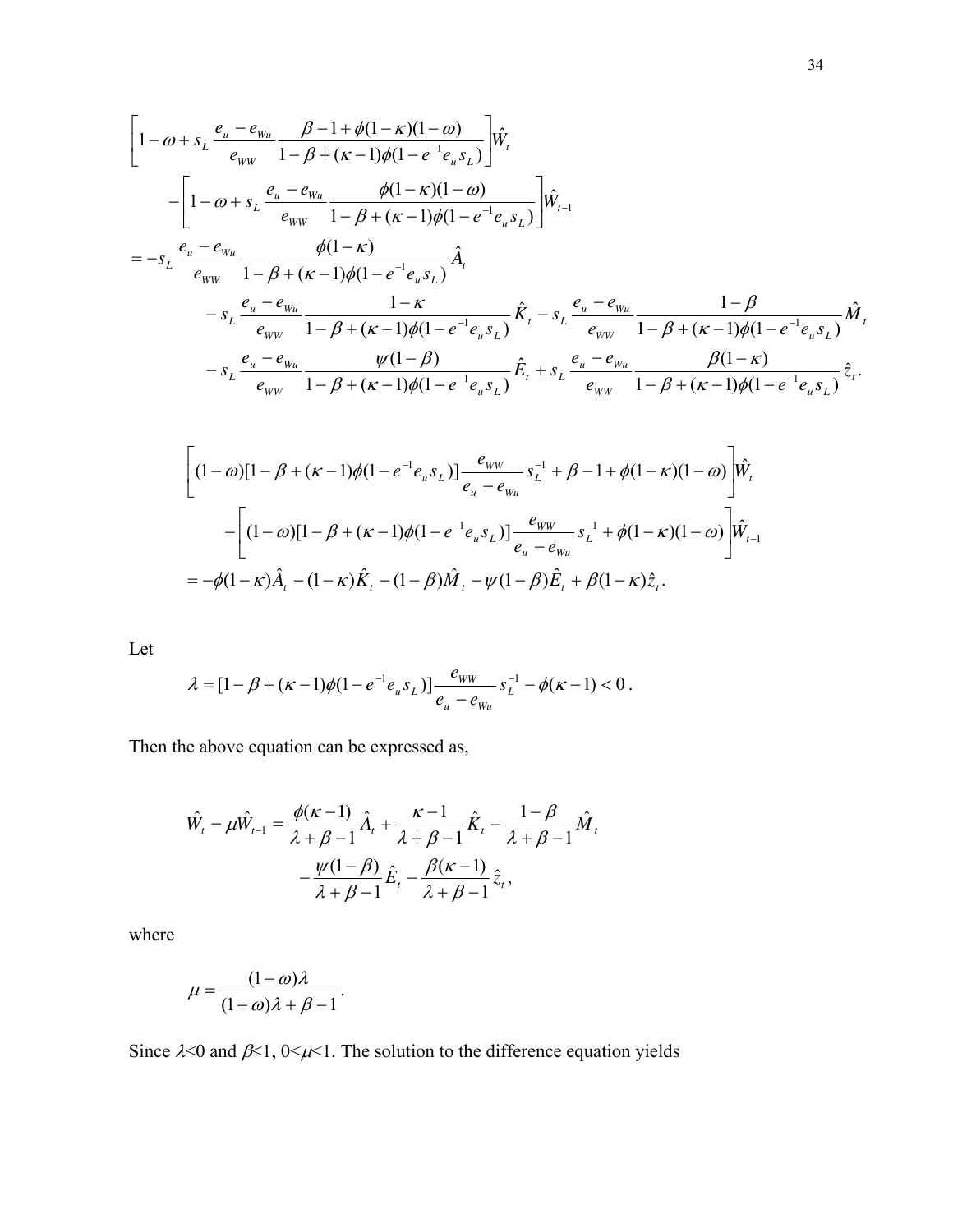$$
\hat{W}_{t} = \frac{\phi(\kappa - 1)}{\lambda + \beta - 1} \sum_{j=0}^{t-1} \mu^{j} \hat{A}_{t-j} + \frac{\kappa - 1}{\lambda + \beta - 1} \sum_{j=0}^{t-1} \mu^{j} \hat{K}_{t-j} - \frac{1 - \beta}{\lambda + \beta - 1} \sum_{j=0}^{t-1} \mu^{j} \hat{M}_{t-j} \n- \frac{\psi(1 - \beta)}{\lambda + \beta - 1} \sum_{j=0}^{t-1} \mu^{j} \hat{E}_{t-j} - \frac{\beta(\kappa - 1)}{\lambda + \beta - 1} \sum_{j=0}^{t-1} \mu^{j} \hat{z}_{t-j}.
$$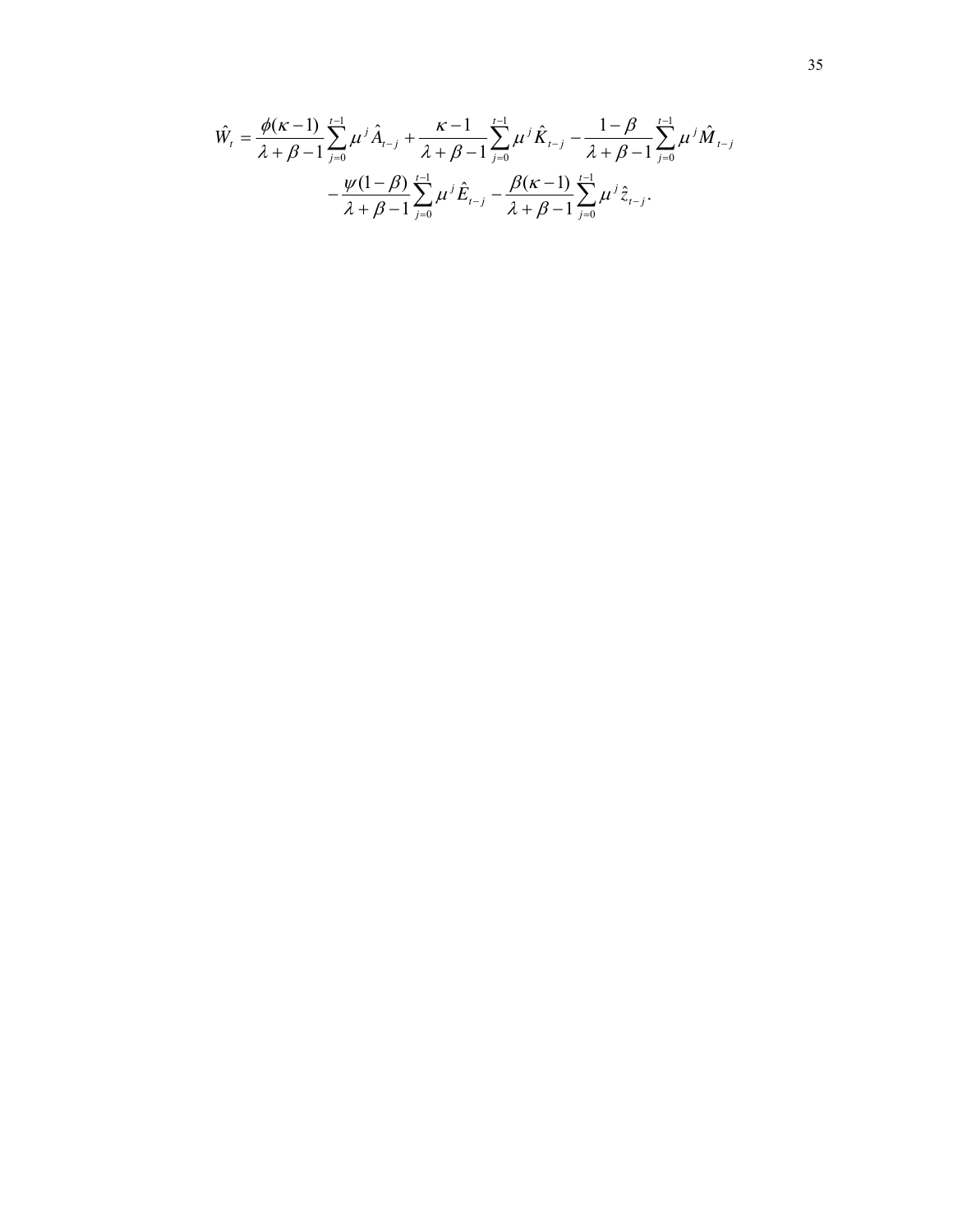#### **References**

- Akerlof, George A. and Janet L. Yellen, "The Fair Wage Effort Hypothesis and Unemployment," *Quarterly Journal of Economics*, May 1990, 105, 255-283.
- Baily, Martin Neil, Eric J. Bartelsman, and John Haltiwanger, "Labor Productivity: Structural Change and Cyclical Dyanamics," *Review of Economics and Statistics*, August 2001, 83, 420-433.
- Ball, Laurence, "Credible Disinflation with Staggered Price-Setting," *American Economic Review*, March 1994, 84, 282-289.
- Ball, Laurence, N. Gregory Mankiw, and David Romer, " The New Keynesian Economics and the Output-Inflation Trade-Off," *Brookings Papers on Economic Activity*, 1988:1, 1-65.
- Bewley, Truman F., *Why Wages Don't Fall During a Recession*, Cambridge, MA: Harvard University Press, 1999.
- Bils, Mark J., "Real Wages over the Business Cycle: Evidence from Panel Data," *Journal of Political Economy*, August 1985, 93, 666-689.
- Blanchard, Olivier, *Macroeconomics*, Third Edition, Upper Saddle River, NJ: Prentice Hall, 2003.
- Blanchard, Olivier J. and Danny Quah, "The Dynamic Effects of Aggregate Demand and Supply Disturbances," *American Economic Review*, September 1989, 79, 655-673.
- Calvo, Guillermo A., "Staggered Prices in a Utility-Maximizing Framework," *Journal of Monetary Economics*, 12, September 1983, 383-398.
- Caplin, Andrew S. and Daniel F. Spulber, "Menu Costs and the Neutrality of Money," *Quarterly Journal of Economics*, November 1987, 102, 703-725.
- Campbell, Carl M., "A Model of the Determinants of Effort," *Economic Modelling*, March 2006, 23, 215-237.

\_\_\_\_\_\_\_\_, "An Efficiency Wage Approach to Reconciling the Wage Curve and the Phillips Curve," *Labour Economics*, December 2008, 15, 1388-1415.

\_\_\_\_\_\_\_\_, (2009a) "An Efficiency Wage – Imperfect Information Model of the Phillips Curve," Working Paper, Northern Illinois University, May 2009.

\_\_\_\_\_\_\_\_, (2009b) "The Formation of Wage Expectations in the Effort and Quit Decisions of Workers," Working Paper, Northern Illinois University, March 2009.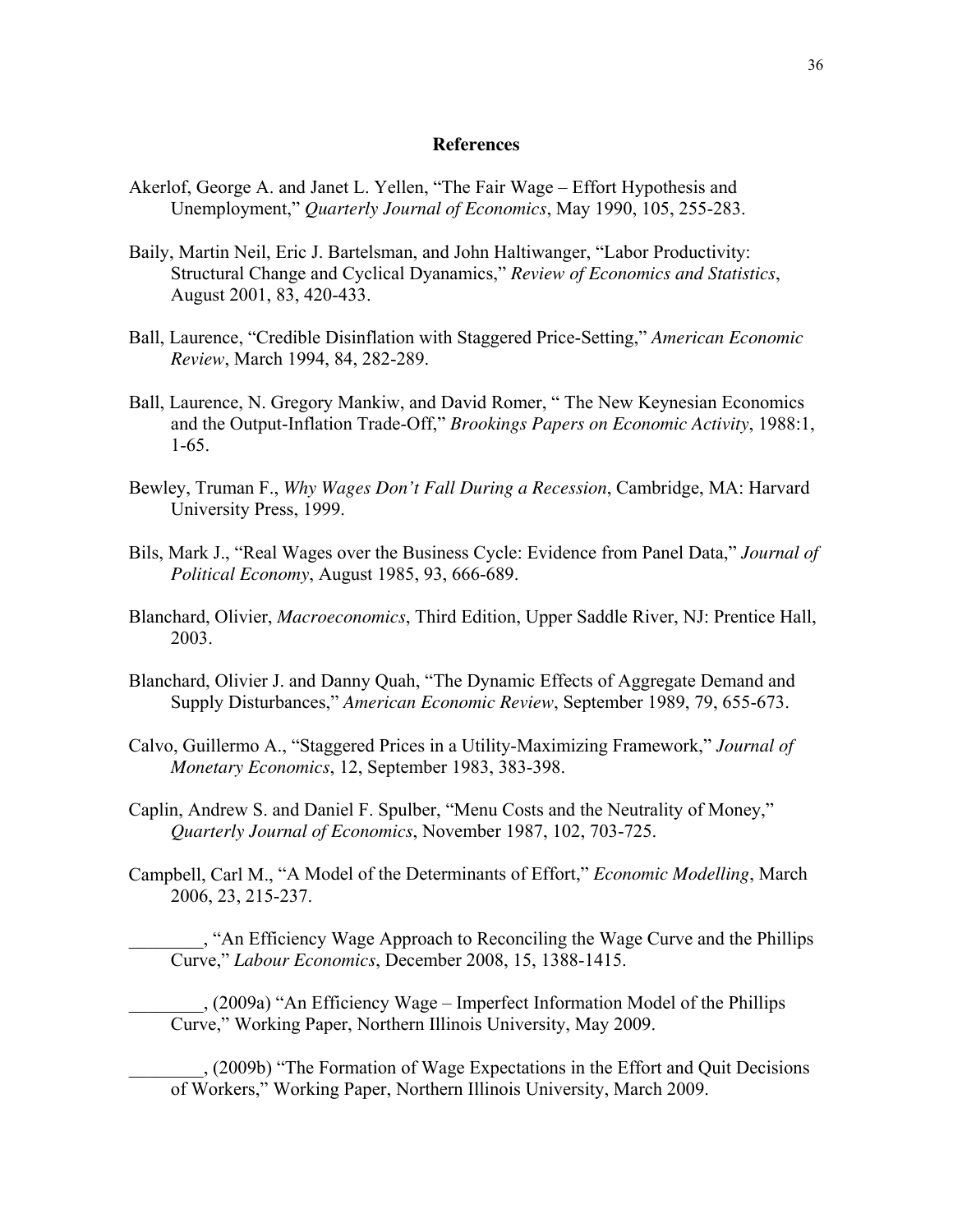- Cover, James Perry; Walter Enders, and C. James Hueng, "Using the Aggregate Demand-Aggregate Supply Model to Identify Structural Demand-Side and Supply-Side Shocks: Results Using a Bivariate VAR," *Journal of Money, Credit, and Banking*, April 2006, 38, 777-790.
- Friedman, Benjamin M., "Crowding Out or Crowding In? Economic Consequences of Financing Government Deficits," *Brookings Papers on Economic Activity*, 1978:3, 593-641.
- Gamber, Edward N., "Empirical Estimates of the Short-Run Aggregate Supply and Demand Curves for the Post-War U.S. Economy," *Southern Economic Journal*, April 1996, 62, 856-872.
- Huang, Kevin X. D., Zheng Liu, and Louis Phaneuf, "Why Does the Cyclical Behavior of Real Wages Change Over Time?" *American Economic Review*, September 2004, 94, 836-856.
- Keynes, John Maynard, *The General Theory of Employment, Interest, and Money*, London: Macmillan, 1936.
- Lucas, Robert E., "Some International Evidence on Output-Inflation Tradeoffs," *American Economic Review*, June 1973, 63, 326-334.
- Mankiw, N. Gregory, *Macroeconomics*, Sixth Edition, New York: Worth Publishers, 2007.
- Mankiw, N. Gregory and Ricardo Reis, "Sticky Information Versus Sticky Prices: A Proposal to Replace the New Keynesian Phillips Curve, *Quarterly Journal of Economics*, November 2002, 117, 1295-1328.
- Mankiw, N. Gregory, and Lawrence H. Summers, "Money Demand and the Effects of Fiscal Policies," *Journal of Money, Credit, and Banking*, November 1986, 18, 415-429.
- Roberts, John M., "New Keynesian Economics and the Phillips Curve," *Journal of Money, Credit, and Banking*, November 1995, 27, 975-984.
- Romer, David, *Advanced Macroeconomics*, Third Edition, New York: McGraw-Hill/Irwin, 2006.
- Rotemberg, Julio J., "Monopolistic Price Adjustment and Aggregate Output," *Review of Economic Studies*, October 1982, 49, 517-531.
- Solon, Gary, Robert Barsky, and Jonathan A. Parker, "Measuring the Cyclicality of Real Wages: How Important Is Composition Bias?" *Quarterly Journal of Economics*, February 1994, 109, 1-25.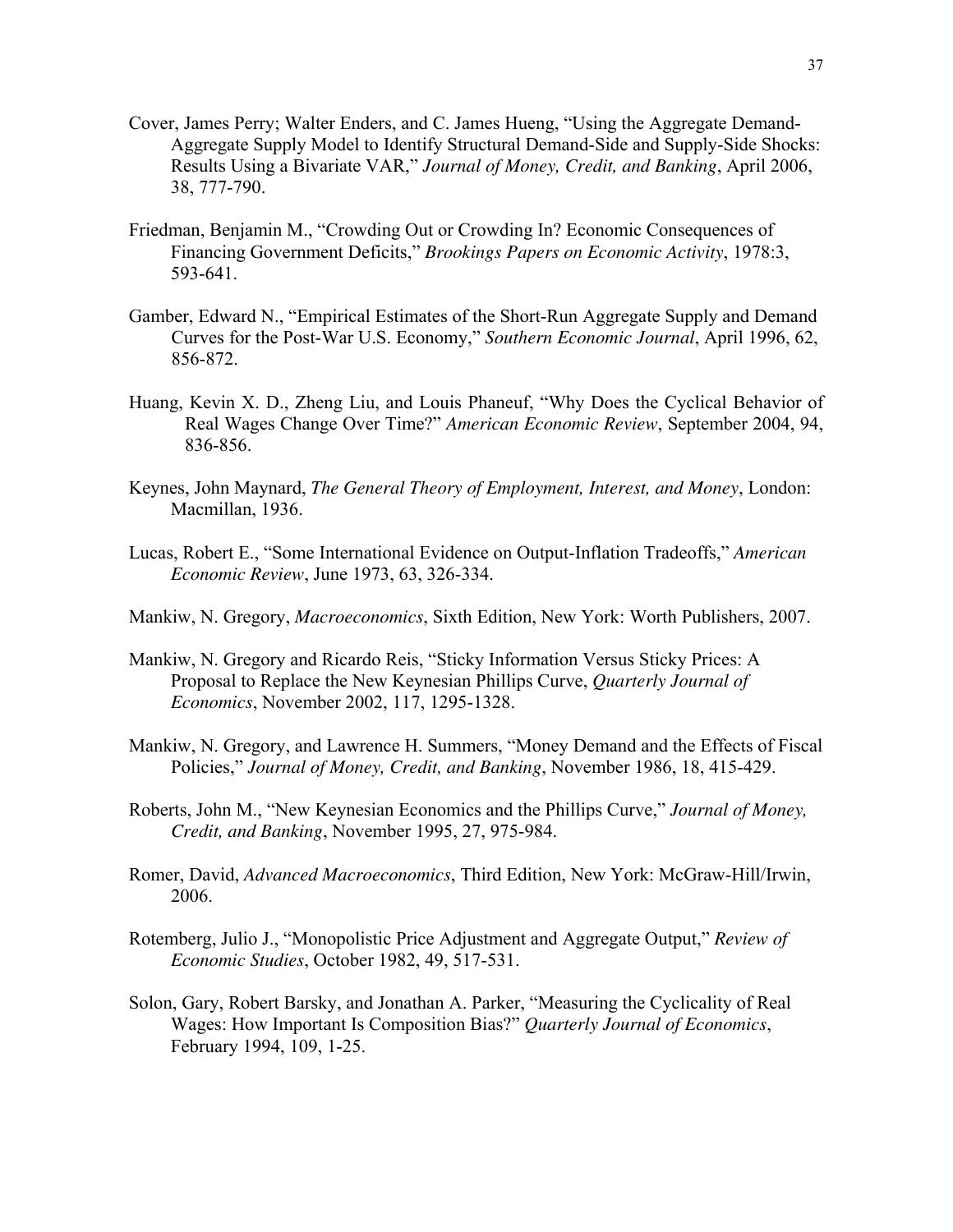Taylor, John B., "Staggered Wage Setting in a Macro Model," *American Economic Review*,May 1979, 69, 108-113.